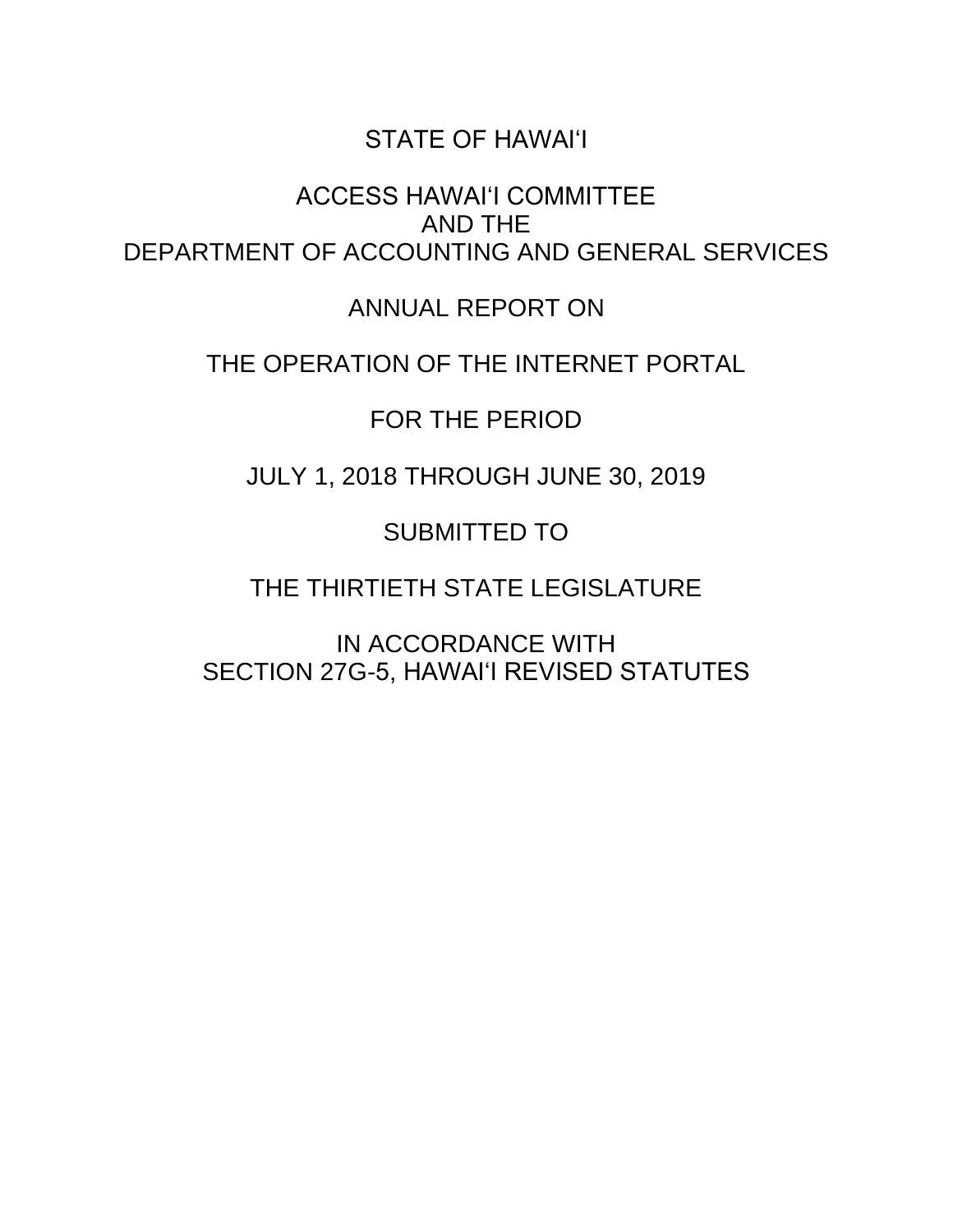# STATE OF HAWAI'I ACCESS HAWAI'I COMMITTEE ANNUAL REPORT ON THE OPERATION OF THE INTERNET PORTAL FOR THE PERIOD FROM JULY 1, 2018 THROUGH JUNE 30, 2019

#### **Introduction**

Pursuant to section 27G-5, Hawai'i Revised Statutes (HRS), the Access Hawai'i Committee (AHC) submits its annual report to the 2020 Legislature. This year's annual report contains a report by the portal manager/vendor, Hawai'i Information Consortium, LLC (HIC), reflecting work the vendor was authorized to perform by the AHC in conjunction with various State and County agencies.

#### **Overview:**

Chapter 27G, HRS, sets forth the duties of the AHC which include the following oversight functions of the State Internet Portal Program: 1) review the annual strategic plan and periodic reports on potential new applications and services submitted by the portal manager; 2) review and approval of all charges to portal users; 3) review and approval of service level agreements negotiated by government agencies with the portal manager; 4) review of the annual customer satisfaction surveys conducted by the portal manager; and 6) review of performance measures of the portal submitted as part of the service management plan for portal-wide indicators and application specific indicators.

History:

The AHC was created by Act 292, SLH 2000 to exercise oversight of the portal manager. The AHC operated as an informal committee. Pursuant to Act 110, SLH 2003 (SB1334, HD1), Act 110 removed the sunset date scheduled on July 1, 2005. Due to the value of the oversight function, Act 172 SLH 2007 re-enacted the original law of Act 292, SLH 2000 that established the AHC.

Act 101, SLH (2010) amended Chapter 27G, HRS, and created the AHC Special Fund within the Information and Communication Services Division (ICSD) of the Department of Accounting and General Services (DAGS) to support the AHC.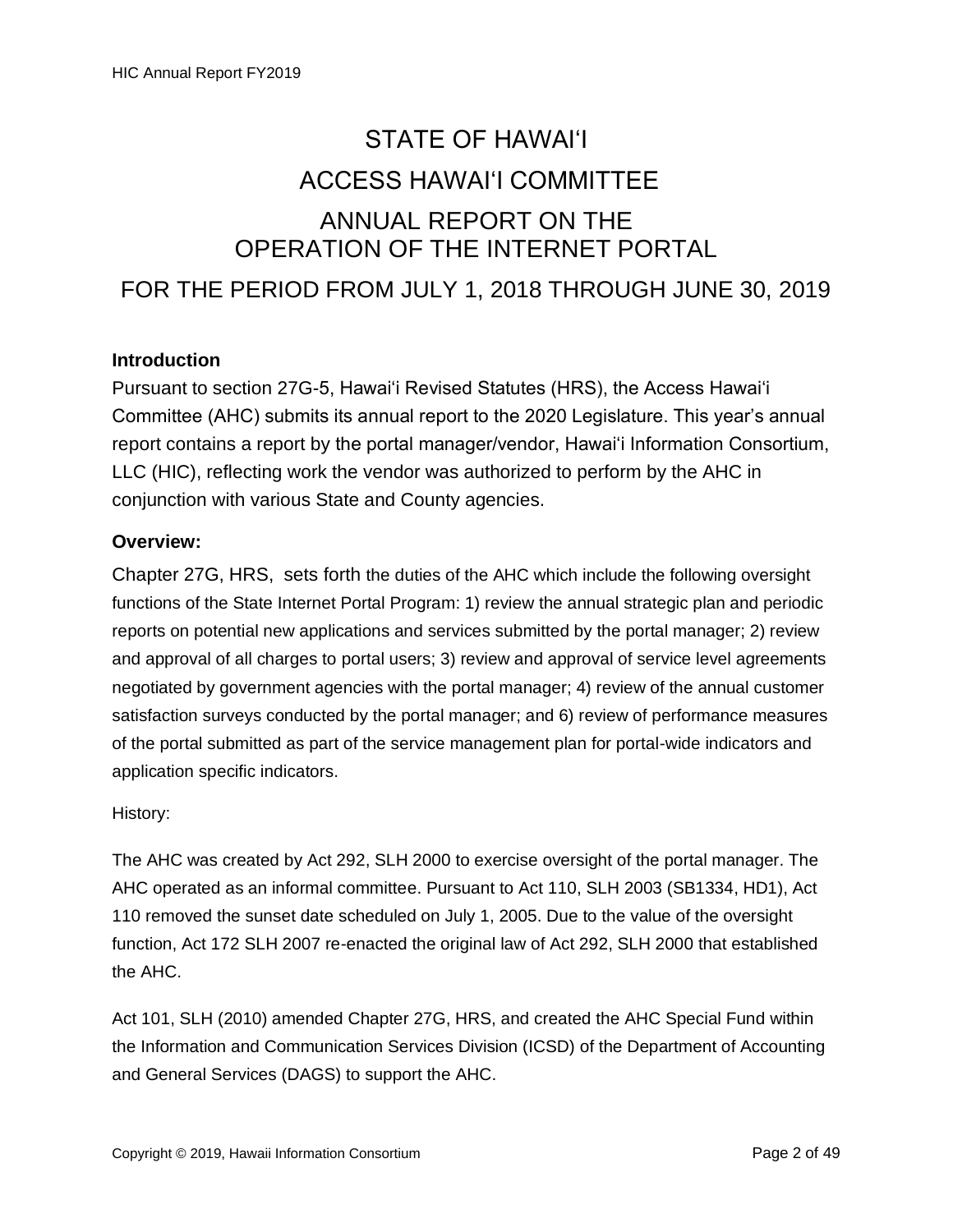In 2011, the Portal Program Manager position was created by Act 164 (SLH 2011) to assist the AHC with the mandated oversight of the internet portal provider. The Portal Program Manager provides guidance to the AHC relating to strategies for online payment and processing, internet initiatives, electronic document filing, paperless initiatives, and web application development. The Portal Program Manager also monitors portal provider activities to ensure compliance with terms and conditions of the portal provider contract, reviews the portal provider's financial reports, evaluates new and existing Statements of Work, fee agreements, priorities, and Service Level Agreements being negotiated between government agencies and the portal provider. The Portal Program Manager collaborates with the portal provider and government agencies to promote e-government and to increase on-line services that can be easily, conveniently, and securely accessed by the public.

In 2014, the Chief Information Officer of the State was added to the AHC membership and was designated as the chairperson of the committee through Act 21.

#### Current Status:

New online government services are continually being added through the portal program. State and County agencies and their employees working with HIC have identified new online services and work hand-in-hand with HIC through the planning, implementation, and operational phases for these services. As a result, government is more accessible to the public and is being provided with added convenience. Citizens can conduct business with government online from their homes, offices, and mobile devices during the State's business and non-business hours.

The portal program's success has been achieved through the work of the vendor in conjunction with the AHC, the Office of Enterprise Technology Services (ETS), and the business and information technology teams of the State agencies, the Counties, and the Judiciary.

In a recent trend, some citizen-facing applications that existed on the portal are being redeveloped for platforms other than the portal. This trend may impact the long-term viability of the portal and impact services provided to citizens. The Access Hawaii Committee and ETS are monitoring this trend and evaluating the impact on citizen-facing digital government.

#### **2019 Activities**

**The following sections provide key issues and activities addressed by the AHC in 2019.**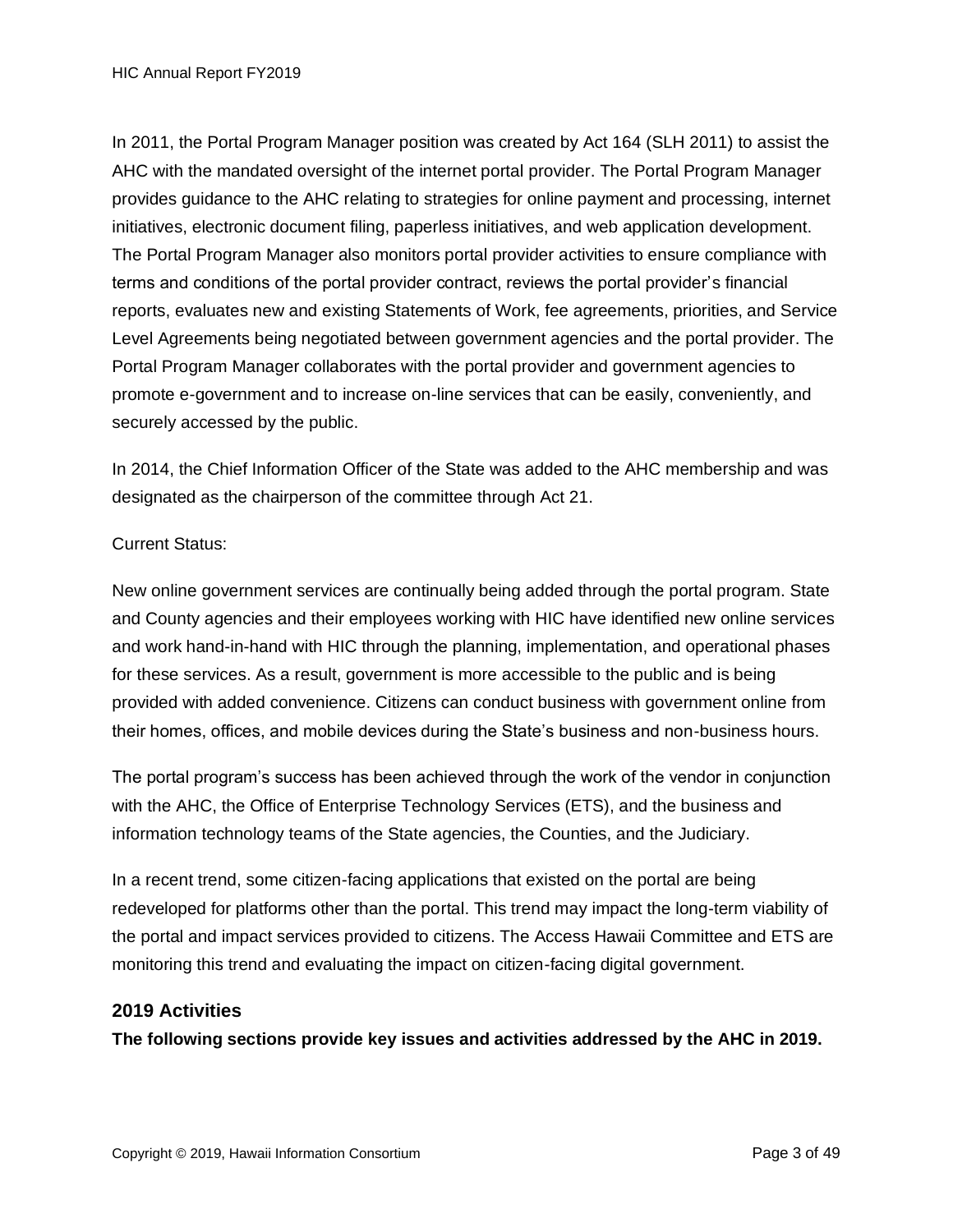#### Preparation for New Request for Proposals (RFP)

On March 1, 2018 the board agreed that to support the existing portal services while the RFP is in progress, the current contract that was to expire on January 3, 2019 was extended for one year to January 3, 2020. The extension was signed on July 1 2018.

On June 21, 2019 the AHC agreed to support the procuring agency: SPO and the ETS CIO (contract administrator) to extend the contract up to two years, with a study to further support an RFP in the second year. Modifications to the existing contract were made by ETS, SPO, and HIC in October 2019. The Supplemental Contract No. 5 to Contract RFP-08-01 1-SW, SPO Contract No. 08-13 was signed on November 14, 2019.

#### Oversight of Financial Reporting

The AHC sent a formal letter regarding Clarification of Financial Data in the Annual Reports to the vendor on July 18, 2019. The vendor responded July 31, 2019 addressing questions concerning annual amounts remitted to "Affiliated Companies" and the use of the State of Hawai'i's data. The AHC was satisfied with the response but will continue to provide diligent oversight in this area.

#### **Accolades:**

The State portal program earned the following awards in 2019:

- 1. Hawai'i State Public Library System
	- Outstanding Website Award (Web Marketing Association Web Award)
	- W3 Award- Silver Winner
- 2. State Procurement Office- Hawaii Awards and Notices Data System
	- Government Standard of Excellence
- 3. Hawaii Information Consortium Website Redesign
	- Communicator Award
- 4. DLNR Go Hunt, Hawaii
	- Communicator Award

#### **2019 Annual Report by Hawaii Information Consortium, LLC**

A comprehensive progress report by HIC regarding the activities and expenses of the portal program is provided on the subsequent pages.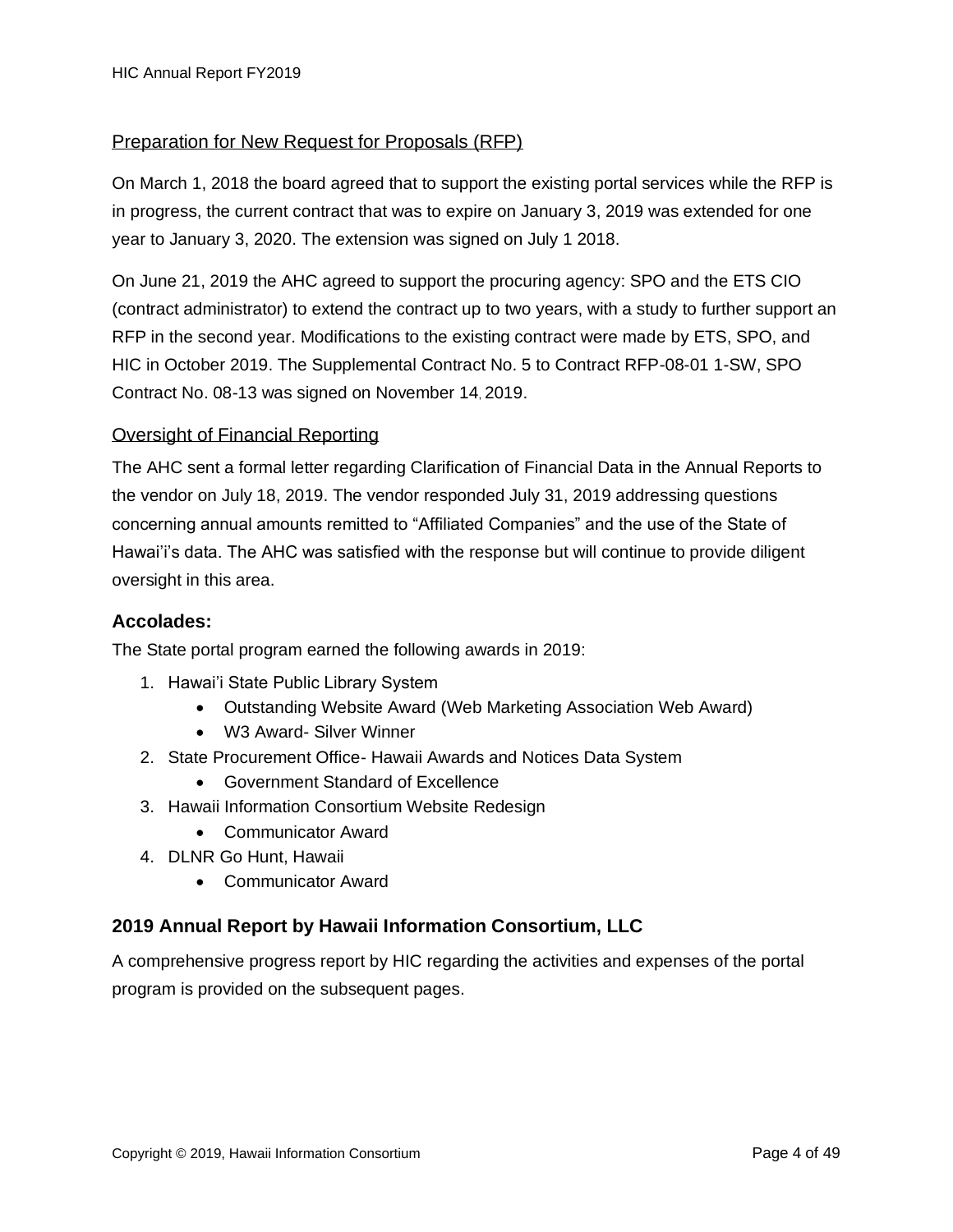# Hawaii Information Consortium **Annual Report Fiscal Year 2019**

July 1, 2018 – June 30, 2019



Hawaii Information Consortium, LLC City Financial Tower 201 Merchant Street, Suite 1805 Honolulu, HI 96813

Burt Ramos General Manager 808-695-4616 [bramos@egov.com](mailto:Bramos@egov.com)

Copyright © 2019, Hawaii Information Consortium **Page 5 of 49** Page 5 of 49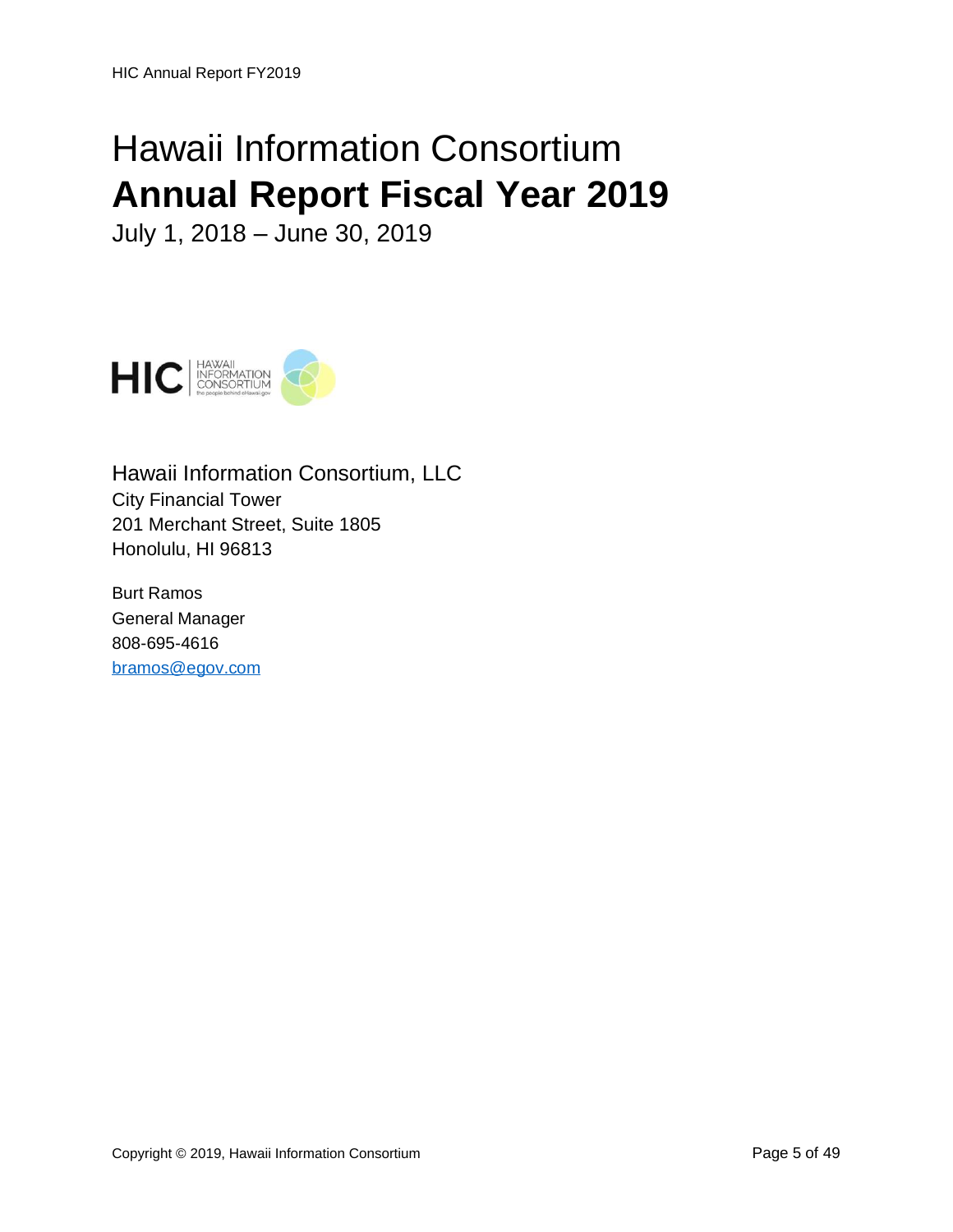# **Table of Contents**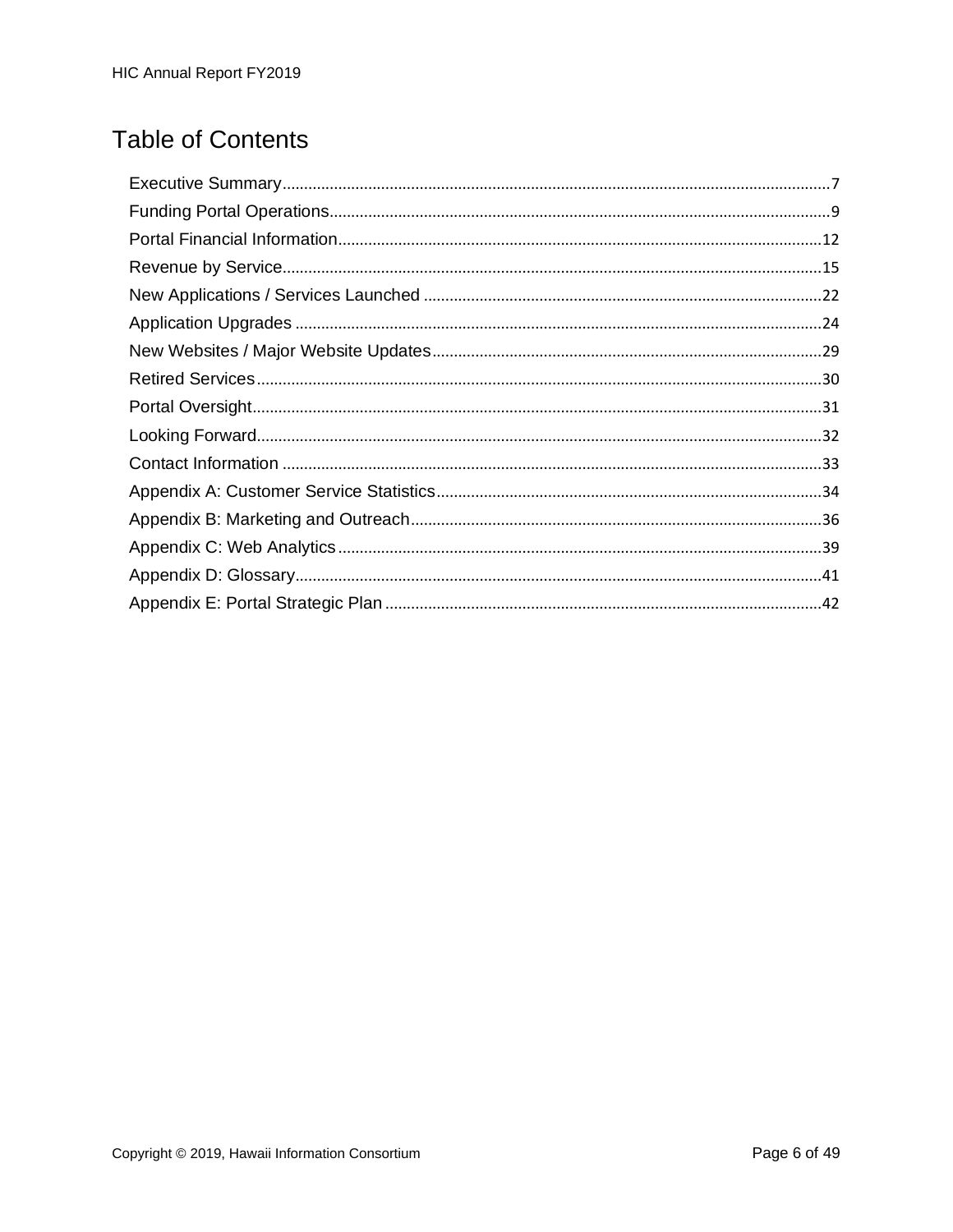HIC Annual Report FY2019

### <span id="page-6-0"></span>**Executive Summary**

Access to digital government services across Hawaii has established Hawaii as a leader in state government in the areas of business registration, vital records access, electronic procurement, licensing / permitting website design and accessibility.

When the State issued the original Request for Proposal (RFP) for a self-funded (funded by fees collected from the fee payer or State or County agency) Internet Portal Provider, the Hawaii Information Consortium, LLC answered and won. In 2008, the RFP under which the current contract was awarded, was updated to include self-funded services, marketing and outreach, time and materials projects, hosting services, and website design and implementation.

On September 6, 2018 the Access Hawaii Committee approved the modification of the Portal Program Annual Report from the previous calendar year reporting to a fiscal year report time frame. The information in this report covers the time period from July 1, 2018 to June 30, 2019.

The portal program launched 7 new services in Fiscal Year (FY) 2019. These services include the Judiciary's Circuit Court Judge Evaluation, the Department of Attorney General Tax & Charities Special Invoice Payment System, the Energy Office's Solar Water Heater Variance Application, HIC's Payment Platform, the Department of Health's (DOH) Clean and Sober Homes Registry, the DOH's Facility Access Plan Submission and Review System, and the County of Hawaii's Liquor License Renewals System. In addition, 12 major application updates and 1 website upgrade were delivered.

Today, the portal provides over 160 online services. The breakdown of portal services by department is provided in Table 1 below. The Department of Land and Natural Resources (DLNR) and Department of Commerce and Consumer Affairs (DCCA) leverage the portal most effectively with 31 and 27 services, respectively. A number of agencies have expanded services to the public consistently in recent years, and we hope that more departments and divisions will do so in the coming years.

| rable 1. Services by Department                    |           |
|----------------------------------------------------|-----------|
| <b>Department</b>                                  | Services* |
| Department of Land and Natural Resources (DLNR)    |           |
| Department of Commerce and Consumer Affairs (DCCA) |           |

#### **Table 1: Services by Department**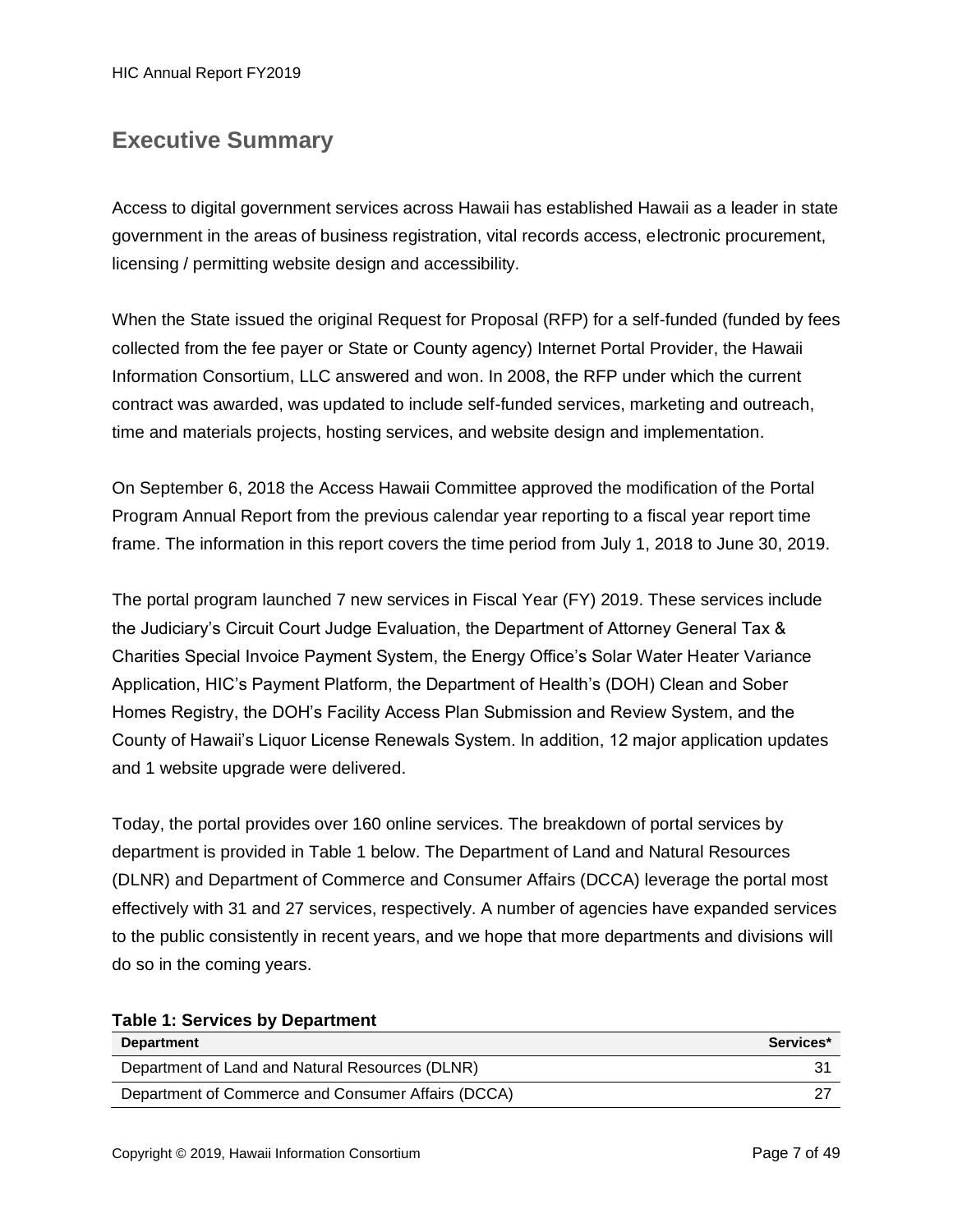| <b>Department</b>                                              | Services*      |
|----------------------------------------------------------------|----------------|
| HIC Enterprise Applications and Other**                        | 13             |
| County of Hawaii (Hawaii)                                      | 9              |
| Department of Attorney General (AG)                            | 11             |
| Department of Business, Economic Development & Tourism (DBEDT) | 11             |
| Department of Health (DOH)                                     | 13             |
| Judiciary (JUD)                                                | 10             |
| Department of Labor and Industrial Relations (DLIR)            | 6              |
| Department of Budget and Finance (B&F)                         | 6              |
| Department of Accounting and General Services (DAGS)           | 5              |
| County of Kauai (Kauai)                                        | 4              |
| City and County of Honolulu (CCHNL)                            | $\overline{2}$ |
| Department of Taxation (DOTAX)                                 | $\overline{2}$ |
| Enterprise Technology Services (ETS)                           | $\overline{2}$ |
| Office of the Governor (GOV)                                   | $\overline{2}$ |
| Office of the Lieutenant Governor (LG)                         | $\overline{2}$ |
| County of Maui (Maui)                                          | 1              |
| Department of Defense (DOD)                                    |                |
| Department of Public Safety (DPS)                              |                |
| Department of Transportation (DOT)                             |                |
| Hawaii State Public Library (HSPLS)                            |                |
| <b>Grand Total</b>                                             | 161            |

\*Services include online applications and WordPress websites

\*\*This includes services such as our eHawaii.gov single sign-on service, payment processing service, the portal website, the Access Hawaii Committee website, and others.

Throughout FY2019, HIC's four-person customer service team provided nearly 8,000 hours to Hawaii citizens, businesses, visitors, and State and County agencies. Averaging approximately 5,600 interactions each month, the team handled inquiries and questions via phone, online chat, and email.

We work closely with our oversight committee, the Access Hawaii Committee (AHC) and the Portal Program Manager (PPM). Detailed weekly status meetings between HIC and the PPM help keep the portal program moving forward to bring efficient and innovative digital government to the people of the State of Hawaii.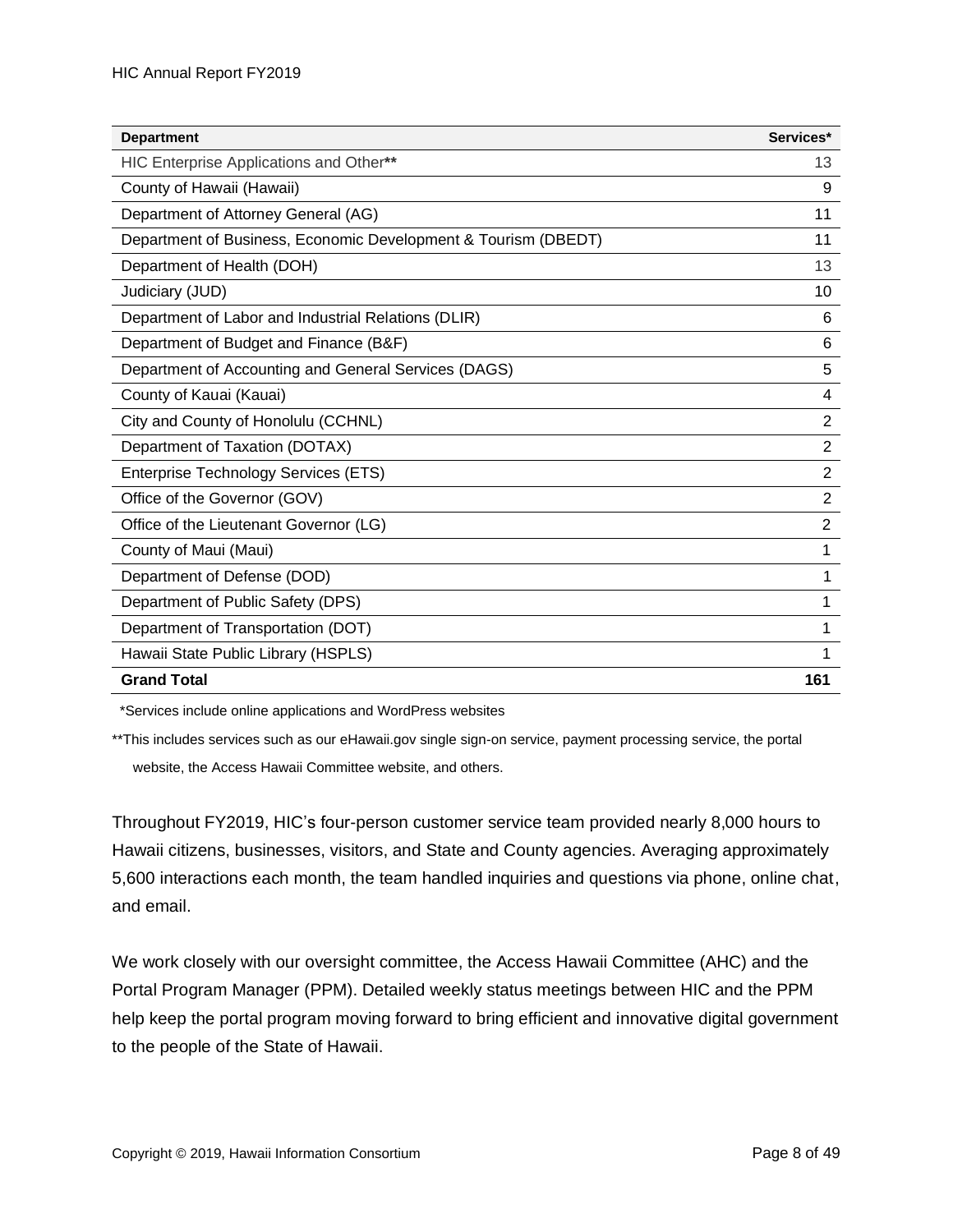### <span id="page-8-0"></span>**Funding Portal Operations**

### Self-Funded Model

When a State or County agency works with HIC to develop a new service using the self-funded model, there is no upfront cost for development. HIC and the agencies collaborate to come up with sustainable solutions. HIC absorbs the risk and cost of developing the service in return for future revenue over the lifecycle of the service to recover costs and maintain and support the service.

HIC generates revenue through service fees that are added on to the online services we build. These fees can be passed to the fee payer or absorbed in part or whole by the agency. Sometimes our services make an existing paper form available online. Other times we come up with innovative solutions that never existed before, such as Hawaii Compliance Express, which integrates a process involving multiple State agencies into one online solution. The idea of eGovernment is not simply to make existing procedures have electronic analogs. We work with the agency to find ways to streamline existing processes, making the whole system more efficient.

HIC maintains each of the services we develop over the lifecycle of that service. This means the agencies pay no fees for software licensing, operating system upgrades, and security scans. HIC staffs a full team of customer service representatives and takes calls, emails, and instant messages at no cost to the agencies for services funded under the self-funded model. Finally, HIC provides outreach support for our services, assisting with education, training, and marketing efforts to drive awareness and adoption of the services. You may have seen examples like the annual report postcards (DCCA Business Registration), email reminders (Hawaii eProcurement System, Kauai Real Property Tax Payments, Hawaii Unemployment Insurance Express), videos, training, community meetings, industry meetings, posters, and business cards.

The self-funded model is a flexible funding model that works for government, businesses, and citizens in the following manner:

1. Modest efficiency or transaction fees are applied to a limited number of services, which cover the cost of building, maintaining, and expanding the entire digital government platform at no cost to government.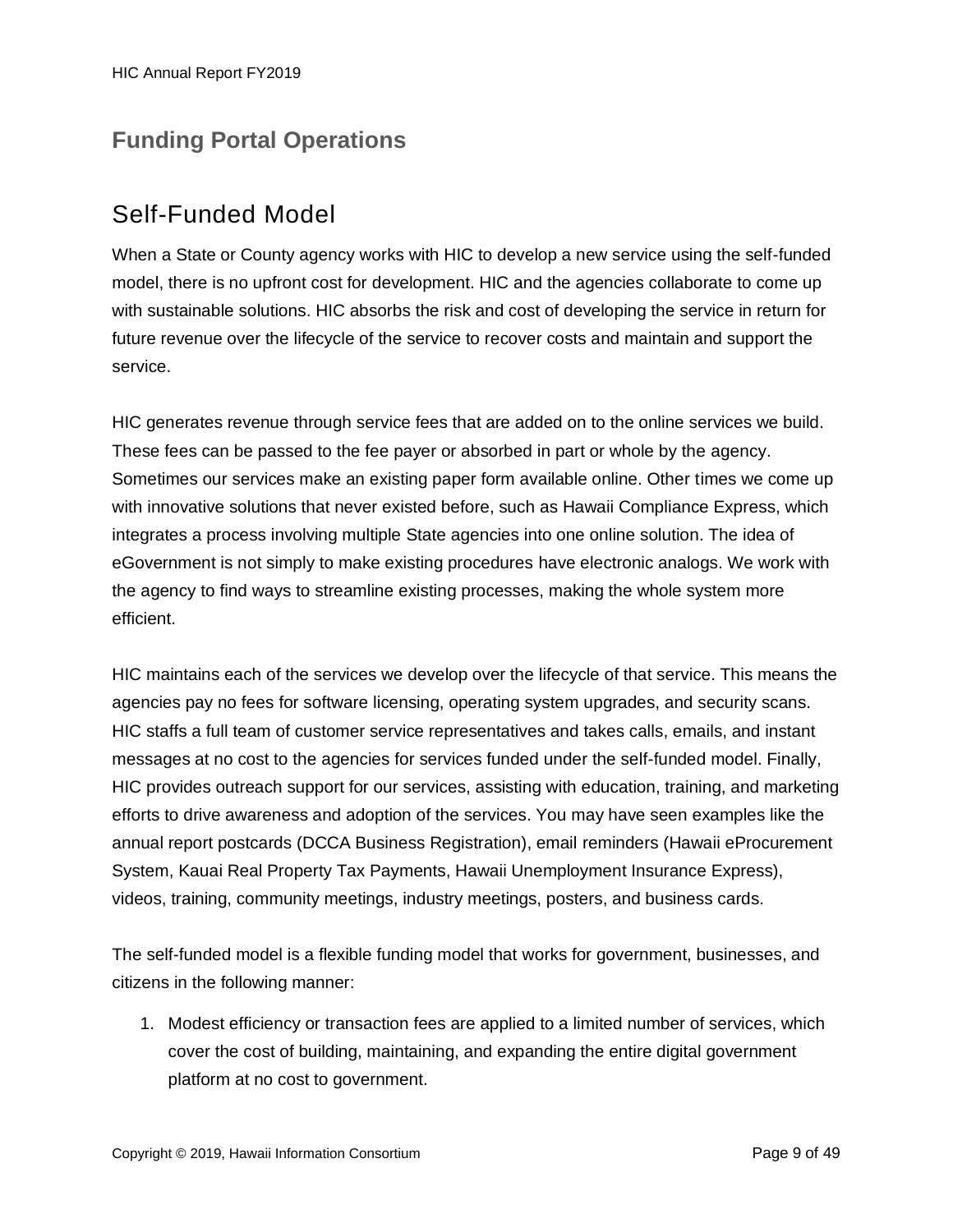- 2. Transaction fees create a sustainable funding stream to support long-term digital government growth.
- 3. Funding from this small number of fee services supports enterprise-wide digital government expansion. With this funding source established, many digital government services are then provided at no cost, or significantly reduced cost, to users.
- 4. The ongoing funding source is reinvested in building more new services. Reinvestment examples include collaborative efforts to propose and build new self-funded and discounted/no cost systems, maintain and upgrade existing services, meet security and compliance requirements, and participate in conversations with the community, policy makers, and agency directors.
- 5. HIC is paid only when digital government services are used, so a strong natural incentive exists to build, deploy and market services that the community wants and needs.
- 6. Strong central government sets the digital government strategy, establishes priorities, sets efficiency fees, and maintains data control.

### Time and Materials

When transaction fees are not feasible, HIC can still offer services with our contract hourly development rates. In most cases, this funding model is used when an agency wants to develop an online service that has an existing funding model (i.e. federal grants) or the service doesn't generate any revenue but requires significant development and maintenance. The Department of Land and Natural Resources, Department of Labor and Industrial Relations, and Department of the Attorney General are some of the agencies who have leveraged this funding model.

# **Hosting**

Some agencies leverage our hosting services for website hosting or HIC developed web applications that have no revenue base. In certain scenarios, an agency may already have an application developed that only needs hosting service to continue providing service to the public.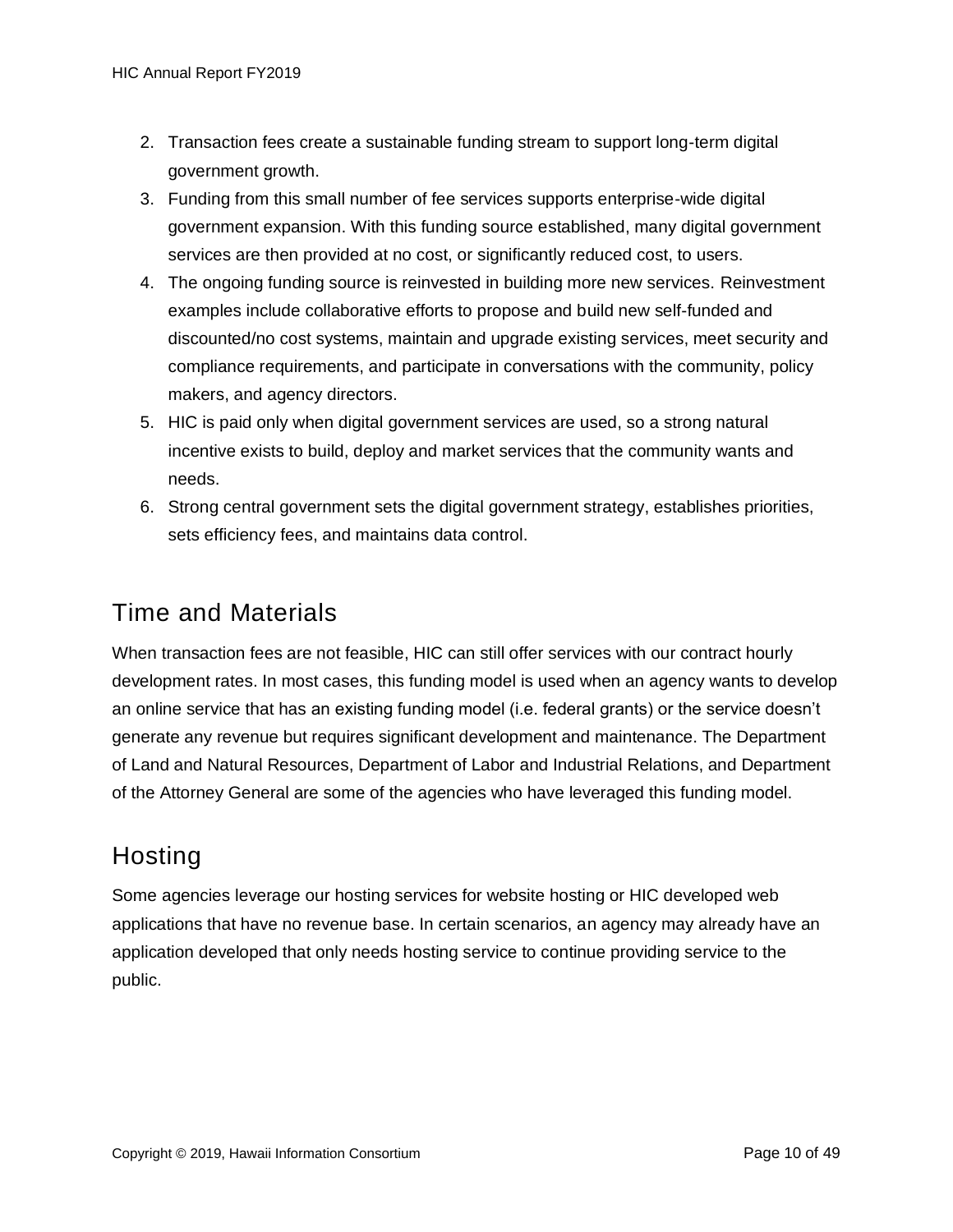# No Cost Projects

HIC also develops some applications entirely at no cost where appropriate. Most of these applications have no way to generate revenue. HIC recovers its costs for development, deployment, hosting, and maintenance through portal administration fees from other self-funded services.

The Access Hawaii Committee collaborates with HIC in determining which services will be provided at no cost to the State or County agency. These types of applications generally have a high public value or dramatically enhance public safety. Some examples include: Hawaii sex offender search, unclaimed property search, and the state calendar for posting public meeting and events. Below is a list of some of the no cost services provided by HIC:

- Access Hawaii Committee [AHC website](http://ahc.ehawaii.gov/)
- AG CSEA [Child Support Account Information System](http://csea.ehawaii.gov/iwa)
- AG HCJDC [Covered Offenders Search](http://sexoffenders.ehawaii.gov/)
- Boards & Commissions [Online Application](http://boards.hawaii.gov/apply/apply-for-a-board/)
- Budget and Finance [Unclaimed Property Search](https://www.ehawaii.gov/lilo/app)
- City and County of Honolulu Work Hawaii Division [Youth Build Website](http://youthbuildhonolulu.org/)
- County of Hawaii Parks & Recreation [Mauna Kea Group Application](https://maunakea.ehawaii.gov/)
- DCCA BREG [Agent Search](https://hbe.ehawaii.gov/agentsearch/search.html)
- DCCA INS [Insurance Continuing Education Information](https://www.ehawaii.gov/dcca/insprovider/exe/provider.cgi)
- DCCA INS [Insurance License Search](http://insurance.ehawaii.gov/hils/)
- DCCA INS [License CE Verification](https://www.ehawaii.gov/dcca/insce/exe/ce.cgi)
- DCCA INS [Self-Service Portal](https://insurance.ehawaii.gov/diss)
- DCCA PVL [Continuing Education System](https://ce.ehawaii.gov/)
- DCCA PVL [Insurance Certificate Submittal](http://pvl.ehawaii.gov/inikua) (Surety)
- DCCA PVL [License Search](https://pvl.ehawaii.gov/pvlsearch/)
- DCCA PVL [MyPVL Dashboard](https://pvl.ehawaii.gov/mypvl/)
- DLIR [Quarterly Wage Reporting](http://hui.ehawaii.gov/hui)
- DLNR BOC [Power of Attorney and Names Change Glossary Download](https://www.ehawaii.gov/SecureDownload/bocglossary/)
- eHawaii.gov (Lala) [Single Sign-On Service](https://login.ehawaii.gov/)
- eHawaii.gov Kala Payment Module
- eHawaii.gov [Payment Platform](https://pay.ehawaii.gov/)
- Hawaii.gov [State portal website](http://hawaii.gov/)
- HIC Driver Record Correction Request
- HIC [Invoicing System](https://invoice.ehawaii.gov/)
- HIC Kala Refund Module
- Judiciary Policy & Planning Judge Evaluations
- Judiciary [Volunteers in Public Service](http://vips.ehawaii.gov/vips)
- Statewide [Calendar](http://calendar.ehawaii.gov/)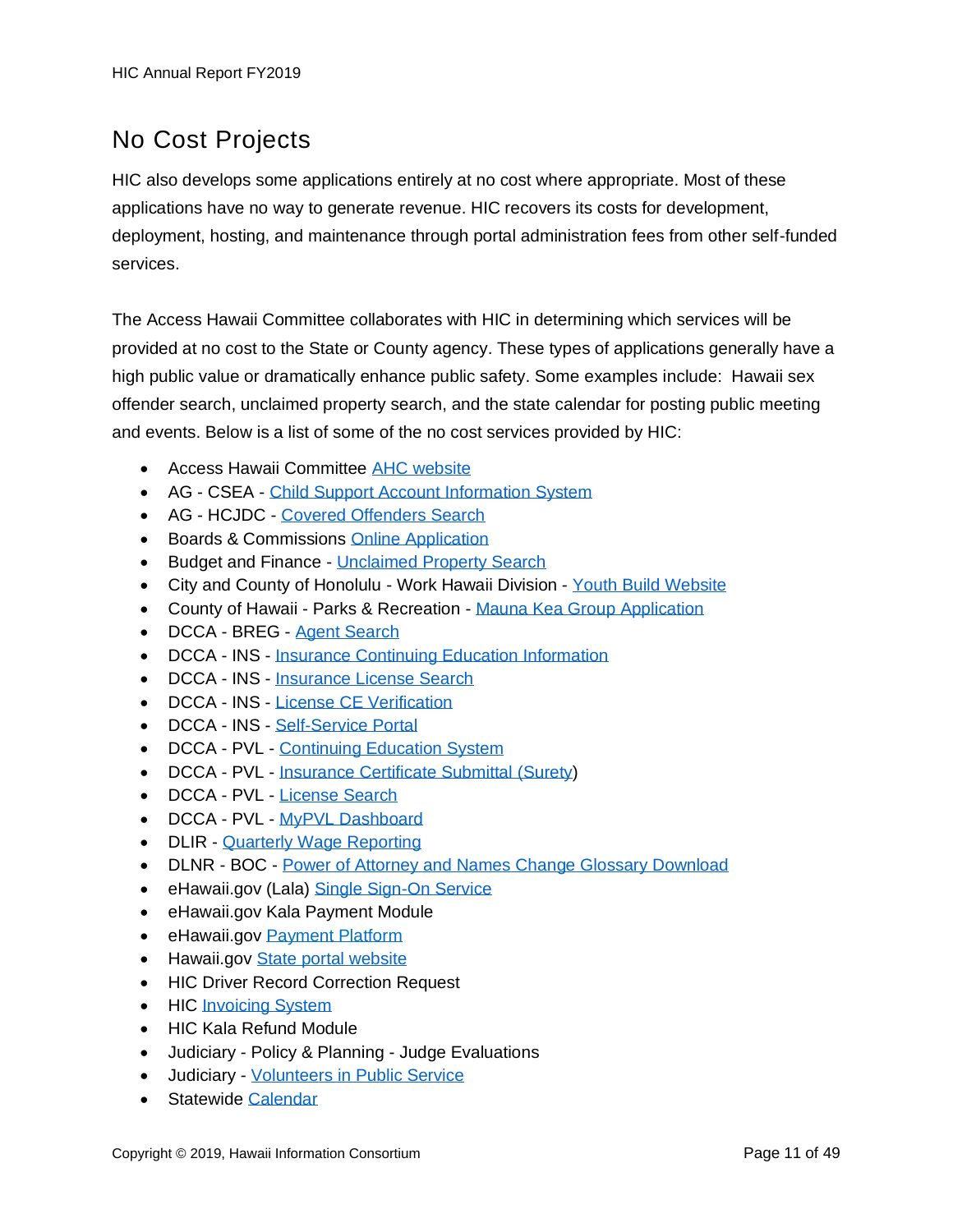The vast majority of the portal's funding is from self-funded applications. Without that base of resources the portal would not be able to offer these no cost services to the State and County agencies and citizens.

### <span id="page-11-0"></span>**Portal Financial Information**

### Overview of Revenue

HIC submits its audited financials to the Access Hawaii Committee each year and submits an annual report to the Hawaii State Legislature regarding the services that the portal provides to our agencies. The portal manages about 65 services that feature online payments. We refer to services that include a payment system as "transactional services". Transactional services are typically self-funded, in whole or part. In addition, in a given year, the portal has anywhere from 40 to 60 hosting, and/or time and materials projects. In fiscal year 2019, the portal collected \$302,792,709 and disbursed \$293,099,930 to the State and County agencies. HIC portal revenue was \$9,692,779 in FY2019 and expenses were at \$9,284,361, resulting in an operating income of \$408,418.

Table 2: Financial Summary by Fiscal Year (FY2019 – Unaudited)\*

| Year     | <b>Funds</b><br><b>Collected</b> | Disbursed to<br>Agency | <b>HIC Portal</b><br>Revenue | Cost of<br>Portal<br><b>Revenues</b> | Operating<br><b>Income</b> | Less<br>Income Tax<br><b>Expense</b> | <b>Net</b><br><b>Income</b> |
|----------|----------------------------------|------------------------|------------------------------|--------------------------------------|----------------------------|--------------------------------------|-----------------------------|
| **FY2019 | \$302.792.709                    | \$293,099,930          | \$9.692.779                  | \$9.284.361                          | \$408.418                  | \$96,315                             | \$312.103                   |

\* Please see Appendix D: Glossary for a more detailed explanation of the column headings

\*\* Please note that all financial numbers in this report include 3 projects that were completed outside of the Portal

Contract totaling \$39,553 in HIC revenue. (These projects include DOH Disinterment \$31,023, ETS Affordable Care Act Support \$5,530, and State Procurement Office HIePro videos \$3,000.)

**Funds Collected** \$302M Collected in FY2019

**Percentage of Funds Disbursed** 96.8% Percentage of Collected Funds Disbursed to Agencies

**Funds Disbursed** \$293M Disbursed to Agencies in FY2019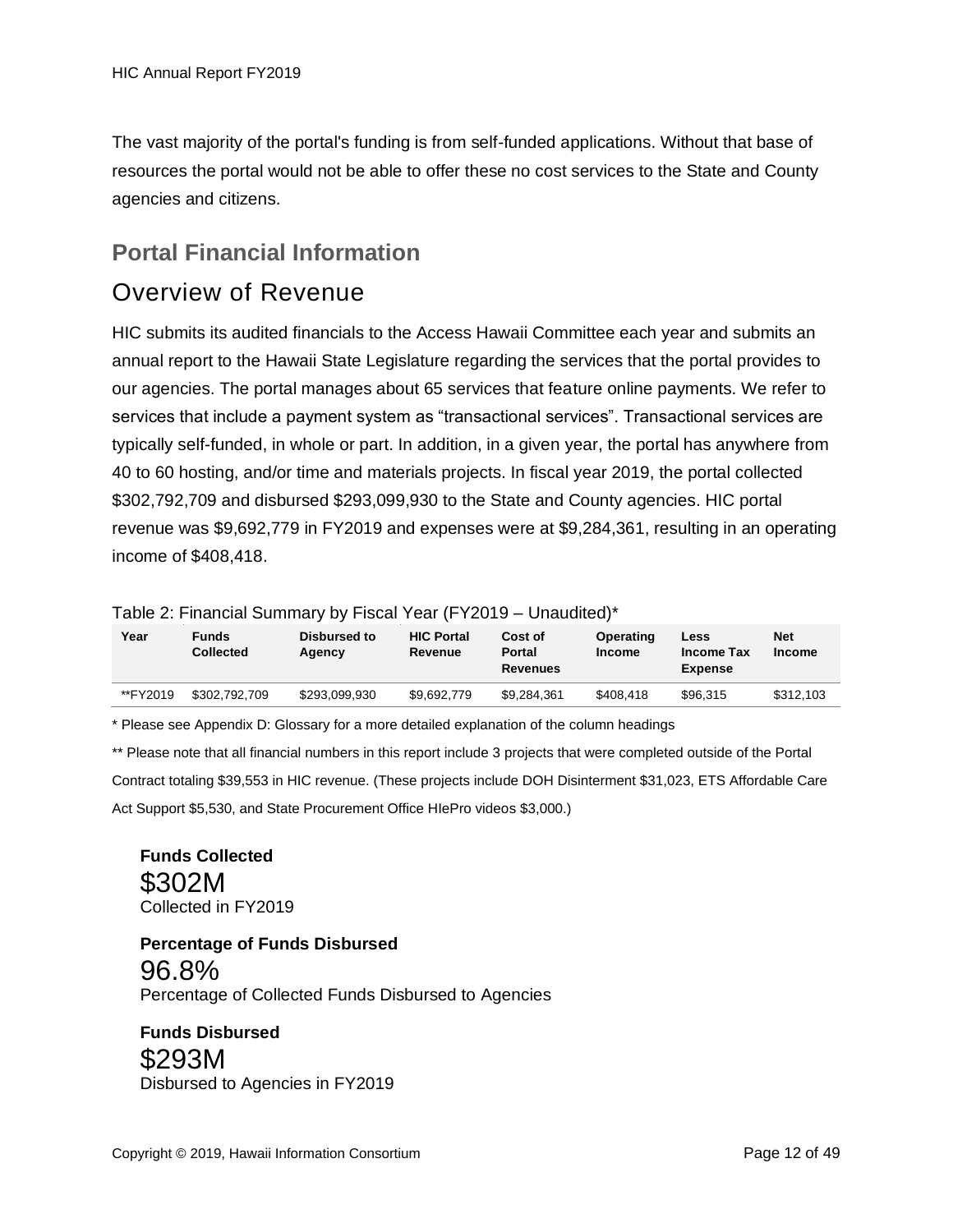The below tables provide a historical financial summary from HIC's audited financial statements for calendar years (CY) 2010 to 2017 and unaudited financials for fiscal year (FY) 2018. "**Funds Collected**" indicates total monies collected by the portal and "**Disbursed to Agencies**" indicates the total amount disbursed to the State and County agencies.

| Year   | <b>Funds</b><br><b>Collected</b> | Disbursed to<br>Agency | <b>HIC Portal</b><br>Revenue | Cost of<br><b>Portal</b><br><b>Revenues</b> | Operating<br><b>Income</b> | Less<br><b>Income</b><br>Tax<br><b>Expense</b> | <b>Net</b><br><b>Income</b> |
|--------|----------------------------------|------------------------|------------------------------|---------------------------------------------|----------------------------|------------------------------------------------|-----------------------------|
| CY2010 | \$751,174,040                    | \$747,015,378          | \$4,158,662                  | \$3,776,699                                 | \$381,963                  | \$144,768                                      | \$237,195                   |
| CY2011 | \$1,003,797,269                  | \$998,537,542          | \$5,259,727                  | \$4,682,687                                 | \$577,040                  | \$223,820                                      | \$353,220                   |
| CY2012 | \$1,345,767,601                  | \$1,339,424,575        | \$6,343,026                  | \$5,796,751                                 | \$546,275                  | \$215,262                                      | \$331,013                   |
| CY2013 | \$1,592,725,137                  | \$1,586,044,805        | \$6,680,332                  | \$6,330,419                                 | \$349,913                  | \$109,634                                      | \$240,279                   |
| CY2014 | \$1,722,535,140                  | \$1,714,395,703        | \$8,139,437                  | \$6,833,673                                 | \$1,305,764                | \$504,585                                      | \$801,179                   |
| CY2015 | \$2,016,484,180                  | \$2,008,153,427        | \$8,330,753                  | \$7,453,899                                 | \$876,854                  | \$344,771                                      | \$532,083                   |
| CY2016 | \$2,018,077,300                  | \$2,009,013,881        | \$9,063,419                  | \$8,078,259                                 | \$985,160                  | \$260,427                                      | \$724,733                   |
| CY2017 | \$510,350,683                    | \$501,513,927          | \$8,836,756                  | \$8,751,788                                 | \$84,968                   | \$23,468                                       | \$61,500                    |
| Total  | \$10,960,911,351                 | \$10,904,099,239       | \$56,812,112                 | \$51,704,175                                | \$5,107,937                | \$1,826,735                                    | \$3,281,202                 |

Table 3: Financial Summary by Calendar Year (2010 – 2017 - Audited)

Table 4: Financial Summary by Fiscal Year (2018 - Unaudited)

| Year   | <b>Funds</b><br><b>Collected</b> | Disbursed to<br>Agency | <b>HIC Portal</b><br>Revenue | Cost of<br><b>Portal</b><br><b>Revenues</b> | Operating<br><b>Income</b> | Less Income<br><b>Tax Expense</b> | <b>Net</b><br><b>Income</b> |
|--------|----------------------------------|------------------------|------------------------------|---------------------------------------------|----------------------------|-----------------------------------|-----------------------------|
| FY2018 | \$421,694,982                    | \$412,644,034          | \$9,050,948                  | \$9.091.008                                 | \$(40,060)                 | \$ (50, 499)                      | \$10,439                    |

### **Solution**

The portal uses a standard payment processing system called Kala, which processes credit and debit card payments, e-checks (ACH Debit), paper checks and invoices. Kala can process payments via multiple means: online, at a kiosk, via a mobile device or at the point of sale.

HIC can disburse funds based on each agency's needs, electronically or manually, on a daily, weekly, semi-monthly or monthly basis and provide detailed reporting.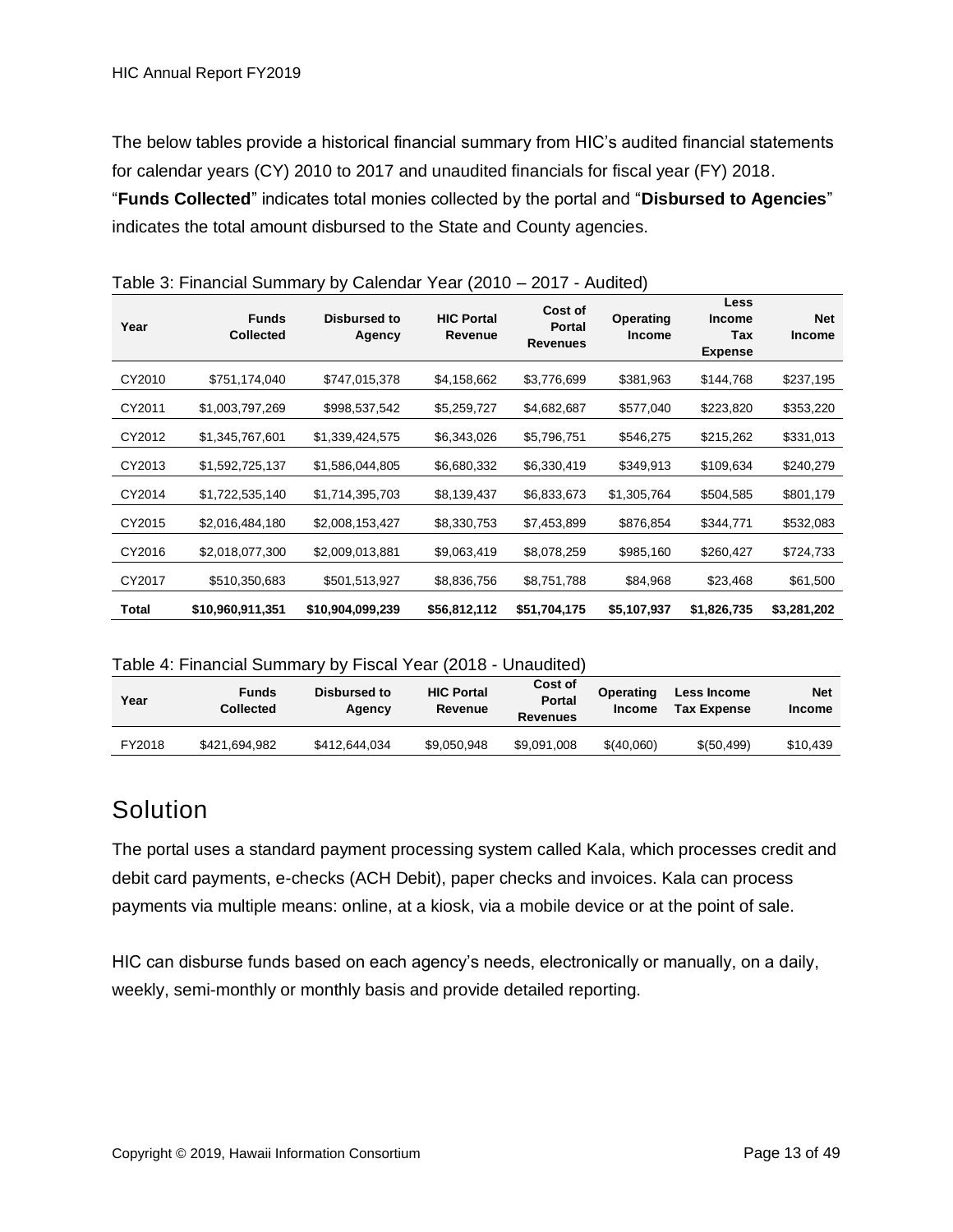### Sources

The portal receives three types of revenue to support its operations: transactional, time and materials and hosting.

- **Transactional revenue** is collected for services that charge a portal administration fee on each transaction. Self-funding depends primarily on transactional revenue.
- **Time and materials revenue** is collected for projects that cannot justify a transaction fee, for example, services that do not involve a financial transaction or that serve a population too small to sustain self-funding. In most cases these projects benefit from the portal's significantly discounted hourly rates and take advantage of our existing services and infrastructure.
- **Hosting revenue** is collected for hosting websites or services that are not supported by transactions; it accounts for less than 1% of the portal's overall revenue. In some cases, a hybrid approach may be applied; a service that cannot pay for itself is funded partly by time and materials while hosting and maintenance is supported by transactional revenue.

### Payments Made to the Portal

Prior to earning a single dollar of revenue, HIC assumes all upfront investment risk of (1) implementing the hardware, software, and hosting infrastructure and (2) building and operating the online State or County agency services. The majority of services managed by HIC are funded by end user (business, citizens, and visitors) efficiency fees on a per-transaction basis, where the user pays for the service. With other services, HIC's fees are paid by the agency (State and Counties). In typical situations, the agency receives more value or avoids more cost than the amount of the per-transaction fee it pays to HIC. In both of these situations, those who benefit most from the services pay for them.

Revenues and expenses are reported quarterly to the Access Hawaii Committee. In 2016, HIC responded to Senate Resolution 54 and provided a detailed report of payments to the portal.

The table below shows that 91.5% of HIC's Portal Revenue in FY2019 is comprised of transactional revenue while only 8.5% is from funds collected through time and materials work, hosting and maintenance fees.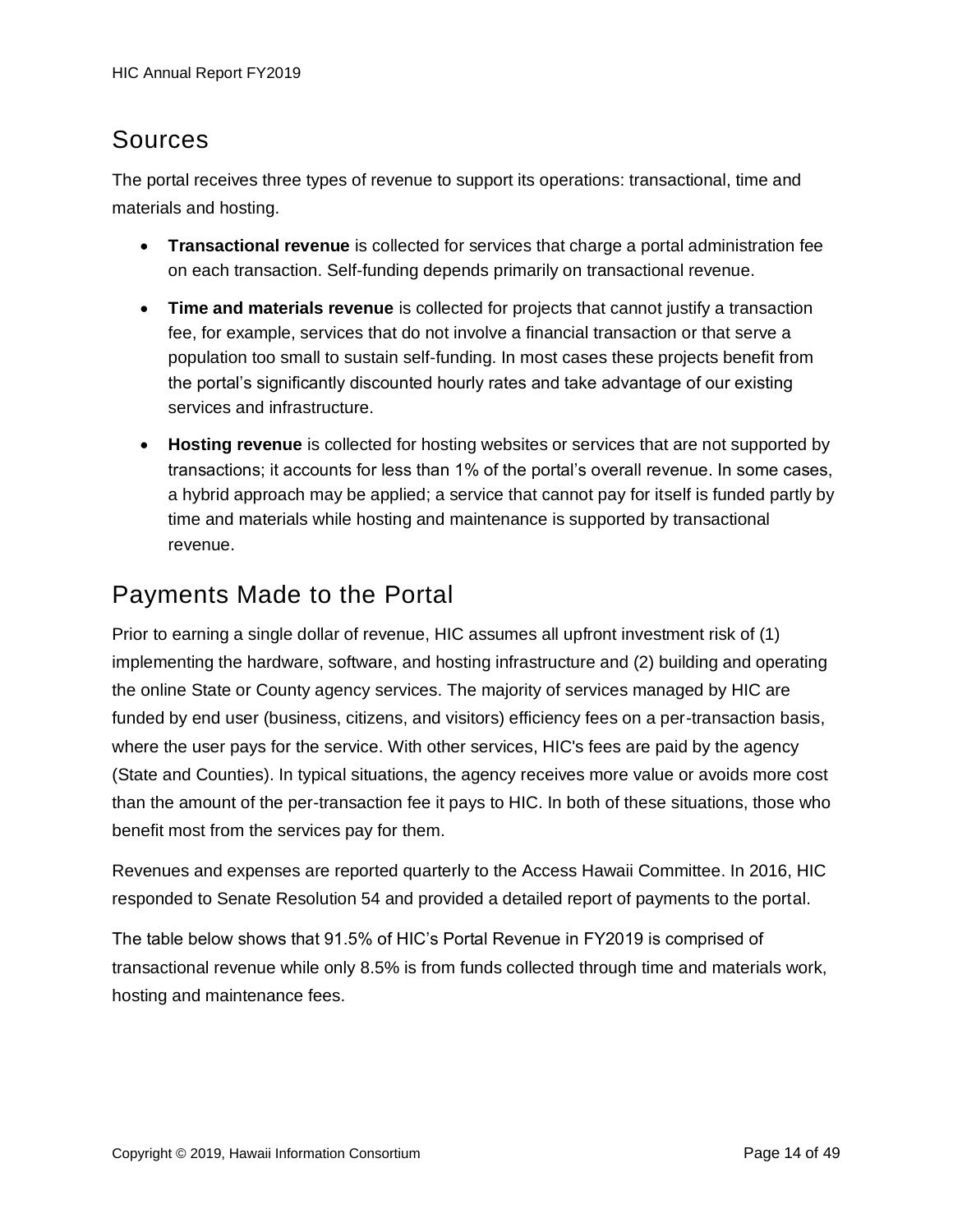| Category                                         | Amount         | Percentage |
|--------------------------------------------------|----------------|------------|
| <b>Transactional Revenue</b>                     | \$8,866,987.40 | 91.5%      |
| Time and Materials, Hosting and Maintenance Fees | \$825,791.48   | 8.5%       |
| <b>Total HIC Portal Revenue</b>                  | \$9,692,778.88 | 100%       |

Table 5: FY2019 Portal Revenue by Funding Model (Unaudited)

HIC's monthly portal revenue and expenses in FY2019 are displayed in the below table. Monthly portal revenue fluctuates based on the number of transactions processed per service as well as the amount of work performed on time and materials projects.

| <b>Month</b>     | <b>HIC Portal Revenue</b> | <b>HIC Portal Expenses</b> |
|------------------|---------------------------|----------------------------|
| <b>July 2018</b> | \$813,780.00              | \$762,544.00               |
| August 2018      | \$878,944.00              | \$840,847.00               |
| September 2018   | \$667,658.00              | \$767,429.00               |
| October 2018     | \$865,384.00              | \$800,149.00               |
| November 2018    | \$884,252.00              | \$778,884.00               |
| December 2018    | \$667,650.00              | \$761,376.00               |
| January 2019     | \$919,679.00              | \$840,298.00               |
| February 2019    | \$731,162.00              | \$830,215.00               |
| March 2019       | \$693,021.00              | \$721,839.00               |
| April 2019       | \$848,843.00              | \$812,767.00               |
| May 2019         | \$921,778.00              | \$785,431.00               |
| June 2019        | \$800,628.00              | \$582,582.00               |
| <b>Totals</b>    | \$9,692,779.00            | \$9,284,361.00             |

Table 6: FY2019 Monthly Revenue and Expenses (Unaudited)

### <span id="page-14-0"></span>**Revenue by Service**

The FY2019 Revenue by Service for the portal is listed below:

Table 7: FY2019 Portal Revenue from Transactional Services (Unaudited)

| <b>Service Name by</b><br><b>Department</b>                        | <b>Funds</b><br><b>Collected</b> | Disbursed to<br>Agency | <b>Agency Paid</b><br>HIC | <b>User Paid</b><br><b>HIC</b> | <b>HIC Portal</b><br>Revenue |
|--------------------------------------------------------------------|----------------------------------|------------------------|---------------------------|--------------------------------|------------------------------|
| <b>Budget &amp; Finance</b>                                        | \$539,315.69                     | \$526,805.18           |                           | \$12,510.51                    | \$12,510.51                  |
| <b>Employer-Union Health</b><br><b>Benefits Trust Fund Payment</b> | \$539,315.69                     | \$526,805.18           |                           | \$12.510.51                    | \$12,510.51                  |
| <b>County of Hawaii</b>                                            | \$49,508,691.91                  | \$48.979.569.12        |                           | \$529.122.79                   | \$529.122.79                 |
| <b>Building Permit Payments</b>                                    | \$855,035.65                     | \$840,571.50           |                           | \$14,464.15                    | \$14,464.15                  |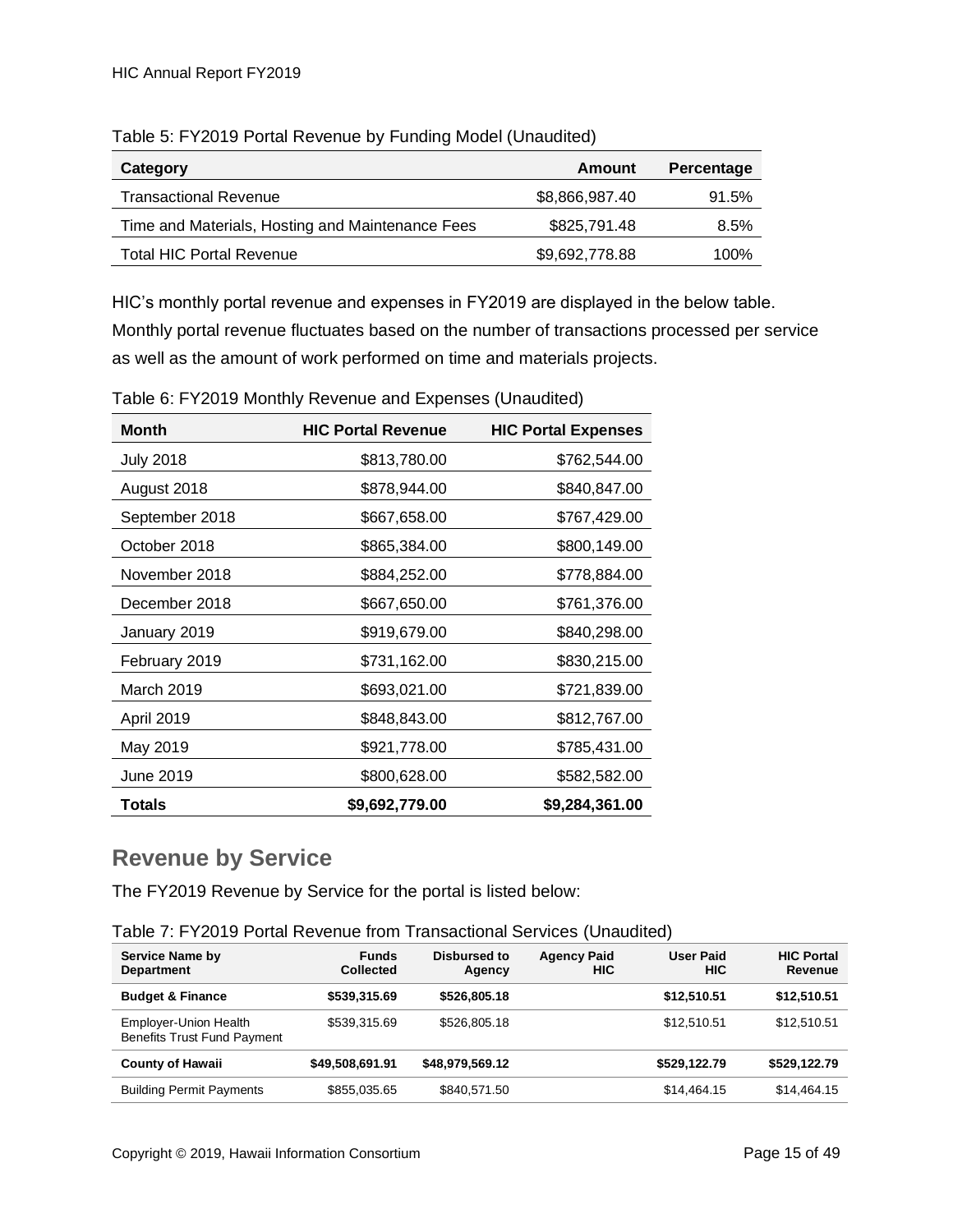| <b>Service Name by</b><br><b>Department</b>                                  | <b>Funds</b><br><b>Collected</b> | <b>Disbursed to</b><br>Agency | <b>Agency Paid</b><br><b>HIC</b> | <b>User Paid</b><br><b>HIC</b> | <b>HIC Portal</b><br>Revenue |
|------------------------------------------------------------------------------|----------------------------------|-------------------------------|----------------------------------|--------------------------------|------------------------------|
| <b>Liquor Permits</b>                                                        | \$66,228.30                      | \$62,408.00                   |                                  | \$3,820.30                     | \$3,820.30                   |
| Motor Vehicle Registration<br>Renewals                                       | \$3,967,206.20                   | \$3,831,075.40                |                                  | \$136,130.80                   | \$136,130.80                 |
| <b>Online Reservation System</b><br>(Camping)                                | \$321,349.50                     | \$286,332.53                  |                                  | \$35,016.97                    | \$35,016.97                  |
| <b>Real Property Tax Payments</b>                                            | \$44,298,872.26                  | \$43,959,181.69               |                                  | \$339,690.57                   | \$339,690.57                 |
| <b>County of Kauai</b>                                                       | \$27,353,155.73                  | \$27,137,129.90               |                                  | \$216,025.83                   | \$216,025.83                 |
| Motor Vehicle Registration<br>Renewals                                       | \$1,348,241.09                   | \$1,306,656.39                |                                  | \$41,584.70                    | \$41,584.70                  |
| <b>Real Property Tax Payments</b>                                            | \$23,915,880.50                  | \$23,789,423.71               |                                  | \$126,456.79                   | \$126,456.79                 |
| <b>Sewer Payments</b>                                                        | \$2,089,034.14                   | \$2,041,049.80                |                                  | \$47,984.34                    | \$47,984.34                  |
| <b>County of Maui</b>                                                        | \$9,352,957.61                   | \$9,137,481.55                |                                  | \$215,476.06                   | \$215,476.06                 |
| Motor Vehicle Bulk Renewal                                                   | \$1,508,822.92                   | \$1,498,688.92                |                                  | \$10,134.00                    | \$10,134.00                  |
| Motor Vehicle Registration<br>Renewals                                       | \$7,844,134.69                   | \$7,638,792.63                |                                  | \$205,342.06                   | \$205,342.06                 |
| <b>Department of Business,</b><br><b>Economic Development</b><br>and Tourism | \$339,411.54                     | \$325,573.08                  | \$4,362.00                       | \$9,476.46                     | \$13,838.46                  |
| <b>EZ Forms</b>                                                              | \$1,690.00                       | \$0.00                        | \$1,690.00                       |                                | \$1,690.00                   |
| <b>Film Permits</b>                                                          | \$5,840.00                       | \$0.00                        |                                  | \$5,840.00                     | \$5,840.00                   |
| FTZ9 Bill Presentment                                                        | \$323,531.54                     | \$319,895.08                  |                                  | \$3,636.46                     | \$3,636.46                   |
| Solar Water Heater Variance                                                  | \$8,350.00                       | \$5,678.00                    | \$2,672.00                       |                                | \$2,672.00                   |
| <b>Department of Commerce</b><br>and Consumer Affairs                        | \$20,463,613.60                  | \$17,824,758.01               | \$2,504,904.06                   | \$133,951.53                   | \$2,638,855.59               |
| Agent List Builder                                                           | \$741.40                         | \$331.62                      |                                  | \$409.78                       | \$409.78                     |
| <b>Annual Business Filings</b>                                               | \$1,975,868.00                   | \$1,452,715.02                | \$523,152.98                     |                                | \$523,152.98                 |
| <b>Business Bulk Data</b>                                                    | \$73,000.00                      | \$0.00                        |                                  | \$73,000.00                    | \$73,000.00                  |
| <b>Business Documents</b>                                                    | \$202,755.50                     | \$135,173.23                  | \$67,582.27                      |                                | \$67,582.27                  |
| <b>Business Entity List Builder</b>                                          | \$12,286.75                      | \$0.00                        |                                  | \$12,286.75                    | \$12,286.75                  |
| Condominium Association<br><b>Registration and Renewals</b>                  | \$988,653.00                     | \$950,664.31                  | \$37,988.69                      |                                | \$37,988.69                  |
| Hawaii Business Express<br>(DCCA)                                            | \$1,381,233.50                   | \$946,181.80                  | \$435,051.70                     |                                | \$435,051.70                 |
| Hawaii Business Express<br>(DOTAX)                                           | \$200,932.50                     | \$178,455.00                  |                                  | \$22,477.50                    | \$22,477.50                  |
| Hawaii Insurance License<br>Renewals                                         | \$3,014,685.00                   | \$2,854,952.80                | \$159,732.20                     |                                | \$159,732.20                 |
| Hawaii Post-Secondary<br><b>Education Authorization</b><br>Program payments  | \$8,887.50                       | \$7,110.00                    |                                  | \$1,777.50                     | \$1,777.50                   |
| Mortgage Foreclosure<br><b>Dispute Resolution Public</b><br><b>Notices</b>   | \$10,800.00                      | \$10,260.00                   | \$540.00                         |                                | \$540.00                     |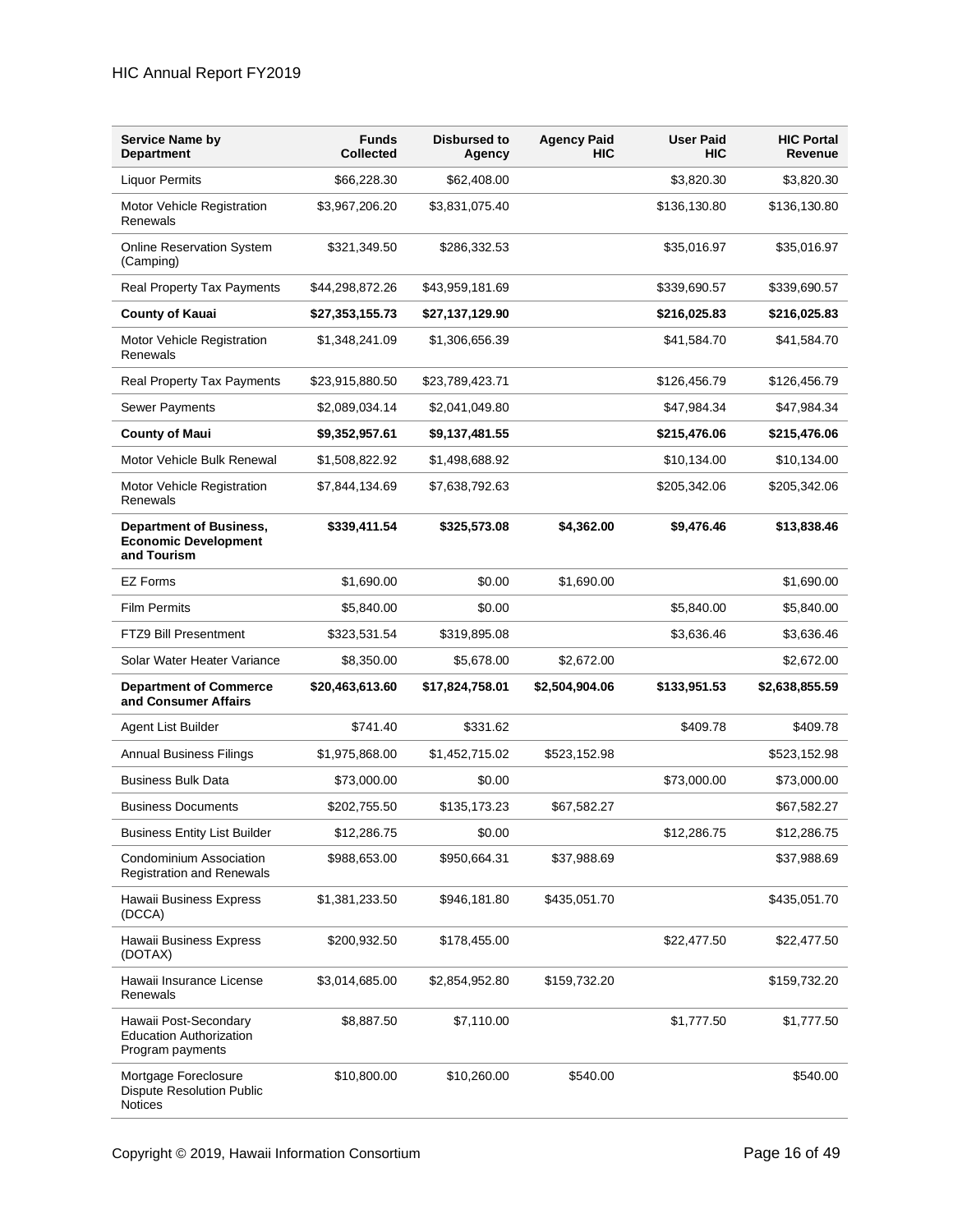| <b>Service Name by</b><br><b>Department</b>                                           | <b>Funds</b><br><b>Collected</b> | <b>Disbursed to</b><br>Agency | <b>Agency Paid</b><br>HIC | <b>User Paid</b><br><b>HIC</b> | <b>HIC Portal</b><br>Revenue |
|---------------------------------------------------------------------------------------|----------------------------------|-------------------------------|---------------------------|--------------------------------|------------------------------|
| <b>MyPVL</b>                                                                          | \$350,356.00                     | \$314,863.00                  | \$35,493.00               |                                | \$35,493.00                  |
| <b>Professional Vocational</b><br>Licensing Bulk Data                                 | \$48,000.00                      | \$24,000.00                   |                           | \$24,000.00                    | \$24,000.00                  |
| Professional Vocational<br><b>Licensing List Builder</b>                              | \$111,181.45                     | \$54,116.09                   | \$57,065.36               |                                | \$57,065.36                  |
| <b>Professional Vocational</b><br><b>Licensing Renewals</b>                           | \$12,084,233.00                  | \$10,895,935.14               | \$1,188,297.86            |                                | \$1,188,297.86               |
| <b>Department of Health</b>                                                           | \$3,661,596.14                   | \$3,167,484.69                | \$10,919.70               | \$483,191.75                   | \$494,111.45                 |
| <b>Clinical License Renewals</b>                                                      | \$2,370.00                       | \$2,061.90                    | \$308.10                  |                                | \$308.10                     |
| <b>Electronic Death Registration</b><br>System                                        | \$101,324.75                     | \$93,626.00                   |                           | \$7,698.75                     | \$7,698.75                   |
| Electronic Disinterment<br><b>Application Permit</b>                                  | \$560.00                         | \$420.00                      |                           | \$140.00                       | \$140.00                     |
| <b>Facility Access Plan</b><br>Submission and Review<br>System                        | \$49,912.89                      | \$48,525.29                   | \$1.387.60                |                                | \$1,387.60                   |
| Marriage Licenses                                                                     | \$1,244,143.00                   | \$1,135,218.00                |                           | \$108,925.00                   | \$108,925.00                 |
| Marriage Performer Licenses                                                           | \$36,300.00                      | \$0.00                        |                           | \$36,300.00                    | \$36,300.00                  |
| <b>Medical Cannabis Registry</b>                                                      | \$991,646.00                     | \$899,903.00                  |                           | \$91,743.00                    | \$91,743.00                  |
| Vital Records Ordering<br>System                                                      | \$1,120,039.50                   | \$881,654.50                  |                           | \$238,385.00                   | \$238,385.00                 |
| <b>Waste Water Permits</b>                                                            | \$115,300.00                     | \$106,076.00                  | \$9,224.00                |                                | \$9,224.00                   |
| Department of Labor and<br><b>Industrial Relations</b>                                | \$64,505,348.57                  | \$64,415,973.85               | \$89,374.72               | \$0.00                         | \$89,374.72                  |
| Hawaii Installation &<br>Inspection Permitting System                                 | \$82,595.00                      | \$74,335.50                   | \$8,259.50                |                                | \$8,259.50                   |
| Hawaii Unemployment<br>Insurance (HUI) Express                                        | \$64,412,753.57                  | \$64,332,638.35               | \$80,115.22               | \$0.00                         | \$80,115.22                  |
| <b>Hoisting Machine Operators</b><br><b>Advisory Board Website</b>                    | \$10,000.00                      | \$9,000.00                    | \$1,000.00                |                                | \$1,000.00                   |
| Department of Land and<br><b>Natural Resources</b>                                    | \$29,536,728.32                  | \$28,612,735.19               | \$637,344.94              | \$286,648.19                   | \$923,993.13                 |
| <b>Boating Accounts Receivable</b><br>System                                          | \$787,954.45                     | \$767,986.43                  |                           | \$19,968.02                    | \$19,968.02                  |
| <b>Bureau of Conveyances</b><br>eRecording                                            | \$18,399.25                      | \$0.00                        |                           | \$18,399.25                    | \$18,399.25                  |
| <b>Bureau of Conveyances</b><br>Image Bulk                                            | \$40,000.00                      | \$12,000.00                   |                           | \$28,000.00                    | \$28,000.00                  |
| <b>Bureau of Conveyances</b><br><b>Index Bulk</b>                                     | \$4,800.00                       | \$1,440.00                    |                           | \$3,360.00                     | \$3,360.00                   |
| Bureau of Conveyances Land<br><b>Title Records Online Search</b><br>& Ordering System | \$291,136.00                     | \$256,184.32                  | \$34,951.68               |                                | \$34,951.68                  |
| <b>Bureau of Conveyances</b><br>LandShark                                             | \$74,484.00                      | \$37,242.00                   |                           | \$37,242.00                    | \$37,242.00                  |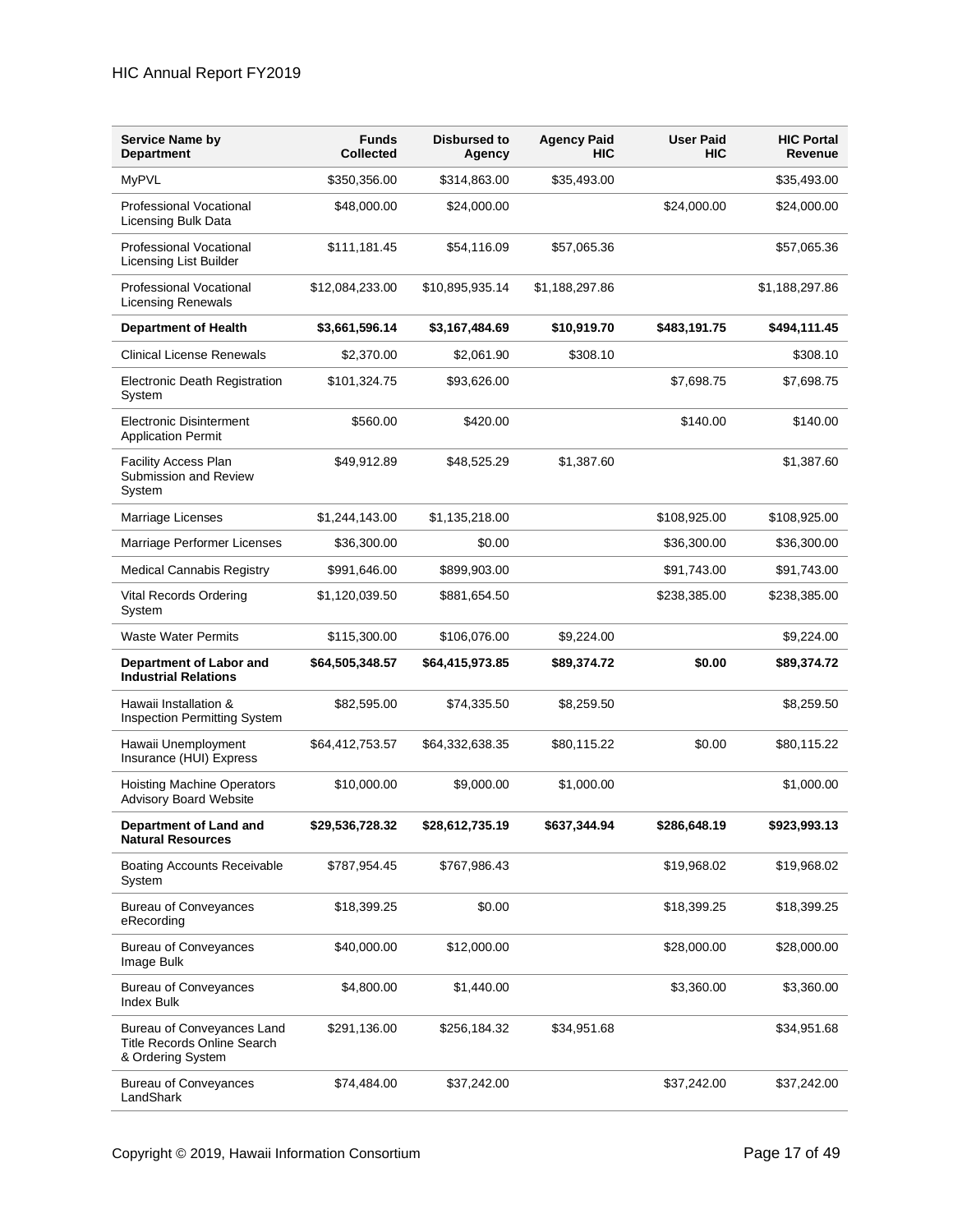#### HIC Annual Report FY2019

| <b>Service Name by</b><br><b>Department</b>                                               | <b>Funds</b><br><b>Collected</b> | Disbursed to<br>Agency | <b>Agency Paid</b><br>HIC | <b>User Paid</b><br><b>HIC</b> | <b>HIC Portal</b><br>Revenue |
|-------------------------------------------------------------------------------------------|----------------------------------|------------------------|---------------------------|--------------------------------|------------------------------|
| <b>Bureau of Conveyances</b><br>LandShark Bulk                                            | \$70,500.00                      | \$21,150.00            |                           | \$49,350.00                    | \$49,350.00                  |
| <b>Bureau of Conveyances Title</b><br>& Records Management<br>System                      | \$474,129.00                     | \$0.00                 | \$474,129.00              |                                | \$474,129.00                 |
| <b>Bureau of Conveyances Title</b><br>& Records Management<br><b>System Payments</b>      | \$25,394,017.97                  | \$25,380,558.89        | \$13,459.08               |                                | \$13,459.08                  |
| Civil Resource Violation<br>System                                                        | \$37,520.00                      | \$23,975.00            | \$13,545.00               |                                | \$13,545.00                  |
| Commercial Activity/Beach<br><b>Wedding Permits (Wiki</b><br>Permits)                     | \$195,064.00                     | \$169,703.07           | \$25,360.93               |                                | \$25,360.93                  |
| <b>Commercial Marine Licensing</b><br>System                                              | \$199,040.00                     | \$193,068.80           | \$5,971.20                |                                | \$5,971.20                   |
| <b>Commercial Vessel Landing</b><br>Permits                                               | \$113,779.00                     | \$102,365.50           | \$11,413.50               |                                | \$11,413.50                  |
| Freshwater Game Fishing<br>Licenses                                                       | \$18,498.00                      | \$15,893.00            |                           | \$2,605.00                     | \$2,605.00                   |
| Hunt Application System                                                                   | \$333,258.50                     | \$296,789.00           | \$36,469.50               |                                | \$36,469.50                  |
| Hunt Lottery Drawing System                                                               | \$39,006.00                      | \$33,237.00            | \$5,769.00                |                                | \$5,769.00                   |
| <b>Hunter Education Online</b><br>Course Registration and<br>Records Management<br>System | \$990.00                         | \$792.00               | \$198.00                  |                                | \$198.00                     |
| Na Ala Hele Trail & Access<br>System                                                      | \$77,131.25                      | \$69,230.03            |                           | \$7,901.22                     | \$7,901.22                   |
| <b>Online Reservation System</b><br>(Camping)                                             | \$1,074,698.90                   | \$958,632.20           |                           | \$116,066.70                   | \$116,066.70                 |
| <b>Uniform Commercial Code</b><br>Filings                                                 | \$55,088.00                      | \$51,332.00            |                           | \$3,756.00                     | \$3,756.00                   |
| <b>Vessel Registrations</b>                                                               | \$237,234.00                     | \$221,155.95           | \$16,078.05               |                                | \$16,078.05                  |
| <b>Department of Public</b><br>Safety (DPS)                                               | \$857,730.00                     | \$752,594.43           | \$105,135.57              |                                | \$105,135.57                 |
| <b>Controlled Substances</b><br><b>Registration System</b>                                | \$857,730.00                     | \$752,594.43           | \$105,135.57              |                                | \$105,135.57                 |
| <b>Department of Taxation</b>                                                             | \$81,404,761.60                  | \$80,312,499.66        |                           | \$1,092,261.94                 | \$1,092,261.94               |
| eFile                                                                                     | \$81,404,761.60                  | \$80,312,499.66        |                           | \$1,092,261.94                 | \$1,092,261.94               |
| Department of the Attorney<br>General                                                     | \$2,629,373.25                   | \$2,299,484.57         | \$62,055.43               | \$267,833.25                   | \$329,888.68                 |
| <b>Adult Criminal Information</b><br>Search (eCrim)                                       | \$779,054.75                     | \$583,440.00           |                           | \$195,614.75                   | \$195,614.75                 |
| <b>Bulk Covered Offender</b><br><b>Registry Data</b>                                      | \$3,500.00                       | \$1,750.00             |                           | \$1,750.00                     | \$1,750.00                   |
| Charities - Special Invoice<br>Payment System                                             | \$3,200.00                       | \$3,080.00             | \$120.00                  |                                | \$120.00                     |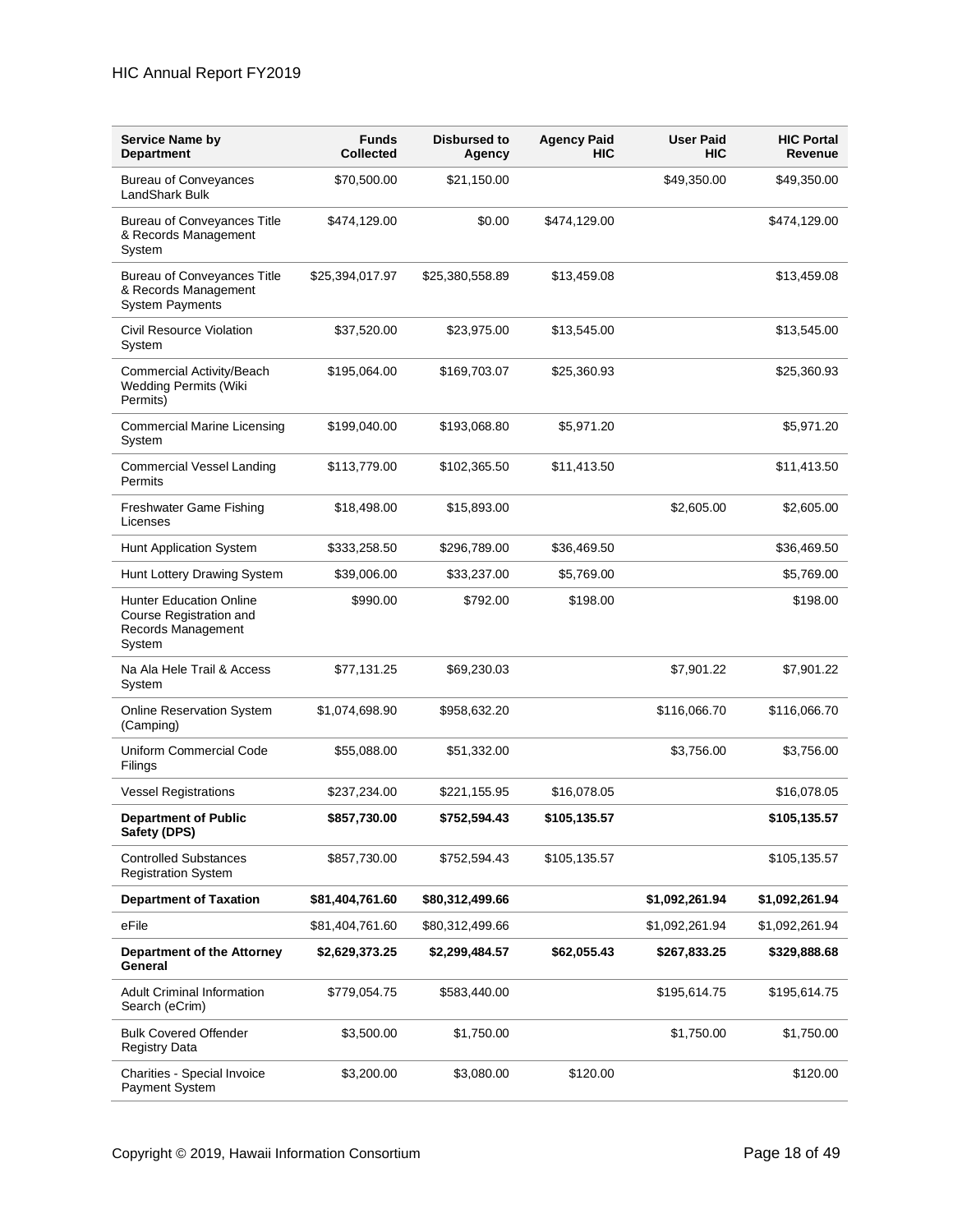| <b>Service Name by</b><br><b>Department</b>  | <b>Funds</b><br><b>Collected</b> | Disbursed to<br>Agency | <b>Agency Paid</b><br>HIC | <b>User Paid</b><br><b>HIC</b> | <b>HIC Portal</b><br>Revenue |
|----------------------------------------------|----------------------------------|------------------------|---------------------------|--------------------------------|------------------------------|
| <b>Charity Registration</b>                  | \$1,389,080.00                   | \$1,332,931.57         | \$56,148.43               |                                | \$56,148.43                  |
| Notary                                       | \$240,668.50                     | \$217,000.00           |                           | \$23,668.50                    | \$23,668.50                  |
| <b>Solicitors Registration System</b>        | \$57,870.00                      | \$52,083.00            | \$5,787.00                |                                | \$5,787.00                   |
| <b>Unlimited Criminal History</b><br>Search  | \$156,000.00                     | \$109,200.00           |                           | \$46,800.00                    | \$46,800.00                  |
| Department of<br><b>Transportation</b>       | \$29,314.64                      | \$26,382.05            | \$2,932.59                |                                | \$2,932.59                   |
| <b>Surplus Auction</b>                       | \$29,314.64                      | \$26,382.05            | \$2,932.59                |                                | \$2,932.59                   |
| <b>Hawaii Information</b><br>Consortium, LLC | \$83,095.34                      | \$0.00                 | \$677.58                  | \$82,417.76                    | \$83,095.34                  |
| Adjustments                                  | \$4,339.17                       |                        |                           | \$4,339.17                     | \$4,339.17                   |
| eHawaii.gov Notification<br>Service          | \$7,650.00                       | \$0.00                 |                           | \$7,650.00                     | \$7,650.00                   |
| Late Fees                                    | \$677.58                         | \$0.00                 | \$677.58                  |                                | \$677.58                     |
| <b>Non-Sufficient Funds Fees</b>             | \$6,290.49                       | \$0.00                 |                           | \$6,290.49                     | \$6,290.49                   |
| <b>Service Fees</b>                          | \$33,013.10                      | \$0.00                 |                           | \$33,013.10                    | \$33,013.10                  |
| <b>Subscriber Fees</b>                       | \$31,125.00                      | \$0.00                 |                           | \$31,125.00                    | \$31,125.00                  |
| <b>Judiciary</b>                             | \$10,920,974.73                  | \$9,476,912.93         |                           | \$1,444,061.80                 | \$1,444,061.80               |
| <b>Document Payments</b>                     | \$60,330.21                      | \$58,794.34            |                           | \$1,535.87                     | \$1,535.87                   |
| <b>Driver Monitoring</b>                     | \$519,362.70                     | \$0.00                 |                           | \$519,362.70                   | \$519,362.70                 |
| eTraffic Payments                            | \$4,501,394.21                   | \$4,319,793.59         |                           | \$181,600.62                   | \$181,600.62                 |
| <b>Filing Payments</b>                       | \$191,846.61                     | \$186,985.00           |                           | \$4,861.61                     | \$4,861.61                   |
| <b>Traffic Abstracts</b>                     | \$5,648,041.00                   | \$4,911,340.00         |                           | \$736,701.00                   | \$736,701.00                 |
| <b>Office of the Lieutenant</b><br>Governor  | \$71,720.00                      | \$65,200.00            |                           | \$6,520.00                     | \$6,520.00                   |
| Name Change                                  | \$71,720.00                      | \$65,200.00            |                           | \$6,520.00                     | \$6,520.00                   |
| <b>State Procurement Office</b>              | \$709,128.85                     | \$39,345.91            | \$4,457.26                | \$665,325.68                   | \$669,782.94                 |
| Hawaii Compliance Express<br>(HCE)           | \$199,162.00                     | \$0.00                 |                           | \$199,162.00                   | \$199,162.00                 |
| Hawaii eProcurement System<br>(HlePro)       | \$465,413.56                     | (\$750.12)             |                           | \$466,163.68                   | \$466,163.68                 |
| <b>Surplus Auction</b>                       | \$44,553.29                      | \$40,096.03            | \$4,457.26                |                                | \$4,457.26                   |
| <b>Grand Total</b>                           | \$301,966,917.52                 | \$293,099,930.12       | \$3,422,163.85            | \$5,444,823.55                 | \$8,866,987.40               |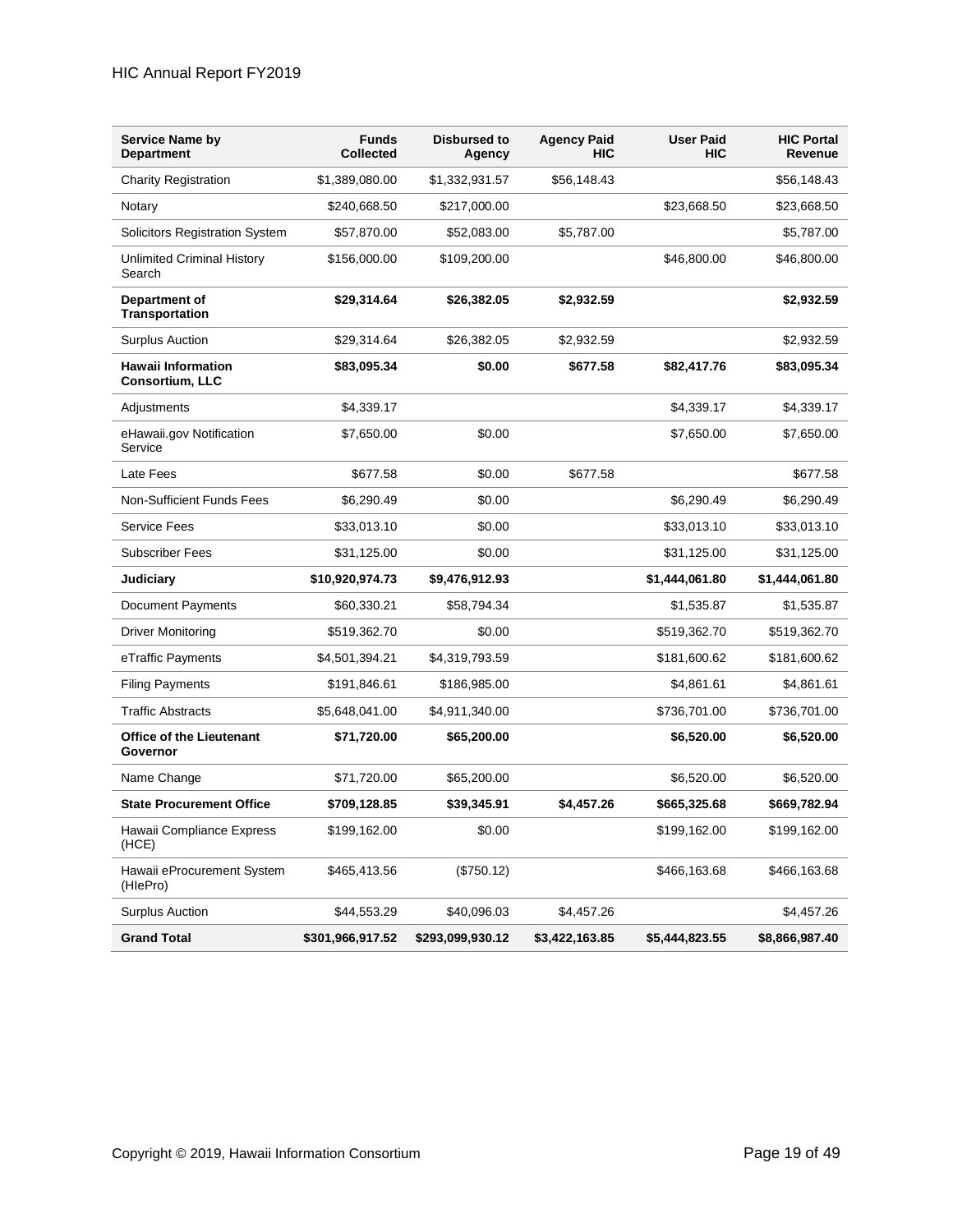| <b>Service Name by Department</b>                           | <b>HIC Portal</b><br>Revenue |
|-------------------------------------------------------------|------------------------------|
| <b>Budget &amp; Finance</b>                                 | \$6,200.00                   |
| ers.ehawaii.gov Website                                     | \$6,200.00                   |
| <b>County of Hawaii</b>                                     | \$20,887.99                  |
| eBench Warrants Service                                     | \$4,759.99                   |
| Hawaii County Police Department Website Hosting             | \$1,200.00                   |
| <b>Liquor Permits</b>                                       | \$14,328.00                  |
| traffic.hawaiicounty.gov Website                            | \$600.00                     |
| <b>County of Kauai</b>                                      | \$879.73                     |
| eBench Warrants Service                                     | \$879.73                     |
| Department of Business, Economic Development and Tourism    | \$56,308.34                  |
| Business Development & Support Division Website Hosting     | \$1,200.00                   |
| Business Development & Support Division Website Maintenance | \$18,229.66                  |
| Community Based Economic Development Application            | \$12,423.68                  |
| <b>EV Stations Hosting</b>                                  | \$1,200.00                   |
| FTZ9 Hosting                                                | \$1,200.00                   |
| Hawaii Clean Energy Initiative Website Hosting              | \$600.00                     |
| Renewable Energy Permitting Wizard Hosting                  | \$1,200.00                   |
| Renewable Energy Permitting Wizard Hosting (TEST site)      | \$1,575.00                   |
| Renewable Energy Projects Directory                         | \$2,400.00                   |
| <b>SBRRB Website Work</b>                                   | \$16,280.00                  |
| <b>Department of Health</b>                                 | \$324,921.30                 |
| Disability Parking Permit System Hosting                    | \$12,000.00                  |
| Electronic Disinterment Application Permit System           | \$30,883.20                  |
| <b>Facility Access Plan Submission and Review System</b>    | \$85,614.51                  |
| Inspection & Complaints Portal                              | \$107,396.54                 |
| <b>Medical Cannabis Registry</b>                            | \$7,809.92                   |
| Medical Cannabis Registry for Out-of-State Patients         | \$68,217.13                  |
| State Council on Mental Health Website Work                 | \$3,000.00                   |
| <b>TB Branch</b>                                            | \$2,000.00                   |
| TB Branch Hosting                                           | \$8,000.00                   |
| <b>Department of Labor and Industrial Relations</b>         | \$15,199.92                  |
| Green LMI Hosting                                           | \$1,200.00                   |

#### Table 8: FY2019 Portal Revenue for Time and Materials, Hosting and Maintenance (Unaudited)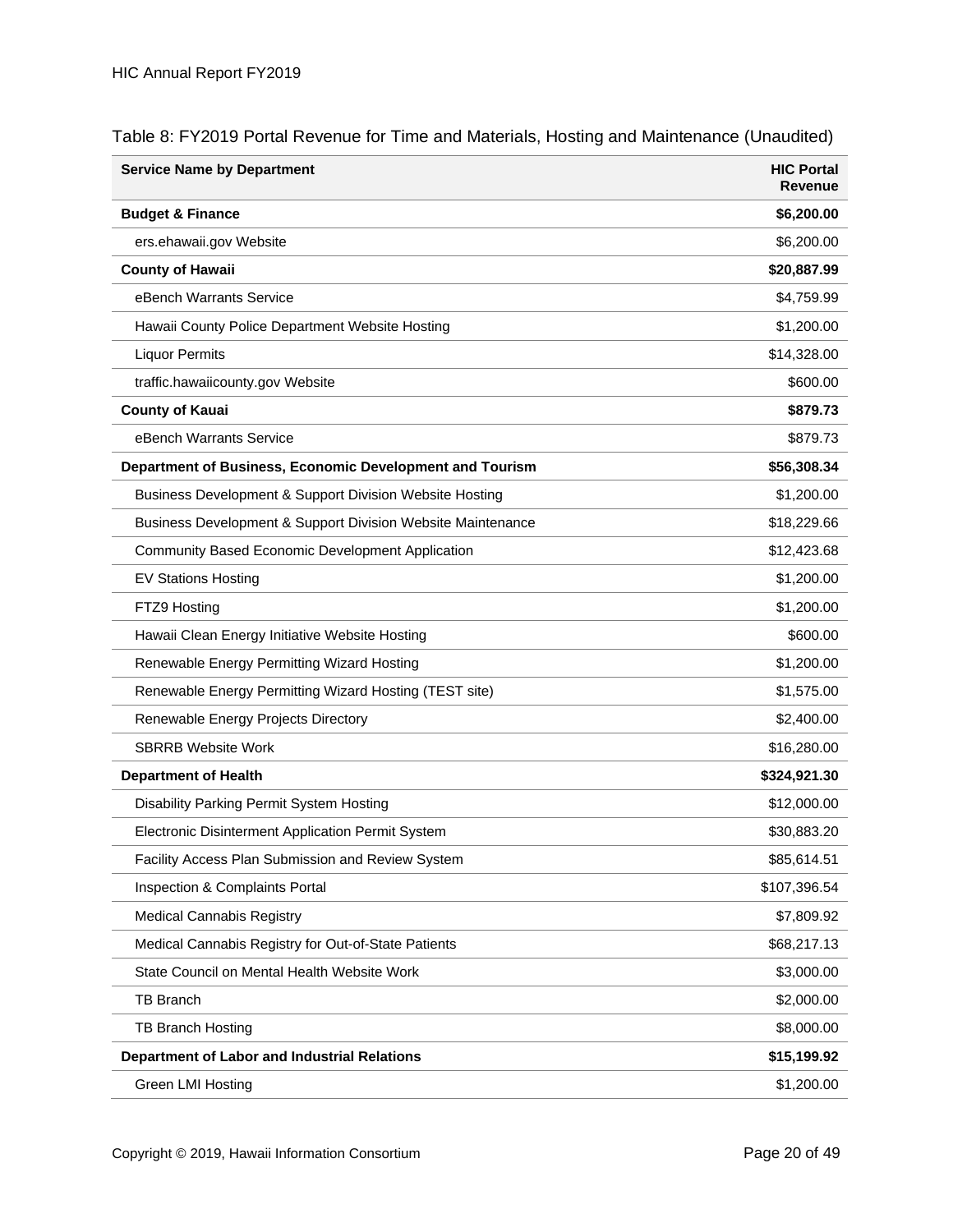| <b>Service Name by Department</b>                                         | <b>HIC Portal</b><br><b>Revenue</b> |
|---------------------------------------------------------------------------|-------------------------------------|
| Work Opportunity Tax Credit Form Application                              | \$13,999.92                         |
| <b>Department of Land and Natural Resources</b>                           | \$324,986.63                        |
| Commercial Marine Dealer Reporting System                                 | \$205,345.99                        |
| <b>Commercial Marine Licensing System</b>                                 | \$37,500.00                         |
| <b>Engineering Division WordPress Site Hosting</b>                        | \$1,200.00                          |
| Hunt Lottery Drawing System                                               | \$55,740.64                         |
| Hunter Education Online Course Registration and Records Management System | \$24,000.00                         |
| Special Use Permitting System                                             | \$1,200.00                          |
| Department of the Attorney General                                        | \$42,982.24                         |
| Charities - Special Invoice Payment System                                | \$2,102.19                          |
| <b>Charity Registration Updates</b>                                       | \$29,445.44                         |
| Hawaii Integrated Justice Information Sharing                             | \$350.00                            |
| Hawaii Integrated Justice Information Sharing Hosting                     | \$9,000.00                          |
| Sex Offender Information Management System (SOIMS)                        | (\$467.75)                          |
| <b>Solicitors Registration System</b>                                     | \$2,552.36                          |
| <b>Ethics Commission</b>                                                  | (\$125.00)                          |
| Hawaii State Ethics Commission                                            | (\$125.00)                          |
| Hawaii State Public Library System                                        | \$6,933.70                          |
| Hawaii State Public Library System Website Redesign                       | \$6,933.70                          |
| <b>Judiciary</b>                                                          | \$4,000.00                          |
| <b>Hosting Fees</b>                                                       | \$4,000.00                          |
| <b>Office of Enterprise Technology Services (ETS)</b>                     | \$18,588.59                         |
| <b>ACA Support</b>                                                        | \$5,530.00                          |
| Accessibility Accommodation                                               | \$9,655.72                          |
| <b>State Template</b>                                                     | \$3,402.87                          |
| <b>State Procurement Office</b>                                           | \$3,000.00                          |
| Hawaii eProcurement System (HlePro)                                       | \$3,000.00                          |
| <b>University of Hawaii</b>                                               | \$1,028.04                          |
| University of Hawaii Survey                                               | \$1,028.04                          |
| <b>Grand Total</b>                                                        | \$825,791.48                        |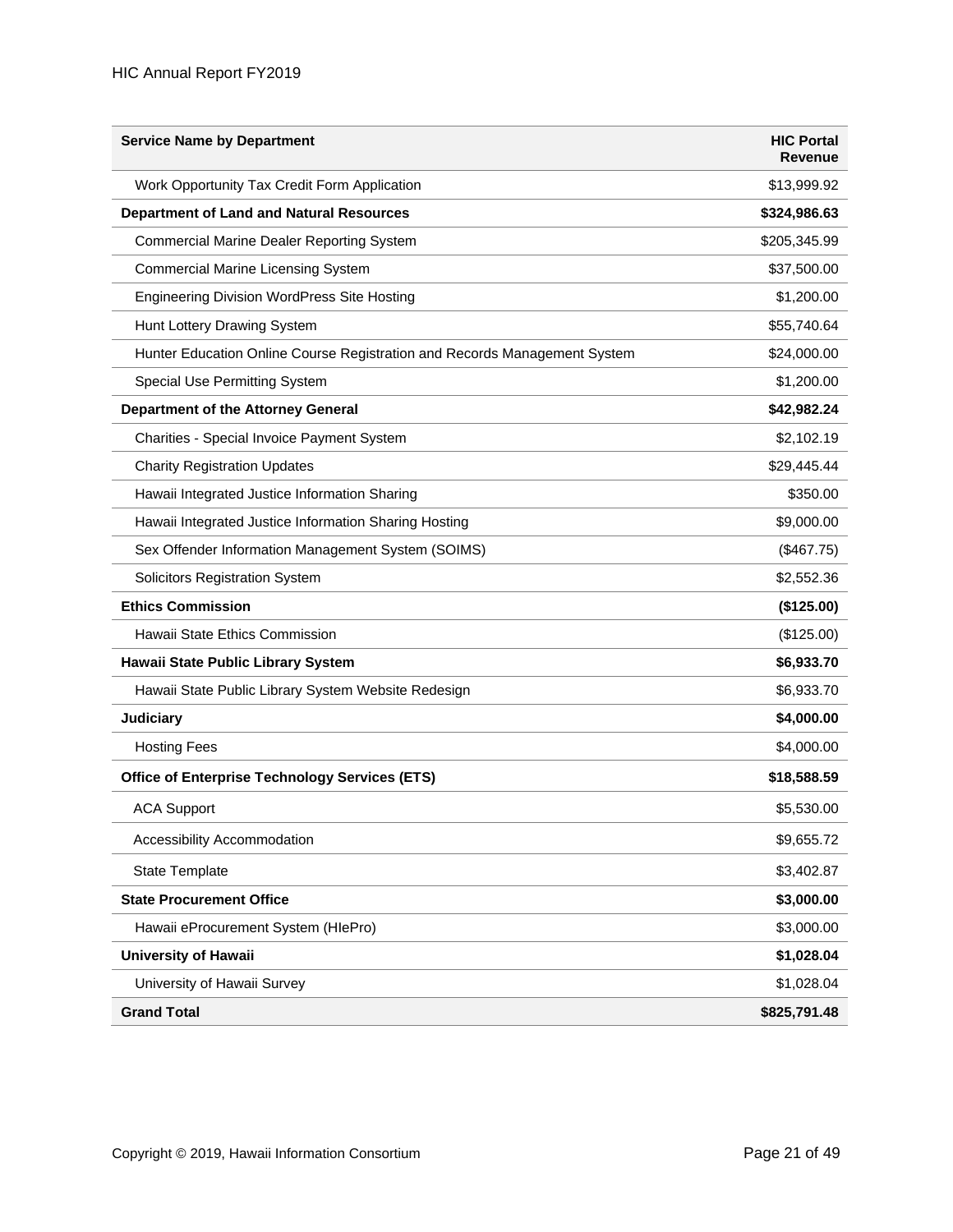### <span id="page-21-0"></span>**New Applications / Services Launched**

A total of 20 services were launched as new services or with major upgrades this year. Of these, 2 were implemented at no-cost, 5 were transaction-based funded, 10 time & materials projects, and 3 hybrid (combination of both transaction-based and time & materials funded).

Table 9: Count of New/Upgraded/Retired Services

| Category                          | Number |
|-----------------------------------|--------|
| New Applications / Services       |        |
| <b>Major Application Upgrades</b> | 12     |
| New Websites / Website Upgrades   |        |
| <b>Retired Services</b>           |        |

#### **#1: Circuit Court Judge Evaluation**

Hawaii State Judiciary

- Description: The Judicial Circuit Court judge evaluation launched July 24, 2018 August 17, 2018 to evaluate 10 circuit court judges. This paperless evaluation saves the State time and money from having to manually print evaluation forms, stuff envelopes, and mail the forms. The collection of completed evaluations and analysis of the results is also much simpler with automated reports.
- Funding Model: No Cost
- Launch Date: 07/24/18

#### **#2: Special Invoice Payment System**

Department of Attorney General – Tax & Charities Division

- Description: The Tax & Charities Division invoices charities on miscellaneous fees such as prohibited practice penalties and administrative fines. Charities can now pay for these fees via the Special Invoice Payment System.
- Funding Model: Hybrid
- **URL:** invoice.ehawaii.gov/charity
- Launch Date: 08/22/18

#### **#3: Solar Water Heater Variance Application**

Department of Business, Economic Development & Tourism – State Energy Division

• Description: The State Energy Division administers the Solar Water Heater Variance program. The program collects and approves/denies requests for a variance (exemption) to the solar water heater law Act 204 (now HRS 196-6.5). The current process is entirely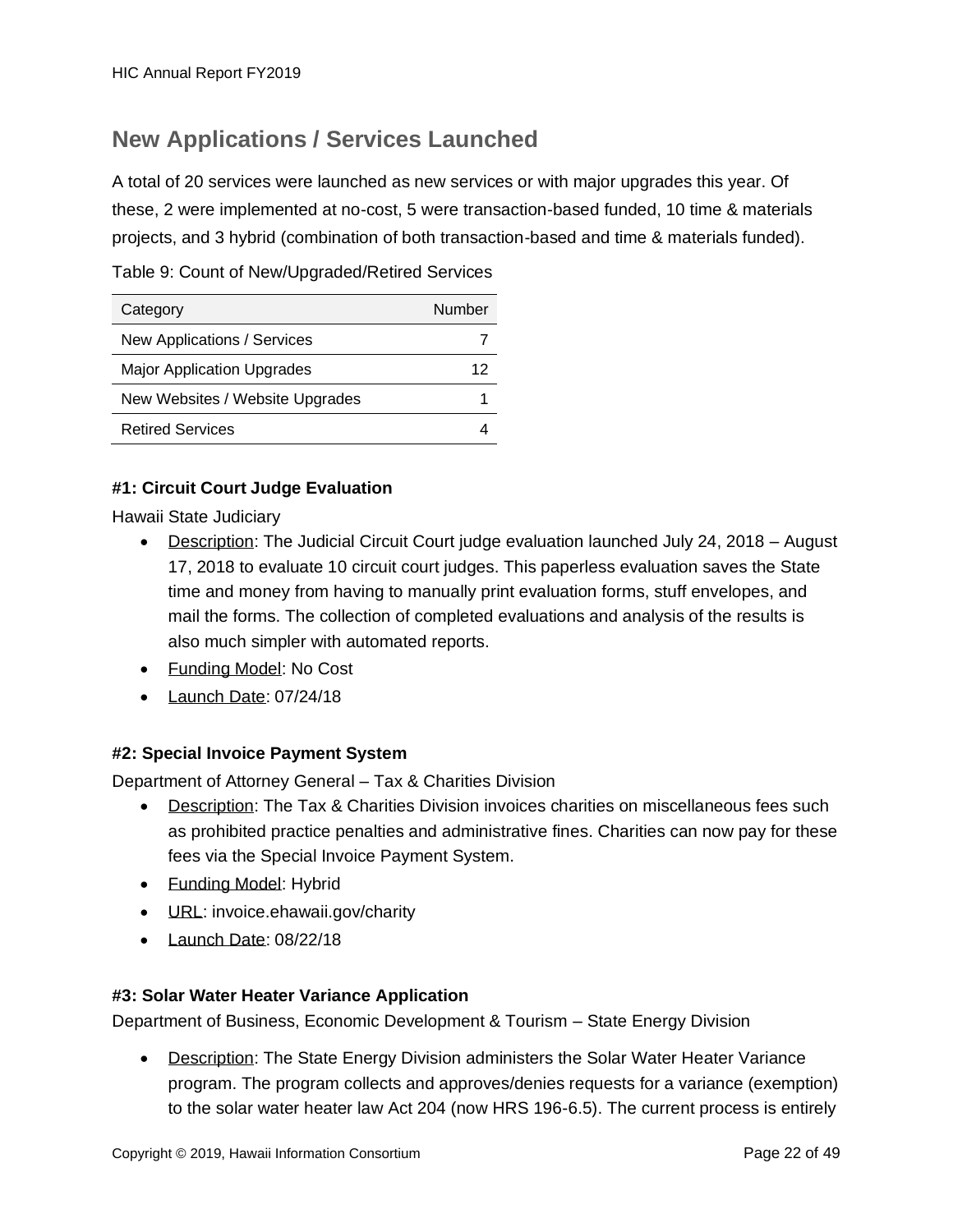manual and time consuming with no cost to the applicants. The purpose of this project is to: 1) streamline the collection and approval/denial process; 2) process online payment; 3) provide reporting.

- Funding Model: Hybrid
- **URL:** swhv.ehawaii.gov
- Launch Date: 09/04/18

#### **#4: Payment Platform**

Hawaii Information Consortium, LLC

- Description: HIC developed a centralized payment platform that simplifies government payments and provides a means for agencies to get setup quickly to accept online payments.
- Funding Model: No Cost
- URL: pay.ehawaii.gov
- Launch Date: 01/03/19

#### **#5: Clean and Sober Homes Registry**

Department of Health – Alcohol and Drug Abuse Division

- Description: The Clean and Sober Homes Registry and online application system allows providers to register their clean and sober homes online voluntarily. This enables the support of alcohol or drug addiction recovery efforts. The public also has the ability to search and view registered homes by city or zip code.
- Funding Model: Time and Materials
- **URL: cshome.ehawaii.gov**
- Launch Date: 03/01/19

#### **#6: Facility Access Plan Submission and Review System**

Department of Health – Disability and Communication Access Board

- Description: This service allows engineering firms to submit and manage their document transmittal forms online to DCAB.
- Funding Model: Time and Materials
- URL: fau.ehawaii.gov/fau
- Launch Date: 04/01/19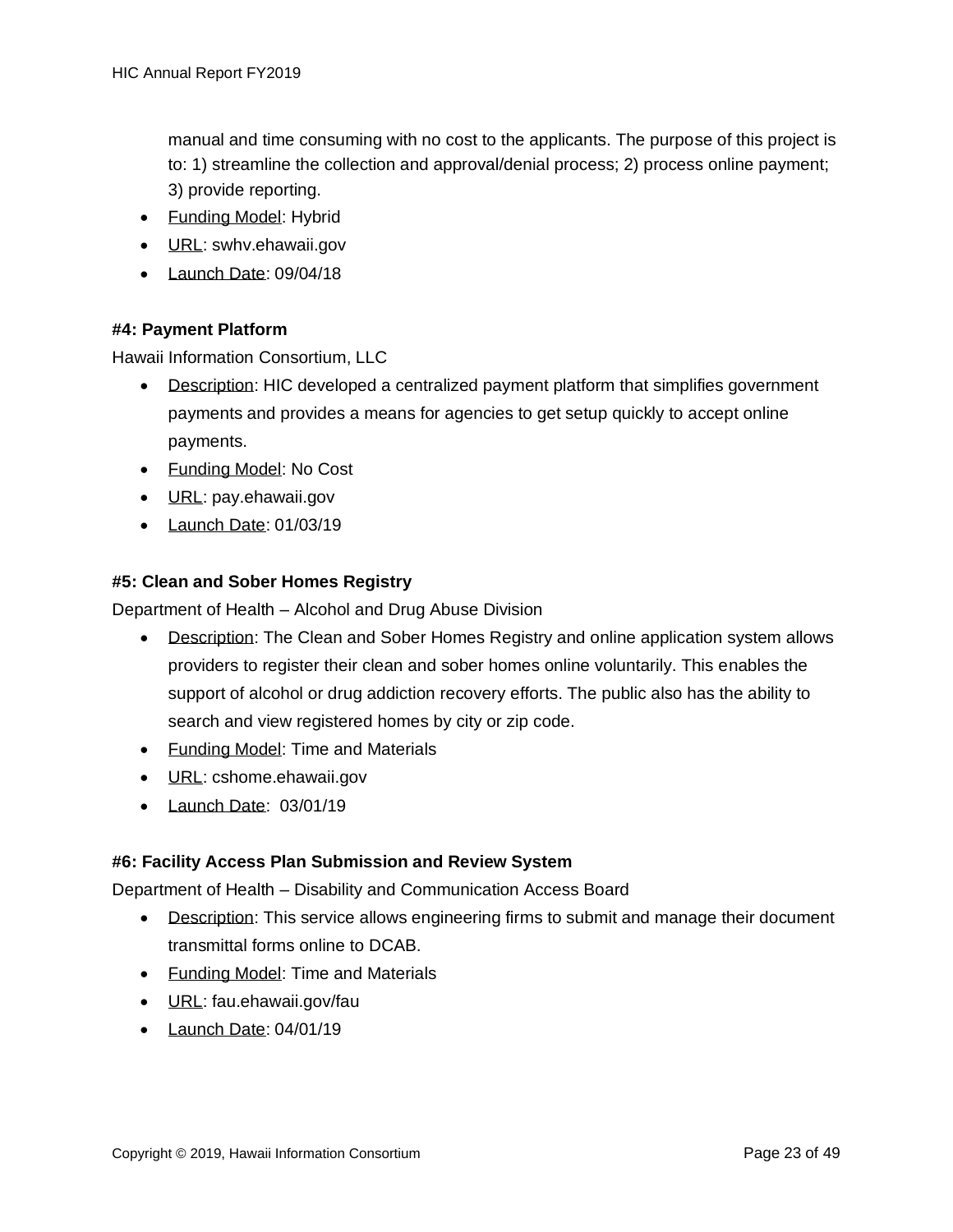#### **#7: Liquor License Renewals**

County of Hawaii – Liquor Control

- Description: The Liquor Licenses and Permits service for the County of Hawaii, Department of Liquor Control has been expanded. Allows Hawaii County businesses to renew their liquor licenses online. Includes OTC component for agency.
- Funding Model: Hybrid
- Launch Date: 05/14/19

### <span id="page-23-0"></span>**Application Upgrades**

A total of 12 major application upgrades to existing services were launched this year.

#### **#1: Hawaii Charities Registry**

#### Department of the Attorney General – Tax and Charities Division

- Description: The Charity Registry site (public & admin modules) has been updated to include the new Commercial Co-venturer (CCV) module and its related queues, searches, and pages. The CCV module allows CCVs to submit online consent forms that can be signed by the CCV and charity involved, then submitted to the agency for review.
- Funding Model: Time and Materials
- URL: ag.ehawaii.gov/charity
- Launch Date: 07/19/18

#### **#2: Medical Cannabis Registry**

Department of Health (DOH) – Harm Reduction Services Branch

- Description: This enhancement included the addition of a tracked DOH email communications feature. DOH now sends pre-formed emails automatically to patients and doctors when an application is approved or denied, or when an application is returned to either the doctor or the patient for a correction prior to approval. Email content can be customized by DOH to include specific instructions. DOH can also send free form emails at any time. All outbound communications are tracked in the enhanced system.
- Funding Model: Time and Materials
- URL: medmj.ehawaii.gov/medmj
- Launch Date: 09/05/18

#### **#3: Hawaii Charities Registry**

Department of the Attorney General – Tax and Charities Division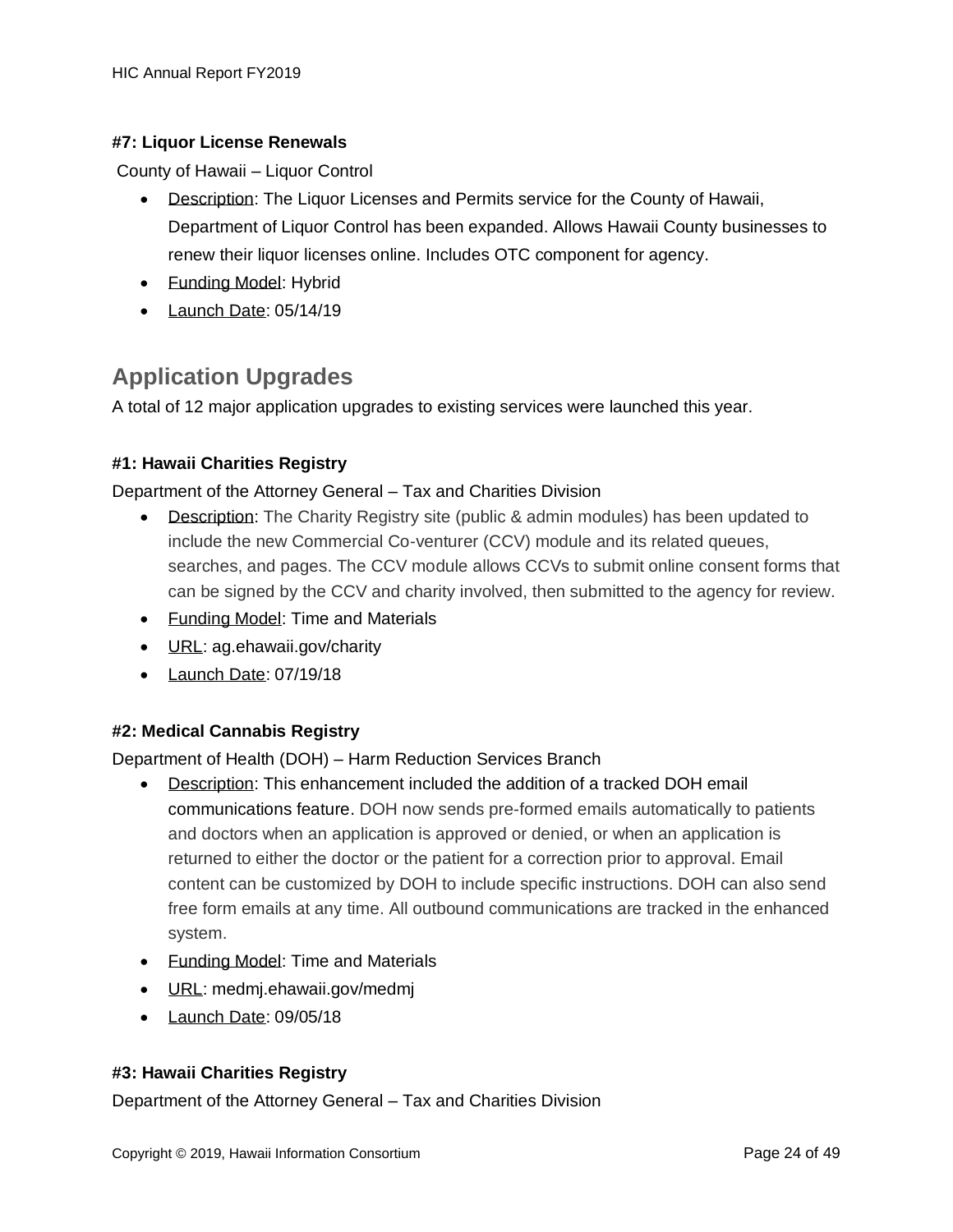- Description: This enhancement includes implementation of a Unified Registration Statement (URS) confirmation email. The application also now sends a filing fee email to all emails associated with the submission, and the late fee citation has also been updated.
- Funding Model: Time and Materials
- URL: ag.ehawaii.gov/charity
- Launch Date: 09/27/18

#### **#4: State Camping Refunds**

Department of Land and Natural Resources

- Description: Added functionality to refund security deposits electronically making the lengthy and cumbersome fiscal check process obsolete. The agency also now has the ability to refund credit card transactions older than 45 days. Furthermore, there is an addition of an admin role with view-only privileges. (These enhancements also extend to the County of Hawaii Camping site).
- Funding Model: Transaction-based
- URL: camping.ehawaii.gov and hawaiicounty.ehawaii.gov/camping
- Launch Date: 10/23/18

#### **#5: Professional Fundraiser Registration**

Department of the Attorney General – Tax and Charities Division

- Description: Solicitors are now sent a reminder when the End of Campaign Financial Reports are due. This is restricted to be sent to Solicitors only (not to Professional Fundraisers).
- Funding Model: Time & Materials
- URL: ag.ehawaii.gov/fundraiser
- Launch Date: 10/24/18

#### **# 6: Motor Vehicle Registration Renewals**

County of Maui, Hawaii, and Kauai

- Description: The application was updated to improve usability by optimizing the user flow, redesigning the look and feel, and implementing a mobile responsive design.
- Funding Model: Transaction-based
- URL: mvr.ehawaii.gov/renewals
- Launch Date: 11/07/18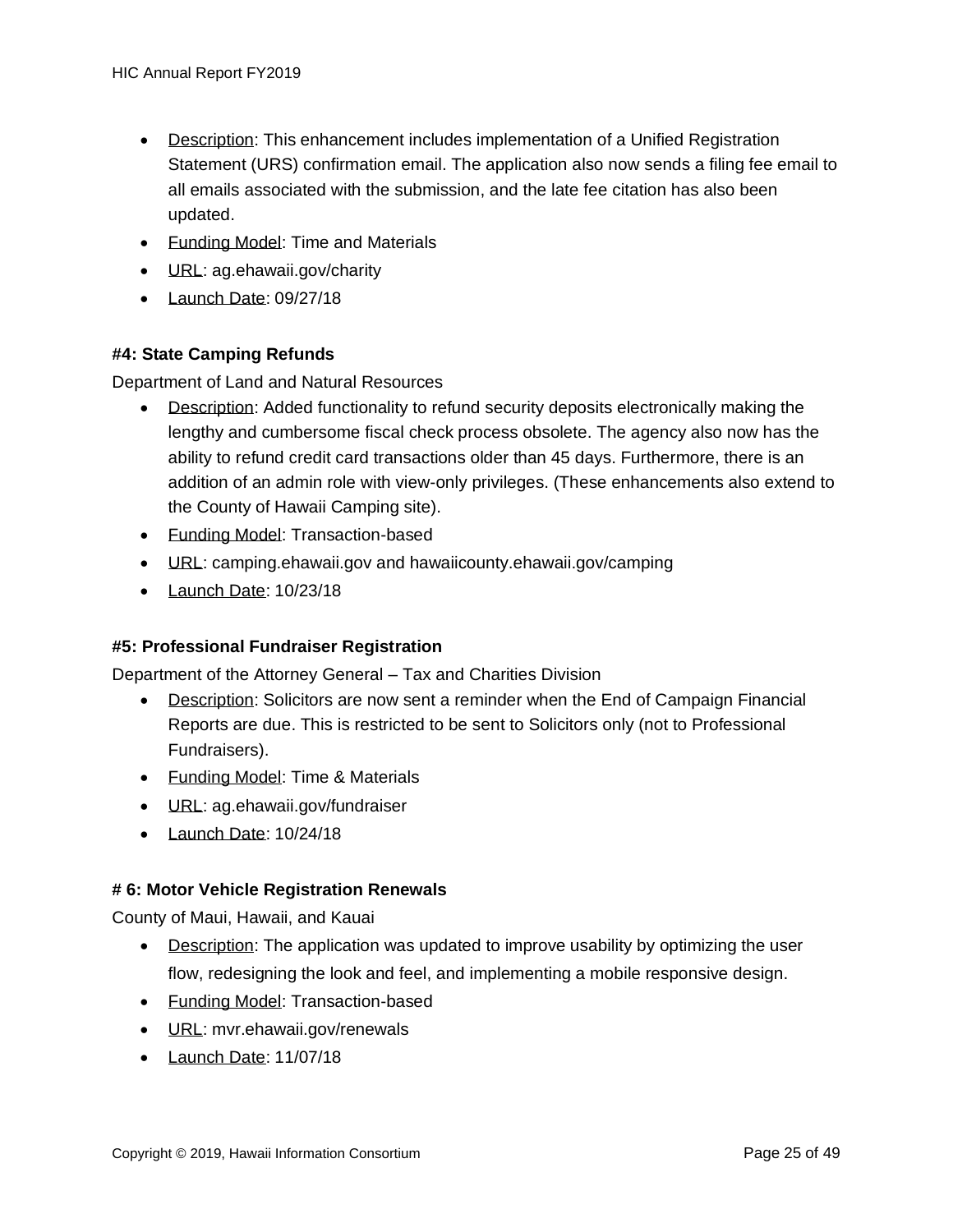#### **#7: Hawaii Awards & Notices Data System (HANDS)**

State Procurement Office

- Description: Small businesses, including businesses owned by veterans, native Hawaiians, and women are now able to be targeted for contracting opportunities within the State of Hawaii. The following enhancements were made on HANDS:
	- o Created an online registration form for small businesses
	- o Developed a powerful search using SOLR for agencies to search for registered small businesses
	- $\circ$  Implemented a small business view and gave them the ability to manage their own registration
	- $\circ$  Included a system admin view and gave the admin the ability to manage registrations
	- $\circ$  Established automatic emails when a registration is submitted, deactivated, and reactivated
- Funding Model: Transaction-based
- URL: hands.ehawaii.gov/hands/smallbusiness
- Launch Date: 11/26/18

#### **#8: Inspections and Permitting System**

Department of Labor and Industrial Relations – Hawaii Occupational Safety and Health Division

- Description: The addition of the Alterations Permit Module allows elevator contractors the ability to submit an online request to alter an existing elevator. It's easy and userfriendly. The State Supervisor will review, approve/deny, and issue an invoice for each request.
- Funding Model: Transaction-based
- URL: hiosh.ehawaii.gov
- Launch Date: 12/04/18

#### **#9: Hunt Lottery**

Department of Land and Natural Resources – Division of Forestry and Wildlife (DOFAW)

- Description: The Hunt Lottery System was expanded to allow DOFAW staff the ability to setup and administer future hunt lottery drawings independently by creating hunt seasons and individual unique hunting types without additional code changes to the system by HIC.
- Funding Model: Time and Materials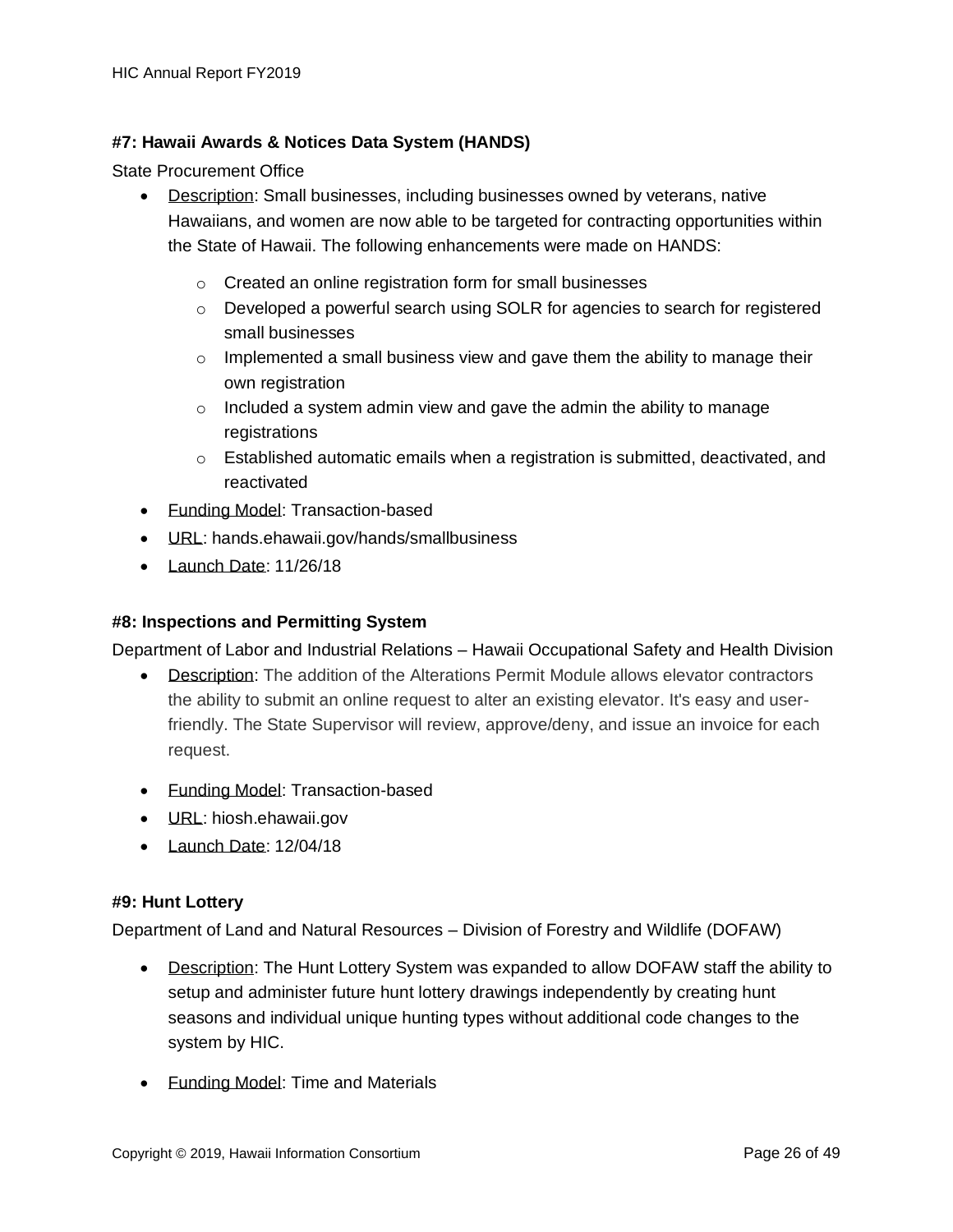- URL: gohunthawaii.ehawaii.gov
- Launch Date: 01/09/19

#### **#10: Medical Cannabis Registry – Out-of-State Patient Applications**

Department of Health – Harm Reduction Services Branch

- Description: Allows out-of-state patients to apply for a Hawaii medical cannabis card before arrival in Hawaii. This enhancement makes cannabis cards electronically available to out-of-state and in-state patients.
- Funding Model: Time and Materials
- URL: medmj.ehawaii.gov/medmj
- Launch Date: 03/05/19

#### **#11: Medical Cannabis Registry**

Department of Health – Harm Reduction Services Branch

- Description: This enhancement allows DOH staff to rapidly add new medical conditions to the list of approved medical conditions for in-state patients in the Medical Cannabis Registry. This speeds the processing of individuals with these new medical conditions as additional coding of the system by HIC is no longer necessary.
- Funding Model: Time & Materials
- URL: medmj.ehawaii.gov/medmj
- Launch Date: 03/27/19

#### **#12: Hawaii Business Express (HBE)**

Department of Commerce and Consumer Affairs – Business Registration Division (BREG)

• Description: The Hawaii Business Express customer experience was completely redesigned with new navigation, look and feel, and revisions to the flow. In addition, a new user-focused feature called My Dashboard was incorporated to help business owners manage and track their interactions with BREG. With My Dashboard, users view reminders of overdue or upcoming forms, and can easily monitor the status of form submissions, track document & data purchases, and subscribe to reminders. The navigation was restructured to more easily access the six BREG applications: Hawaii Business Express, Annuals, Search & BREG Documents, My Business Notifications, Agent Search, and Entity List Builder – the suite is now under the umbrella name Hawaii Business Express. In addition, the look and feel of several applications including Hawaii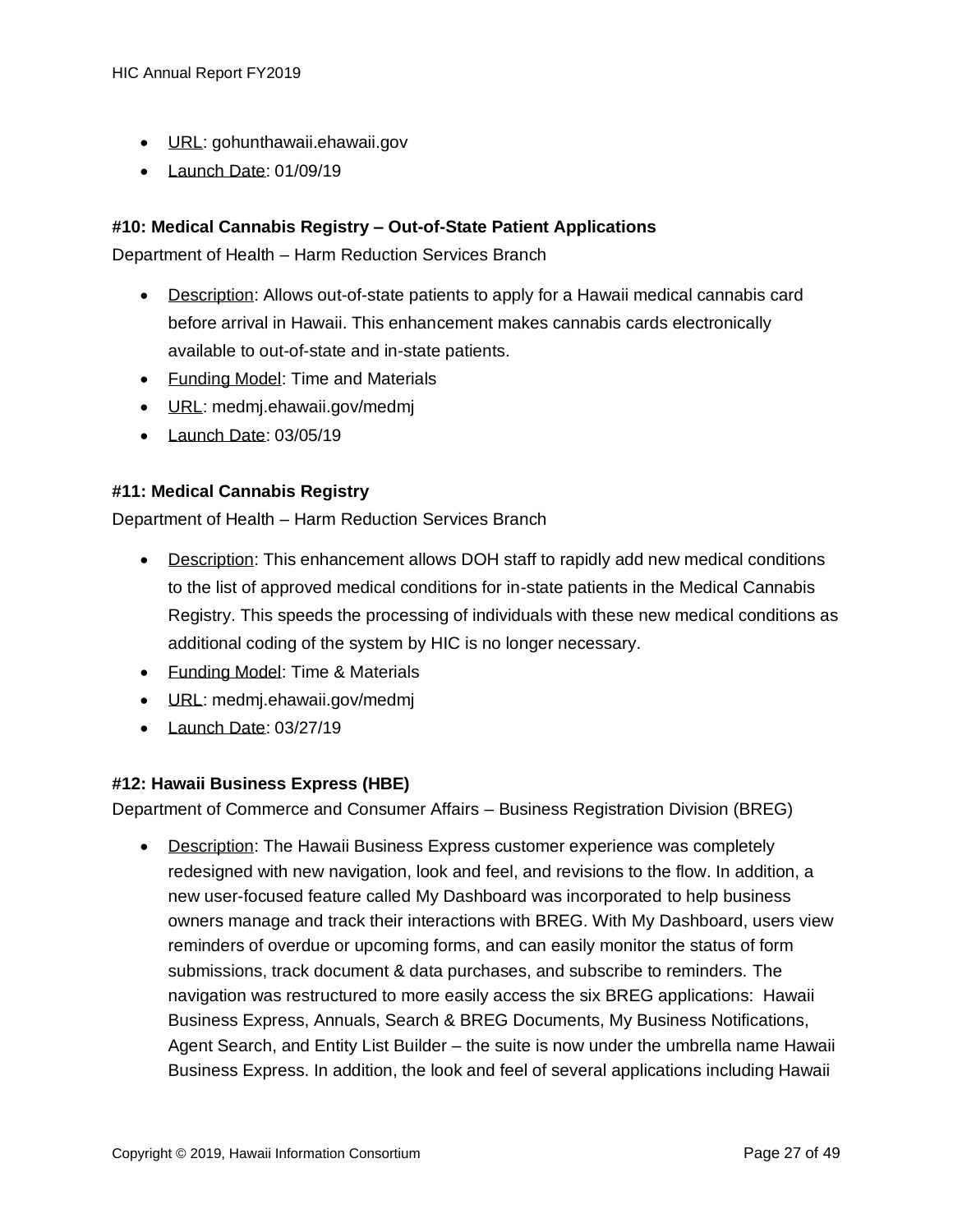Business Express, Search & Buy, and Agent Search were updated to mirror the upgraded design of HBE.

- Funding Model: Transaction-based
- URL: hbe.ehawaii.gov
- Launch Date: 04/23/19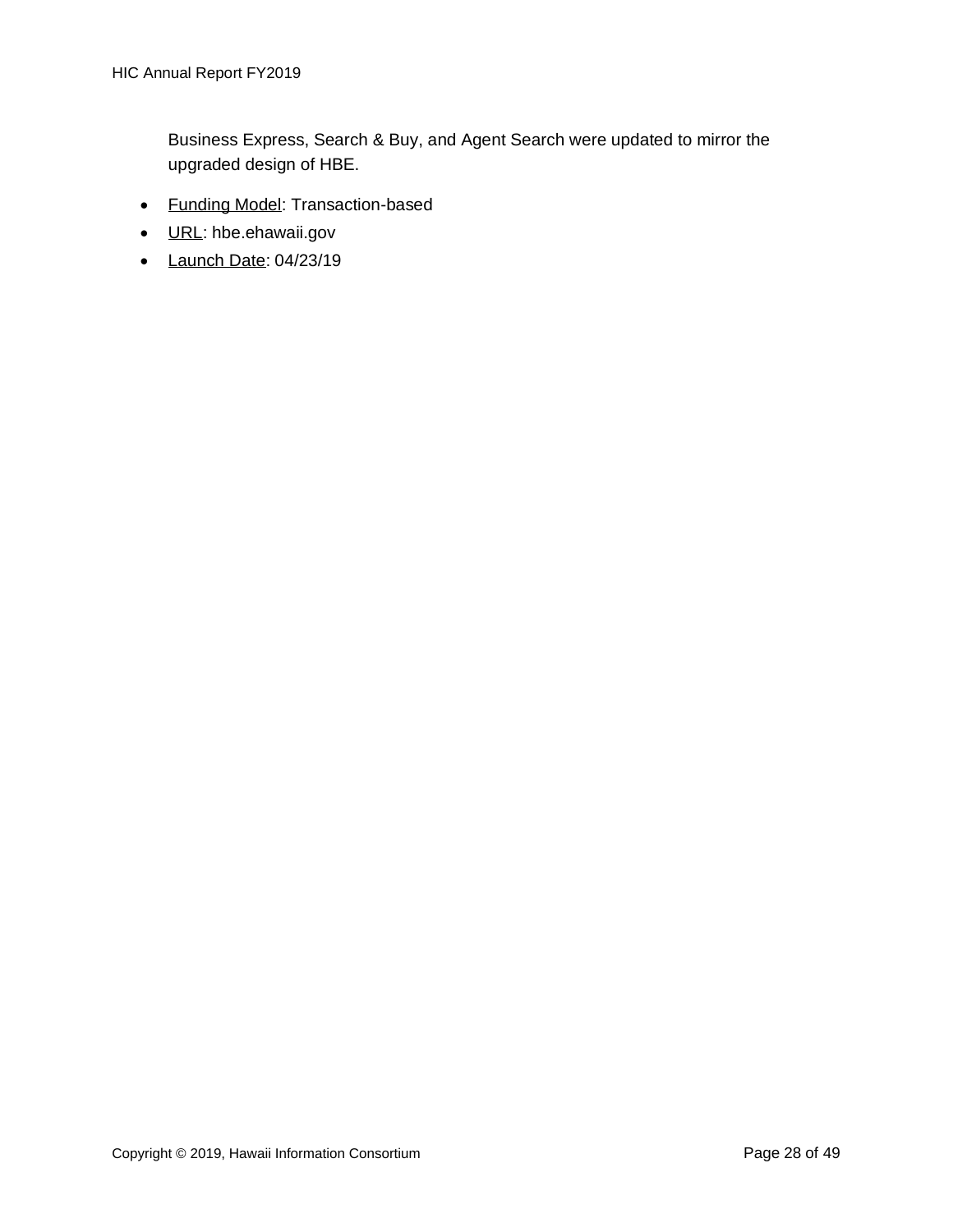### <span id="page-28-0"></span>**New Websites / Major Website Updates**

One major website update was launched this year.

#### **#1: Hawaii State Public Library System (Update)**

- Description: The Hawaii State Public Library System website was originally launched in October 2016 to create a more user-friendly experience that enabled patrons to find and use the resources of the library. This year, we redesigned the homepage based on customer input and data, and included quick links to the most popular content. The library website has already won five (5) distinct awards for excellence.
- URL: www.librarieshawaii.org
- Funding Model: Time & Materials
- Launch Date: 08/01/18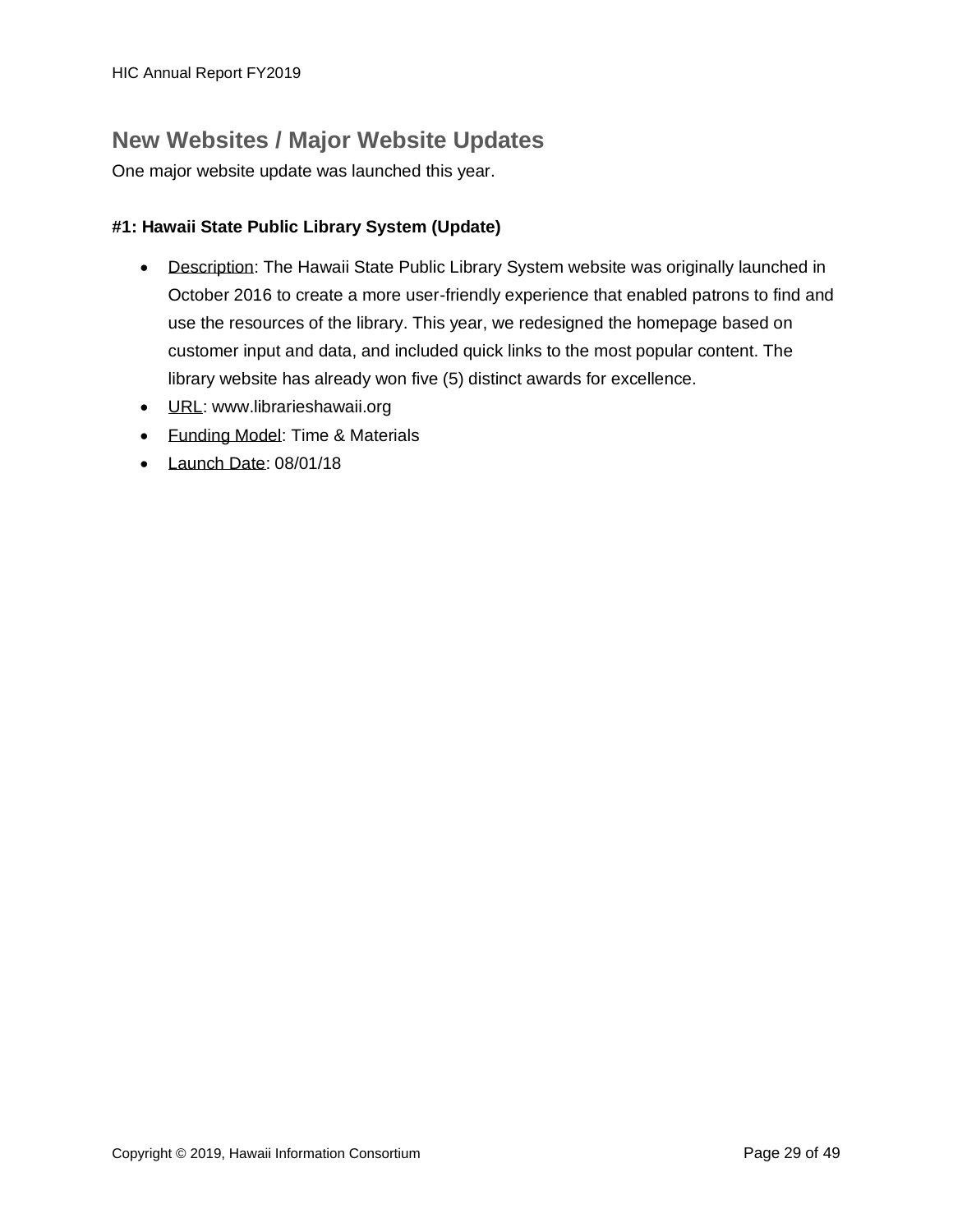### <span id="page-29-0"></span>**Retired Services**

The following four (4) services were retired from use during fiscal year FY 2019:

- 1. The following DOTAX forms are no longer filed via the eFile application, dotax.ehawaii.gov/efile/user:
	- a. Form N-101A Application for Automatic Extension of Time to File Hawaii Return disabled September 12, 2018
	- b. Tax Payment Voucher (CBV) Form ICS-202V no longer allows selection of Location 2 as of November 7, 2018
	- c. N-1 disabled February 1, 2019
	- d. N-200V disabled February 1, 2019
	- e. N-201V disabled February 1, 2019
- 2. The DOTAX Tax Refund Search service, [tax.ehawaii.gov/hoihoi,](https://tax.ehawaii.gov/hoihoi) was retired as of November 13, 2018.
- 3. The County of Hawaii Public Works website, [flood.hawaiicounty.gov,](http://flood.hawaiicounty.gov/) was retired on May 1, 2019.
- 4. The DLNR OCCL Conservation District Use Permit Directory service, [occl.ehawaii.gov/cdup,](https://occl.ehawaii.gov/cdup) was retired on May 31, 2019.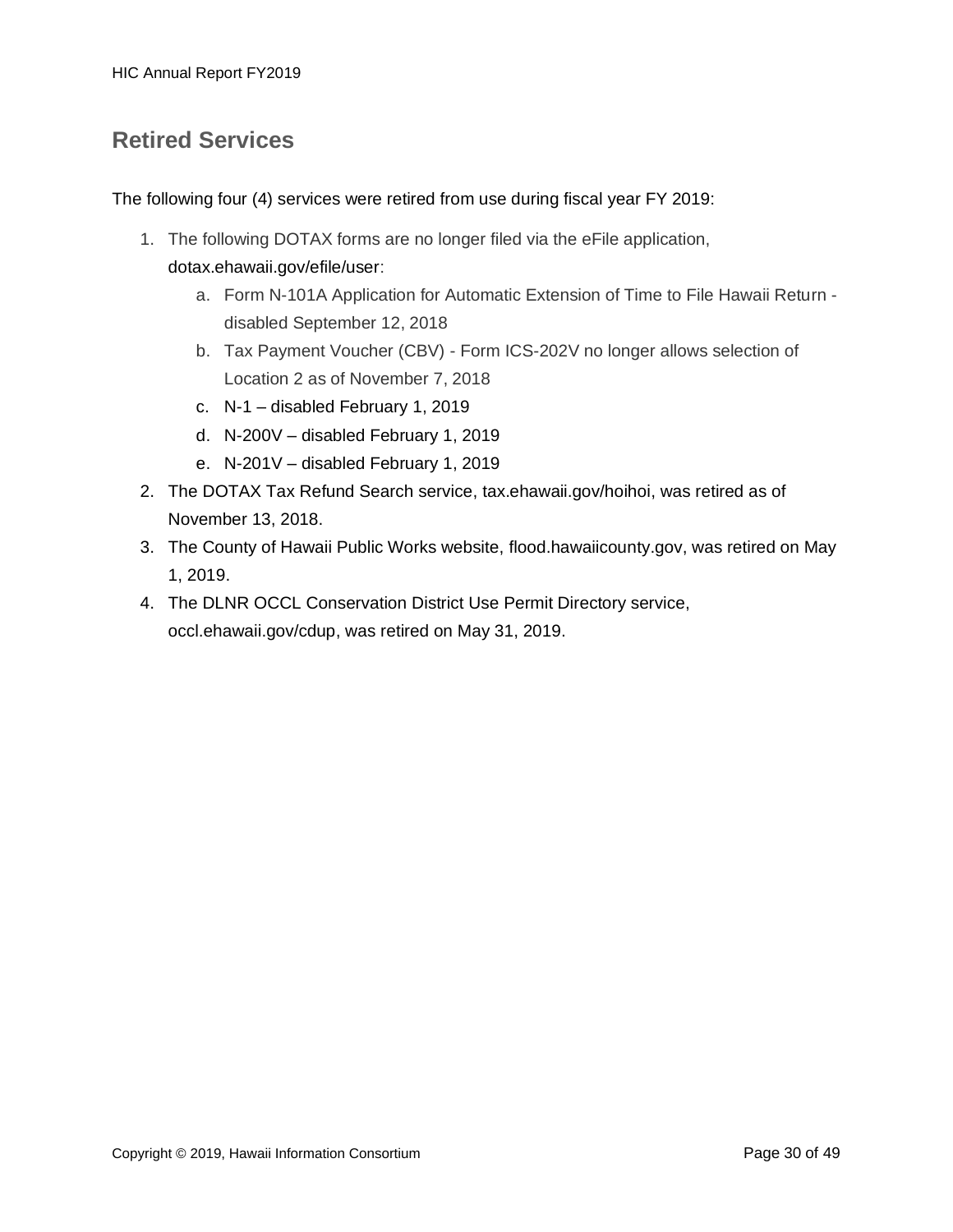### <span id="page-30-0"></span>**Portal Oversight**

The twentieth Hawaii State Legislature, in 2000 passed Act 292 establishing the Access Hawaii Committee (AHC) to oversee the State of Hawaii's internet portal activities.

Pursuant to Act 292, the AHC coordinates and provides oversight of the activities of HIC and the departments and agencies that utilize the Portal. In addition to the AHC, the State Portal Program Manager functions as a vendor relationship manager to assist the AHC with its Legislative mandated duty of providing oversight of the portal provider. The responsibilities of the Portal Program Manager include:

- Track portal provider activities to ensure compliance with the terms and conditions of the portal provider contract;
- Review Portal Contractor's financial reports;
- Evaluate new Statements of Work, fee agreements, priorities, and Service Level Agreements under negotiation between government agencies and the portal provider and present findings and recommendations to the Access Hawaii Committee;
- Review and report on enhancements and maintenance proposed to existing portal applications and services; provide recommendations to Access Hawaii Committee regarding any need for a new Statement of Work;
- Work with the portal provider to create and analyze an annual survey of government agencies and end users utilizing the State Portal to determine if portal provider's services are satisfactory; and present findings and recommendations based on the survey results to the Access Hawaii Committee.
- Assist in prioritizing self-funded applications in the development queue;
- Organize, support, document, and facilitate Access Hawaii Committee meetings, to include abiding by Sunshine Law (Hawaii's open meetings law, part I of chapter 92, HRS);
- Ensure that State standards for all applications and services are adhered to by portal provider;
- Collaborate with portal provider to develop best practices documents on Internet presentation and consistency, data exchange, and cyber security;
- Coordinate and conduct studies of portal direction and services related to changes in the portal technology lifecycle.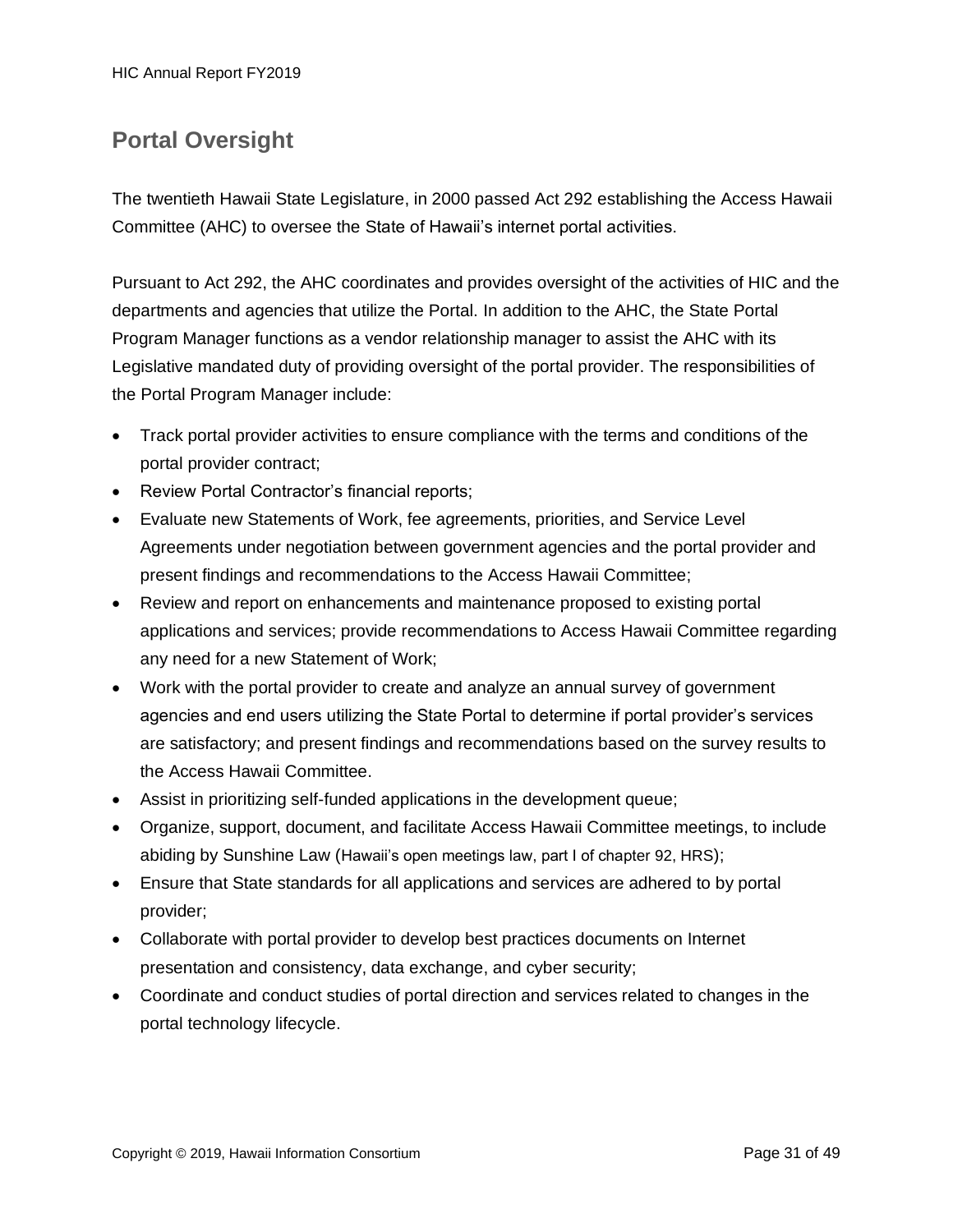### <span id="page-31-0"></span>**Looking Forward**

As the eHawaii.gov program approaches its 20th year of partnership with the State and Counties of Hawaii, we acknowledge and accept the responsibility of working with the Access Hawaii Committee to improve the delivery of digital government services.

We will support the steady progress towards streamlined and positive government interactions. Our commitment to the partnership and the growth of broader areas of innovation will leverage the many conversations that our national presence as an NIC office provides.

Using the Portal Strategic Plan as both a guide and an exploration mechanism, we look forward to continuing the success of the eHawaii.gov program.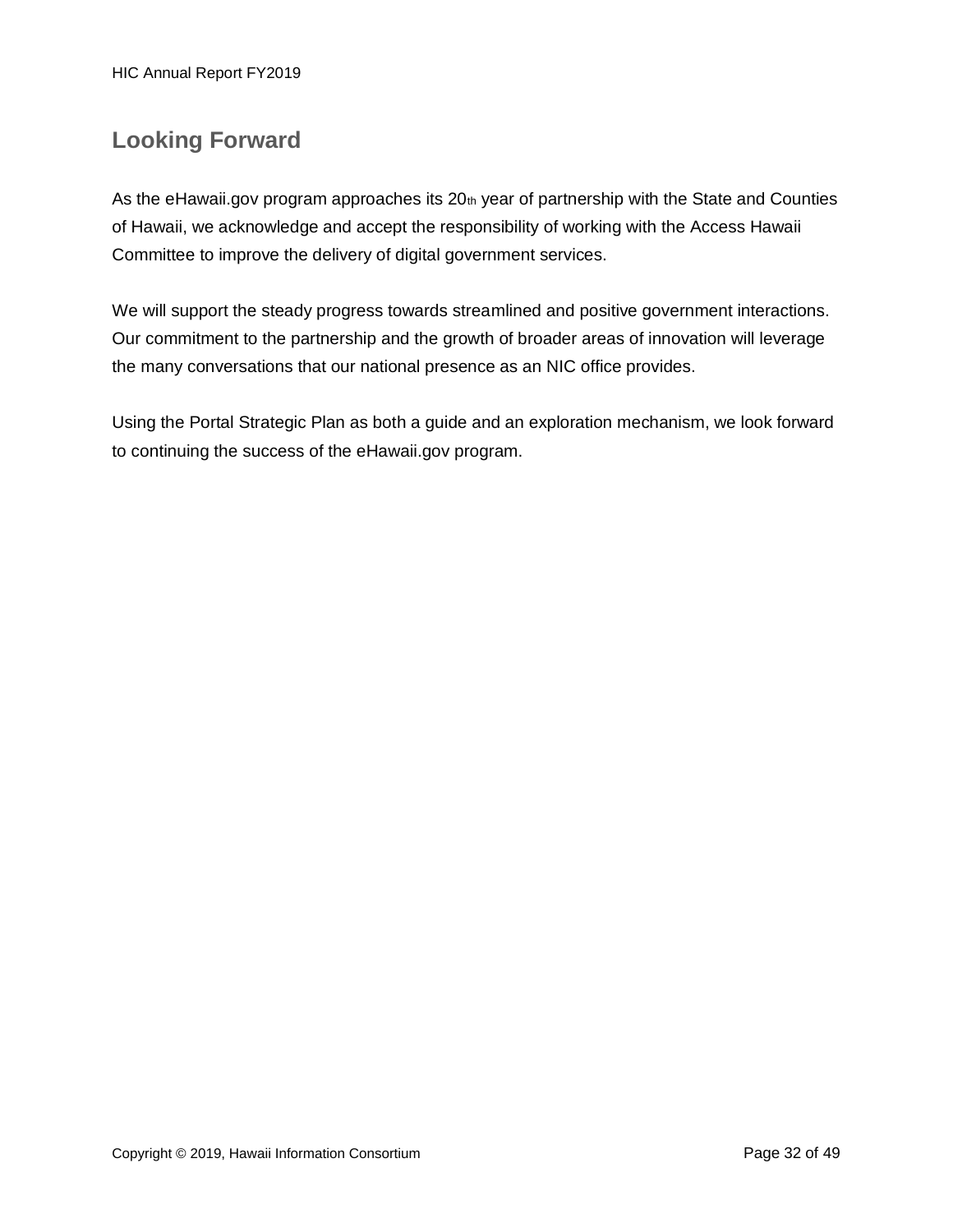HIC Annual Report FY2019

### <span id="page-32-0"></span>**Contact Information**

#### **Hawaii Information Consortium, LLC**

201 Merchant Street, Suite 1805 Honolulu, HI 96813 (808) 695-4620 <https://nichawaii.egov.com/>

#### **Burt Ramos**, General Manager

[bramos@egov.com](mailto:Bramos@egov.com) (808) 695-4616

#### **Janet Pick**, Director of Portal Operations

[jpick@egov.com](mailto:jpick@egov.com) (808) 695-4625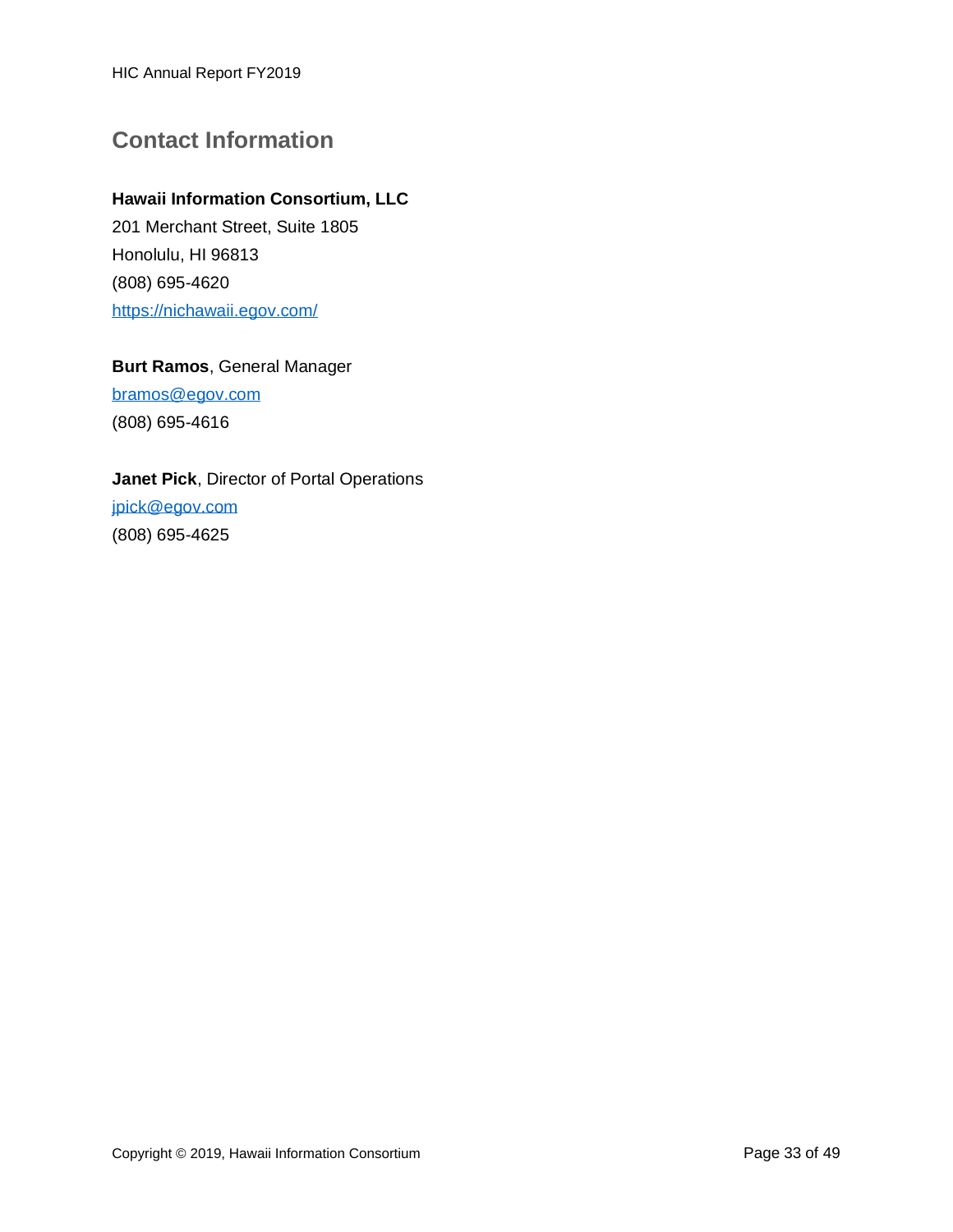### <span id="page-33-0"></span>**Appendix A: Customer Service Statistics**

### **Overview**

Our customer service team supports all portal services as well as miscellaneous calls received about the State of Hawaii. The following are statistics from fiscal year 2019:

- HIC provided nearly 8,000+ labor hours via a 4-person customer service team
- Total interactions (phone calls, online chats, emails) 67,680
- Average of 5,600 interactions each month
- Nine out of every 10 inquiries are resolved on the first contact (91% First Contact Resolution rate)
- Total phone call inquiries: 29,172 (39%)
- One of our primary customer service goals is to respond to emailed inquiries within 24 hours (1,440 minutes). Over the past year, the average first response time was within 1- 2 hours (60-120 minutes).

### Total Interactions by Channel

Below is a table showing the total number of customer service interactions (phone calls, chats, and emails) from July 1, 2017 to June 30, 2018 with count and percentage breakdown by interaction type.

| <b>Interaction Type</b> | <b>Number</b> | Percentage |
|-------------------------|---------------|------------|
| Calls                   | 29,172        | 43%        |
| Chats                   | 19,651        | 29%        |
| Emails                  | 18,857        | 28%        |
| Total                   | 67,680        | 100%       |

### Top 10 Customer Service Inquiries

The below table and chart show that 84% of our customer service inquiries span ten services.

| <b>Service</b>                         | <b>Percent</b> |
|----------------------------------------|----------------|
| Vital Records                          | 21%            |
| Professional Vocational Licenses (PVL) | 17%            |
| Hawaii Compliance Express (HCE)        | 9%             |
| Login Questions                        | 9%             |
| <b>State Camping</b>                   | 7%             |
| <b>Medical Cannabis Registry</b>       | 7%             |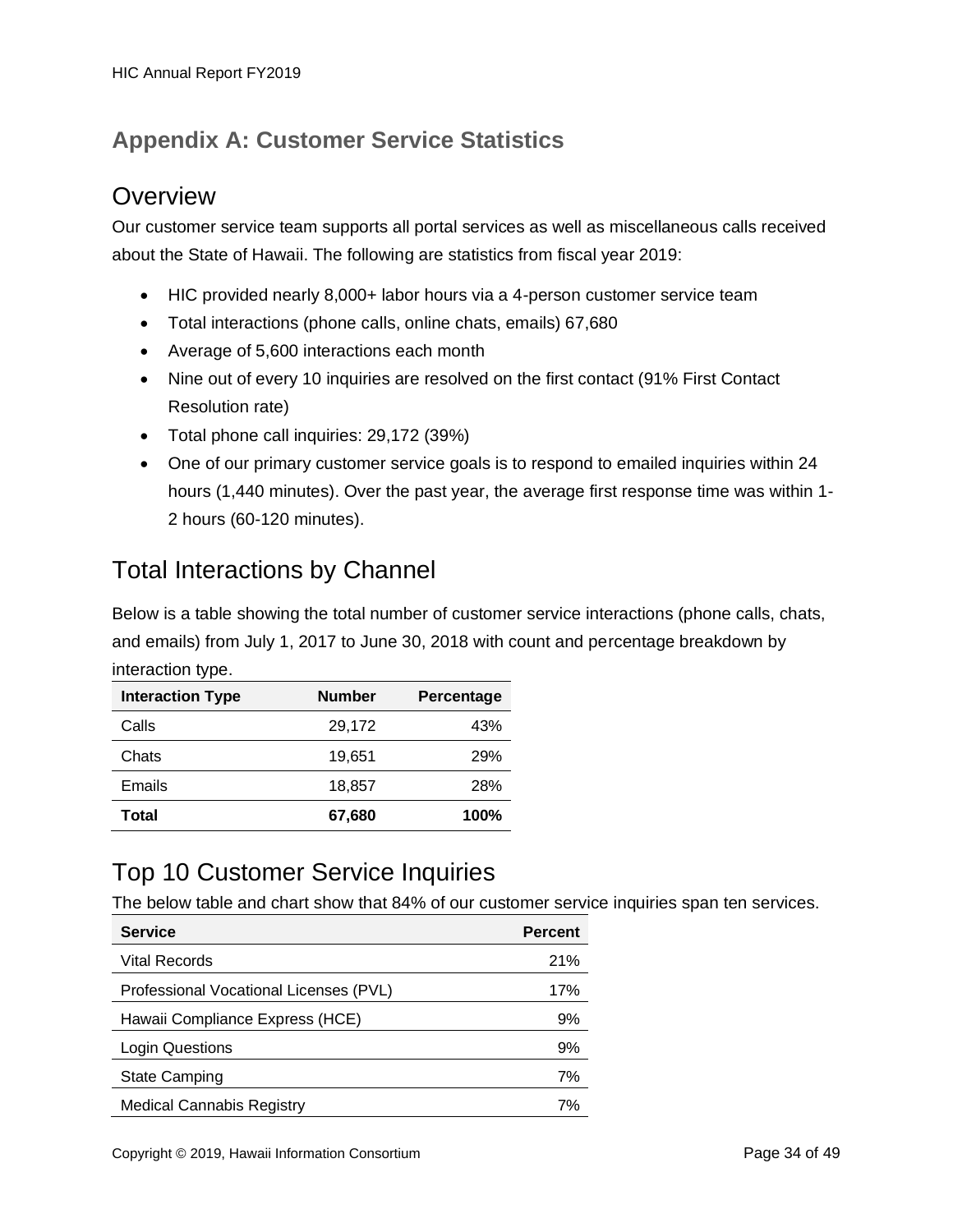| <b>Service</b>                                 | <b>Percent</b> |
|------------------------------------------------|----------------|
| <b>Business Registration (BREG) Documents</b>  | 6%             |
| Electronic Marriage Registration System (EMRS) | 4%             |
| eTraffic                                       | 2%             |
| Bureau of Conveyances (BOC) Documents Search   | 2%             |
| Other                                          | 16%            |
| Total                                          | 100%           |

### Customer Service Feedback

During FY2019, we began development and implementation of a real time Feedback platform to collect data and provide data visualizations about the feedback that was being received regarding digital government services. Launched to production in October 2019, CXsuite allows HIC to better collect, evaluate, and act on comments, questions, and suggestions from Hawaii's citizens and businesses.

- 1,245 feedback forms were submitted
- 665 comments were shared
- 86% of users who submitted feedback forms had a positive or neutral user experience
- The 5 services that received the most positive feedback are:
	- o BREG One Stop Business Shop
	- $\circ$  Hawaii County Real Property Tax Payments
	- o BREG Access Filings Online
	- o DOH Marriage and Civil Union Registration System
	- o DOH Vital Records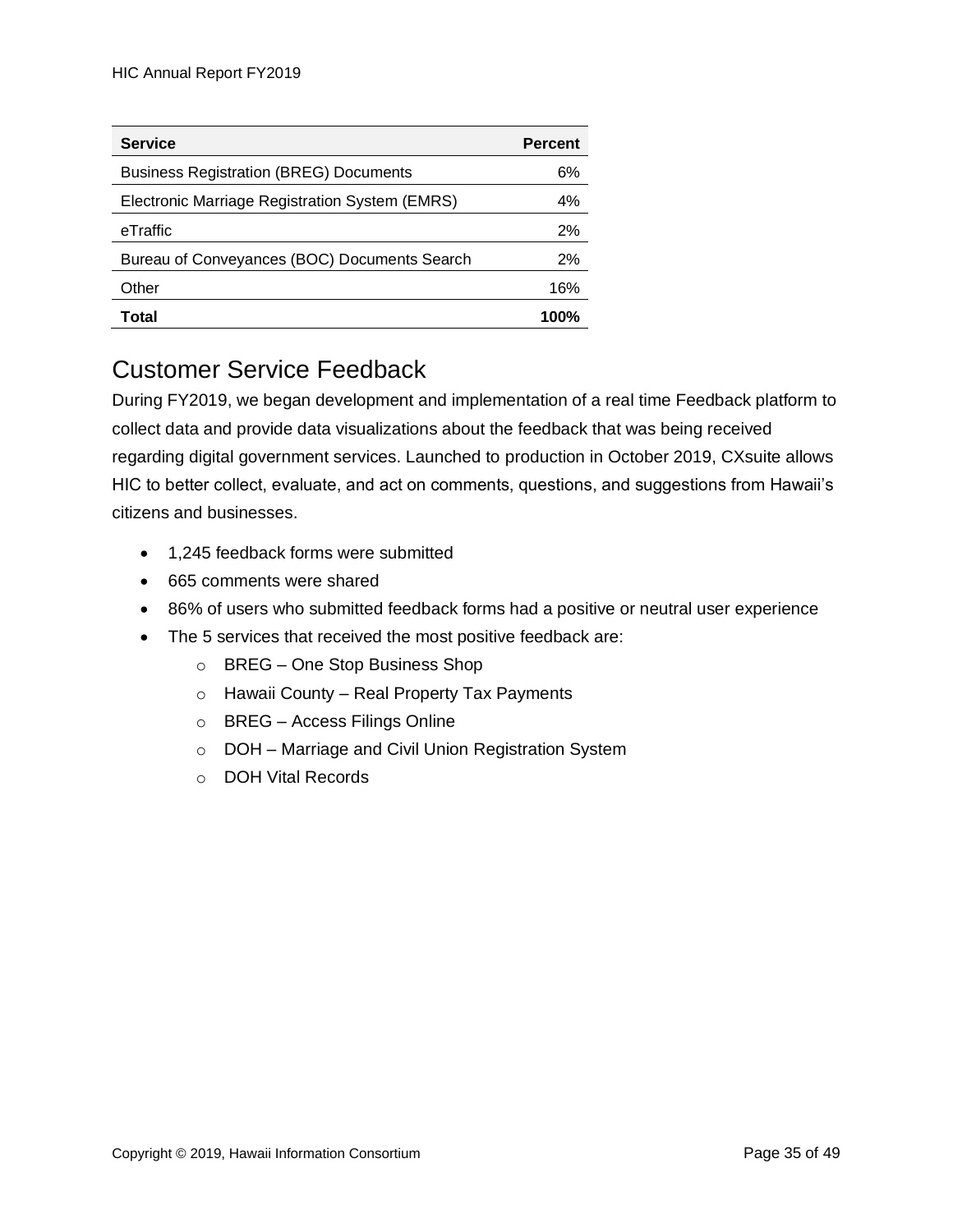### <span id="page-35-0"></span>**Appendix B: Marketing and Outreach**

### Portal Notifications

HIC sends postcards, reminders, alerts and other notices on behalf of many of the agencies. These include U.S. postal mail, email, and automated email and text messages via the eHawaii.gov Notification Service. The eHawaii.gov Notification Service is integrated with my.hawaii.gov where portal users can view a history of automated notifications received from the portal. The table below lists some of the notifications sent to portal users.

| <b>Agency</b>    | <b>Service Name</b>                                                    | <b>Description</b>                                                                                                                             | <b>Message</b><br>Type(s) |
|------------------|------------------------------------------------------------------------|------------------------------------------------------------------------------------------------------------------------------------------------|---------------------------|
| County of Kauai  | Real Property Tax Payments<br>(payments.ehawaii.gov/propertytax/kauai) | Email notice to County of Kauai property<br>owners to pay property tax bill                                                                    | Email                     |
| <b>DCCA BREG</b> | AlertMe (alertme.ehawaii.gov)                                          | Near real-time business activity monitoring<br>alerts of business registration filings and<br>reminders to file your annual business<br>report | Email, Text<br>Message    |
| <b>DCCA BREG</b> | <b>Annual Business Filings</b><br>(hbe.ehawaii.gov/annuals)            | Email reminder to file your annual<br>business report                                                                                          | Email                     |
| <b>DCCA BREG</b> | <b>Annual Business Filings</b><br>(hbe.ehawaii.gov/annuals)            | Postcard reminder to file your annual<br>business report                                                                                       | Postcard                  |
| DCCA INS         | Hawaii Insurance License Renewals<br>(www.ehawaii.gov/insrenew)        | Email reminder to renew your Hawaii<br>insurance license                                                                                       | Email                     |
| <b>DCCA INS</b>  | Hawaii Insurance License Renewals<br>(www.ehawaii.gov/insrenew)        | Postcard reminder to renew your Hawaii<br>insurance license                                                                                    | Postcard                  |
| DCCA PVL         | <b>PVL License Renewals</b><br>(pvl.ehawaii.gov/renewals)              | Email reminder to renew your professional<br>vocational license                                                                                | Email                     |
| <b>DCCA PVL</b>  | <b>PVL License Renewals</b><br>(pvl.ehawaii.gov/renewals)              | Postcard reminder to renew your<br>professional vocational license                                                                             | Postcard                  |
| <b>DLIR UI</b>   | Hawaii Unemployment Insurance<br>Express (hui.ehawaii.gov)             | Reminder to employers that your<br>Unemployment Insurance form is due                                                                          | Email, Text<br>Message    |
| DOH HRS          | <b>Medical Cannabis Registry</b><br>(medmj.ehawaii.gov)                | Email reminder to renew your Hawaii<br>Medical Cannabis registration                                                                           | Email                     |
| DPS NED          | <b>Controlled Substances Registration</b><br>System (ned.ehawaii.gov)  | Notice regarding change in registration<br>fees for prescribers of narcotics                                                                   | Email                     |
| <b>SPO</b>       | Hawaii Awards and Notices Data<br>System (hands.ehawaii.gov)           | Email announcements to all users or to<br>users within a particular department                                                                 | Email                     |
| <b>SPO</b>       | HlePro (hiepro.ehawaii.gov)                                            | Newsletters, overdue payment notices,<br>service improvement notices, surveys,<br>and other announcements to HIePro users                      | Email                     |
| <b>SPO</b>       | <b>Surplus Auction Service</b><br>(sposurplusauction.ehawaii.gov)      | Notice announcing upcoming auction                                                                                                             | Email                     |
| State of Hawaii  | <b>RSS Alerts</b><br>(login.ehawaii.gov/lala/reminder)                 | Alert of State of Hawaii government news                                                                                                       | Email, Text<br>Message    |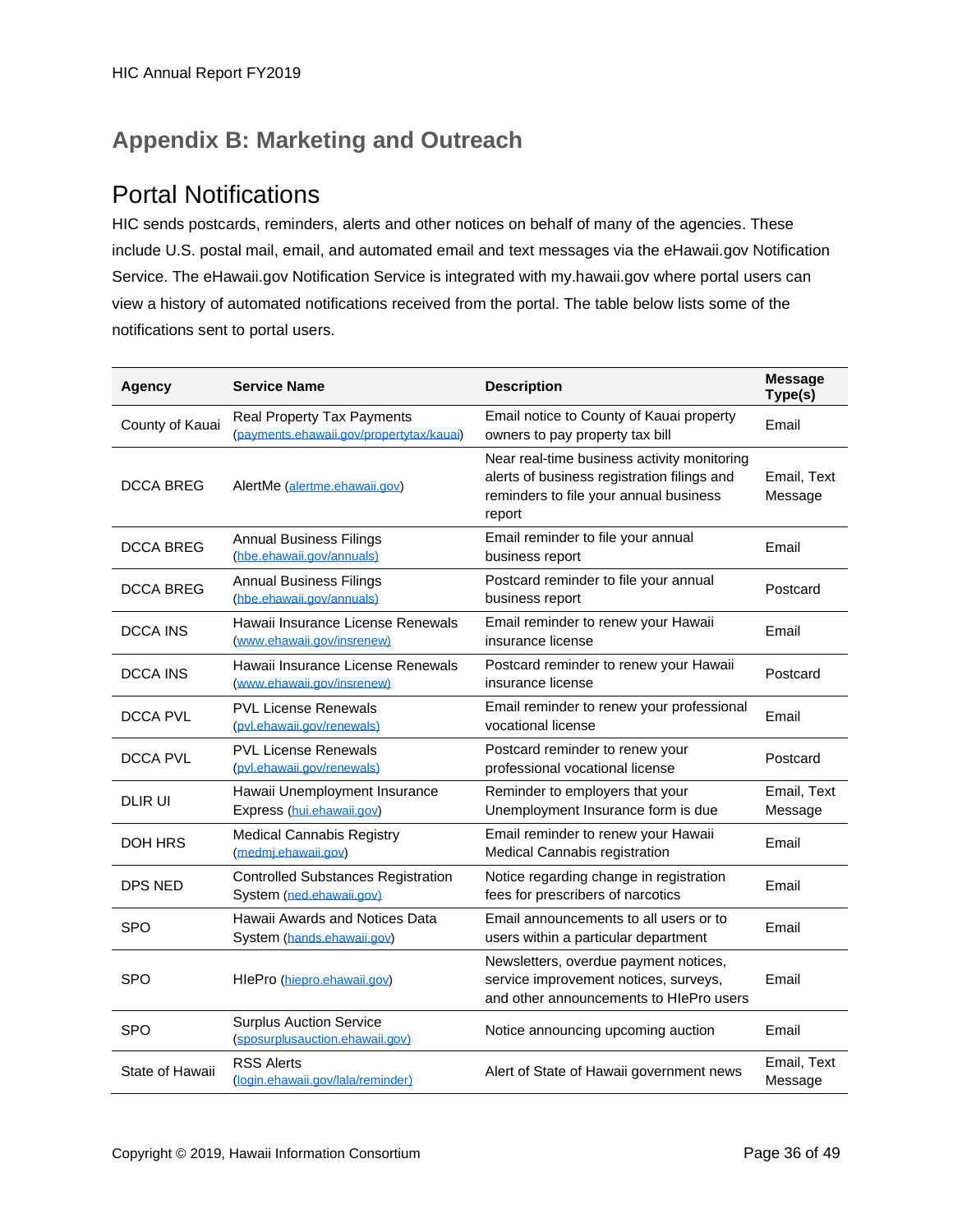# Press Releases (16)

| <b>Title</b>                                                                                                               | <b>URL</b>   | <b>Release Date</b> |
|----------------------------------------------------------------------------------------------------------------------------|--------------|---------------------|
| DOH to Begin Implementation of New Medical Cannabis<br>Amendments                                                          | m.hi.gov/30h | 07/11/18            |
| State Announces Improvements to Online Filing System                                                                       | m.hi.gov/30i | 07/20/18            |
| Electronic Filing Now Available for Solar Water Heater<br>Variance Applications                                            | m.hi.gov/30j | 09/04/18            |
| Hawaii Launches New Special Invoice Payment System                                                                         | m.hi.gov/30k | 09/06/18            |
| Hawaii State Public Library System Website Wins Outstanding<br><b>Website Award</b>                                        | m.hi.gov/30l | 09/11/18            |
| Hawaii Awards & Notices Data System (HANDS) Wins<br>Government Standard of Excellence Award                                | m.hi.gov/30m | 09/11/18            |
| Electronic Filing Now Available for Solar Water Heater<br>Variance Applications                                            | m.hi.gov/30n | 09/12/18            |
| Hawaii State Public Library System Website Wins Silver Davey<br>Award                                                      | m.hi.gov/30o | 10/25/18            |
| Hawaii Small Business Registration now available on the<br>Hawaii Awards & Notices Data System (HANDS)                     | m.hi.gov/30t | 02/0819             |
| Hawaii's Clean and Sober Home Registry Provides Support for<br><b>Recovery Efforts</b>                                     | m.hi.gov/30u | 03/08/19            |
| Out-of-State Medical Cannabis Patients Can Now Register<br>Using the Hawaii MEDMJ Medical Cannabis Registry<br>Application | m.hi.gov/30v | 03/12/19            |
| Hawaii Ensures Accessibility of Government Facilities with an<br><b>Electronic Submission and Review Process</b>           | m.hi.gov/30w | 04/02/19            |
| Self-Printing Service for Hawaii Professional Licensees<br>Available at MyPVL                                              | m.hi.gov/30x | 05/03/19            |
| Announcing the Redesigned Hawaii Business Express                                                                          | m.hi.gov/30y | 05/09/19            |
| Go Hunt Hawaii Wins A Communicator Award                                                                                   | m.hi.gov/30z | 05/10/19            |
| Liquor License Renewals Now Available for Hawaii County<br><b>Businesses</b>                                               | m.hi.gov/31a | 05/17/19            |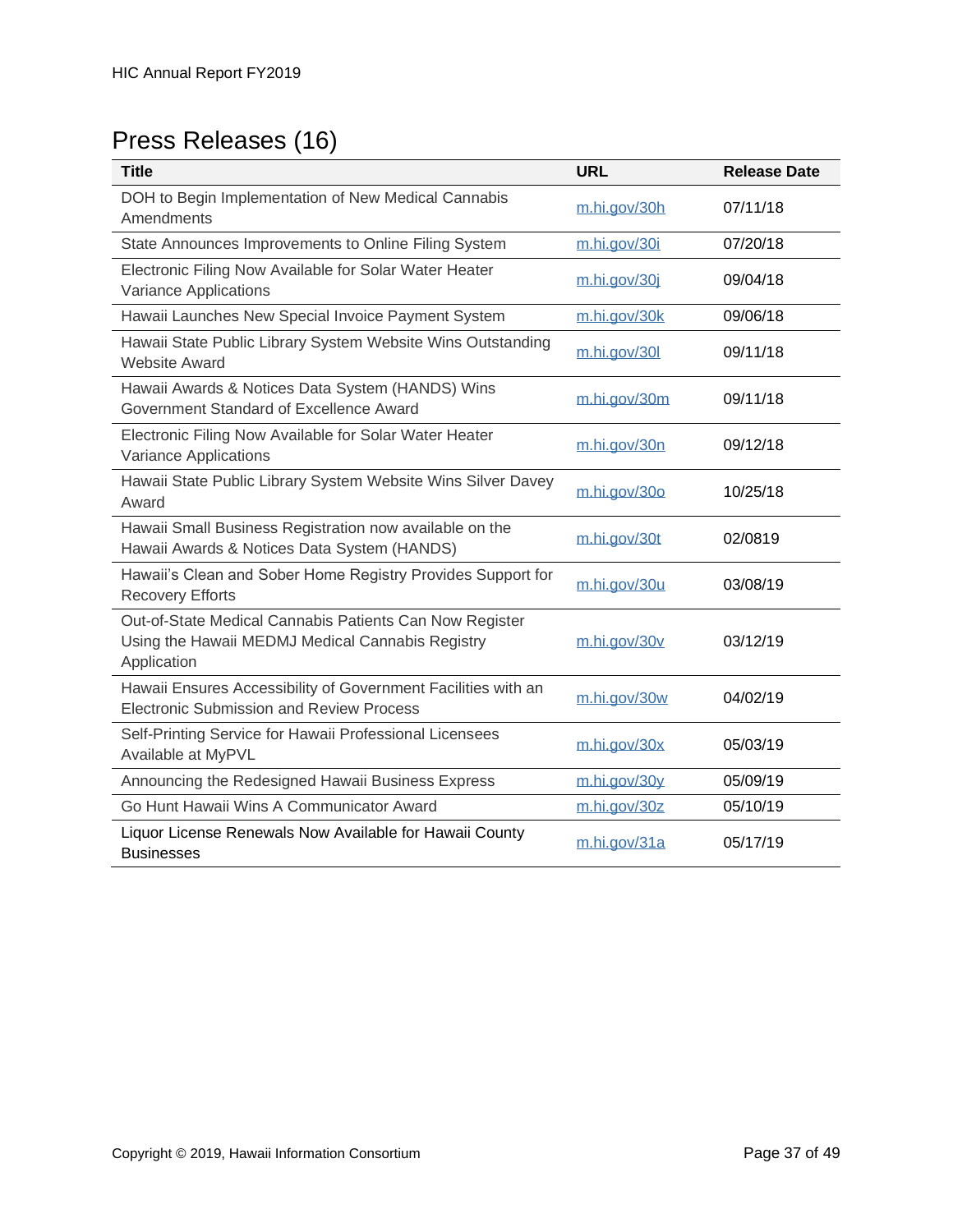# Awards (5)

| Award                                     | URL                            | <b>Agency / Service</b>                                                | Category                                           | Award<br>Date |
|-------------------------------------------|--------------------------------|------------------------------------------------------------------------|----------------------------------------------------|---------------|
| Web Marketing<br>Association<br>Web Award | www.webaward.org               | Hawaii State Public Library<br>System                                  | Outstanding<br>Website                             | 09/11/18      |
| Web Marketing<br>Association<br>Web Award | www.webaward.org               | State Procurement Office -<br>Hawaii Awards and<br>Notices Data System | Government<br>Standard of<br>Excellence            | 09/11/18      |
| W <sub>3</sub> Award                      | w3award.com                    | Hawaii State Public Library<br>System                                  | Silver Award                                       | 10/24/18      |
| Communicator<br>Award                     | www.communicator<br>awards.com | Hawaii Information<br>Consortium Website<br>Redesign                   | Websites - General-<br>Computer/IT for<br>Websites | 05/08/19      |
| Communicator<br>Award                     | www.communicator<br>awards.com | DLNR Go Hunt, Hawaii                                                   | Websites - General-<br>Government for<br>Websites  | 05/08/19      |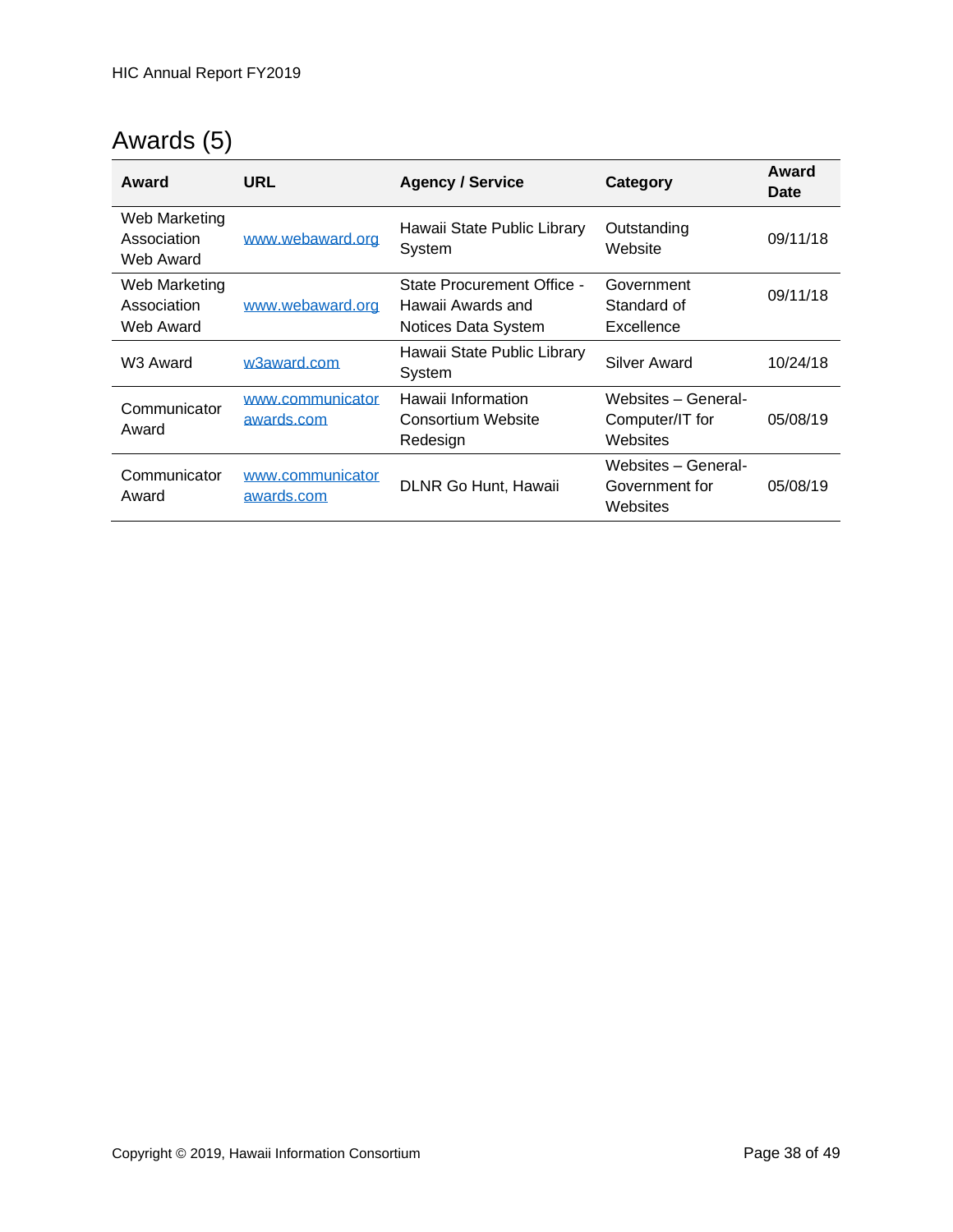### <span id="page-38-0"></span>**Appendix C: Web Analytics**

### **Overview**

The data in this section covers web traffic statistics from the portal website, ehawaii.gov, as well as the many ehawaii.gov services created under the State portal contract.

- Visitor Sessions in FY2019: 11,072,005
- Average Visit Duration: 4 minutes and 40 seconds

#### **Table: eHawaii.gov Portal and Services Usage by Browser**

| <b>Browser</b>    | <b>Percent Usage</b> |
|-------------------|----------------------|
| Chrome            | 43%                  |
| Safari            | 26%                  |
| Internet Explorer | 16%                  |
| Firefox           | 6%                   |
| Other             | 9%                   |

#### **Table: eHawaii.gov Portal and Services Usage by Device**

| <b>Browser</b> | <b>Percent Usage</b> |
|----------------|----------------------|
| Desktop        | 70%                  |
| Mobile         | 25%                  |
| Tablet         | 5%                   |

#### **Table: Visitor Sessions**

| <b>Month</b>     | <b>Number of Visitors</b> |
|------------------|---------------------------|
| <b>July 2018</b> | 943,317                   |
| August 2018      | 916,699                   |
| September 2018   | 792,780                   |
| October 2018     | 908,782                   |
| November 2018    | 809,157                   |
| December 2018    | 746,272                   |
| January 2019     | 998,876                   |
| February 2019    | 843,585                   |
| March 2019       | 937,431                   |
| April 2019       | 1,045,647                 |
| May 2019         | 1,069,594                 |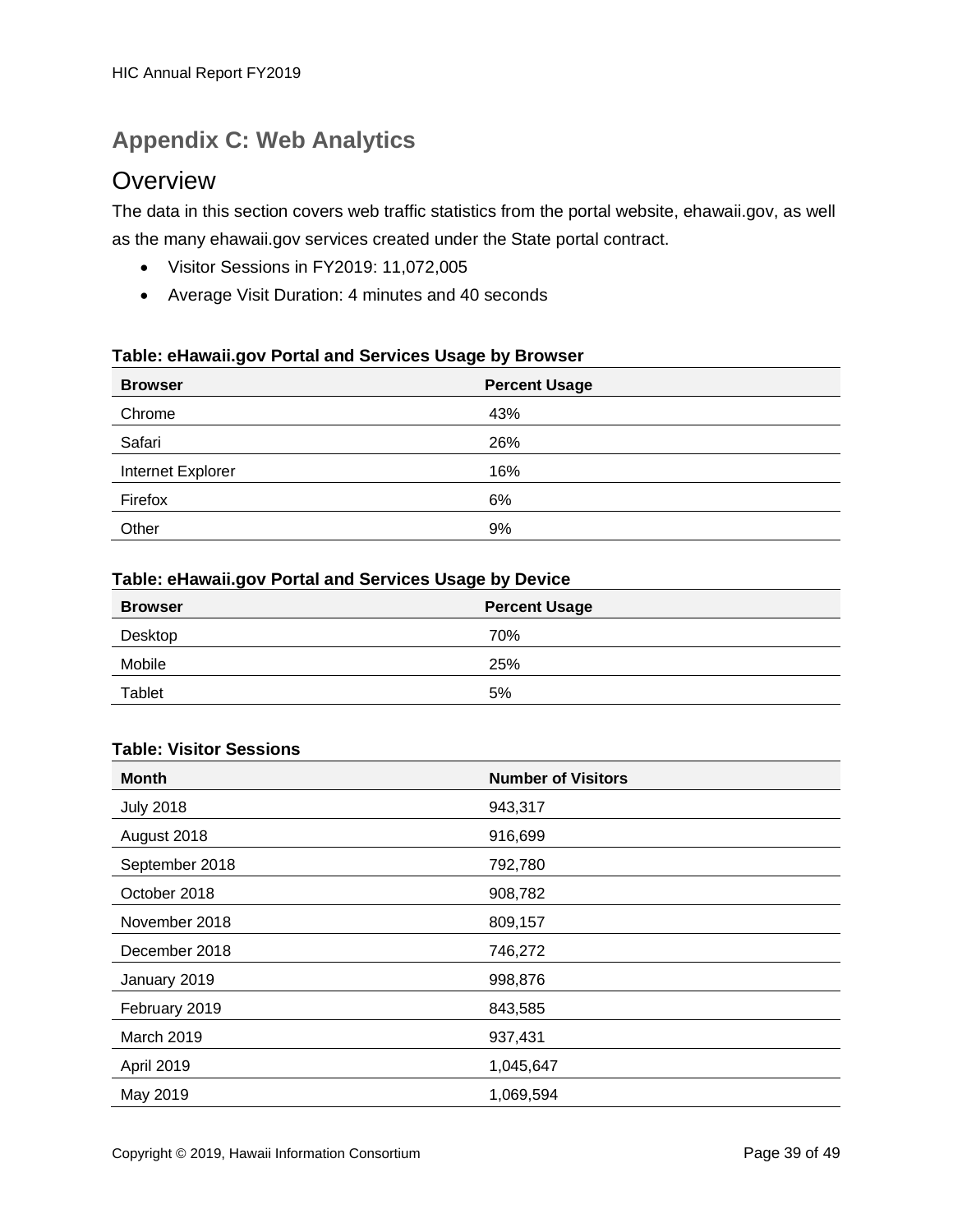| <b>Month</b> | <b>Number of Visitors</b> |
|--------------|---------------------------|
| June 2019    | 1,061,883                 |
| <b>Total</b> | 11,072,005                |

#### **Table: Top 5 Services (Visitor Sessions)**

| <b>Service</b>                   | <b>Number of Sessions</b> |
|----------------------------------|---------------------------|
| <b>BREG Documents</b>            | 1,756,457                 |
| Camping                          | 1,049,208                 |
| <b>PVL Search</b>                | 848,128                   |
| <b>Unclaimed Property Search</b> | 830,024                   |
| Warrants                         | 718,360                   |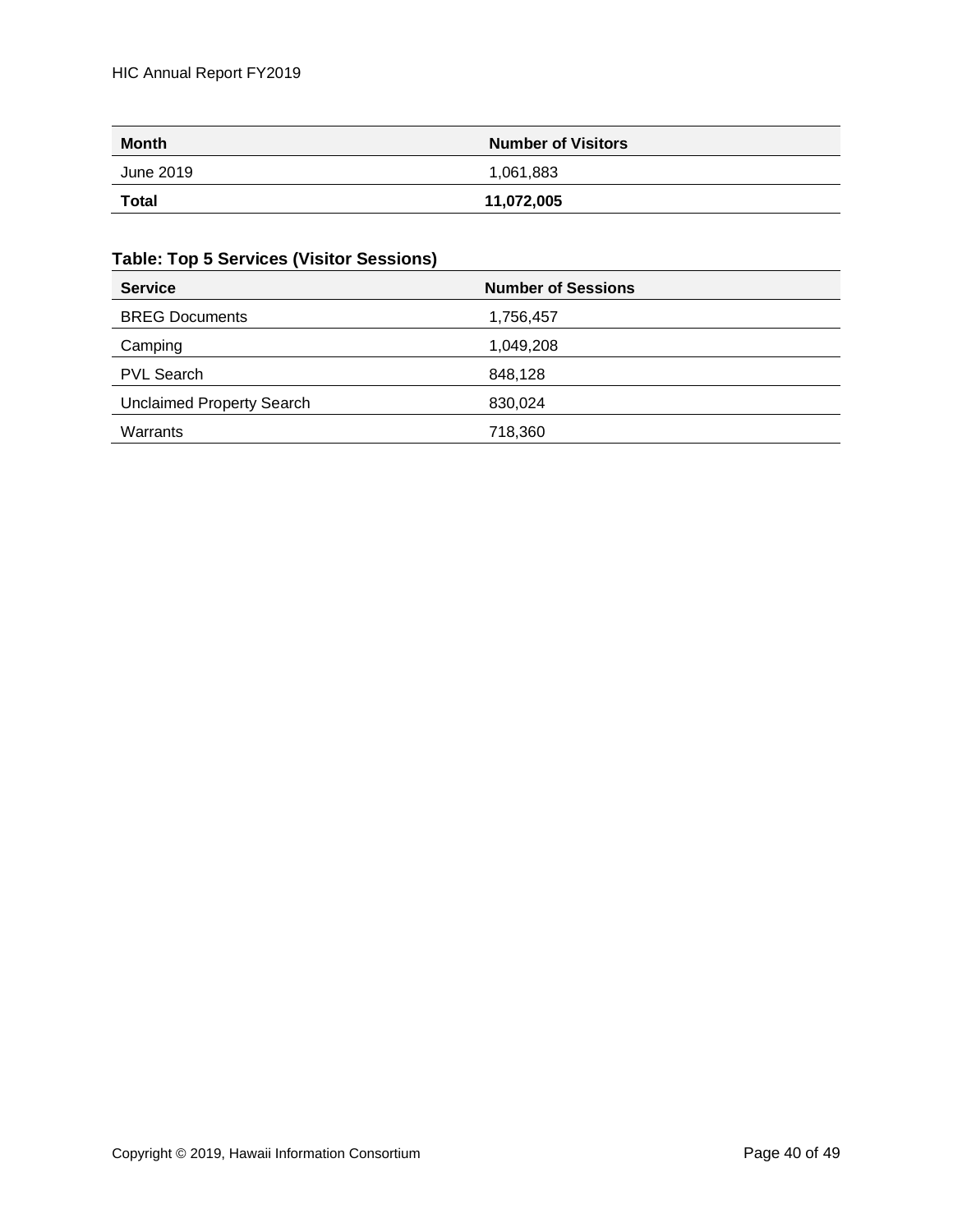### <span id="page-40-0"></span>**Appendix D: Glossary**

- **Avoided Costs** Costs avoided by the State or County agency with regard to labor associated with data entry, paper, mailing, marketing and outreach. This does not include any IT related costs/savings.
- **CMS** (Content Management System) A system of software that provides website authoring, collaboration, and administration tools to help users with little/ no knowledge of web coding to create, edit and manage website content. WordPress is the CMS used by HIC.
- **Disbursed to Agency** Statutory fees collected on behalf of a State or County agency and disbursed by HIC to the agency.
- **Funds Collected**  Total amount of monies collected through the portal. This includes all statutory fees, credit card or eCheck fees, and convenience fees.
- **HIC Portal Revenue** HIC income ("Funds Collected" amount minus the "Disbursed to Agency" amount).
- **Agency Paid HIC**  Amount State or County agency pays HIC which may include Portal Administration Fee if absorbed by the agency.
- **Portal Administration Fee**  Sum of service fee (i.e. convenience fee of using the service) and transaction fee (i.e. credit card or eCheck fee).
- **Service** A service is an online application or a CMS website.
- **Statutory Fees Collected**  Statutory Fees collected by HIC on behalf of the State or County agency and disbursed to the agency.
- **Time and Materials**  Funds paid by State or County agency for a project or other work based upon fixed cost pricing or hourly contract rates.
- **Transactional Revenue**  Revenues generated through transaction fees paid by the customer or State or County agency to HIC.
- **User**  Customer or public user of the service.
- **User Paid HIC**  Amount that a user pays to HIC in Portal Administration Fees.
- **Web Application** An application that utilizes web technologies to allow users to perform tasks over the internet using their web browser (e.g., searching for data, submitting forms, renewing licenses, buying permits, paying taxes).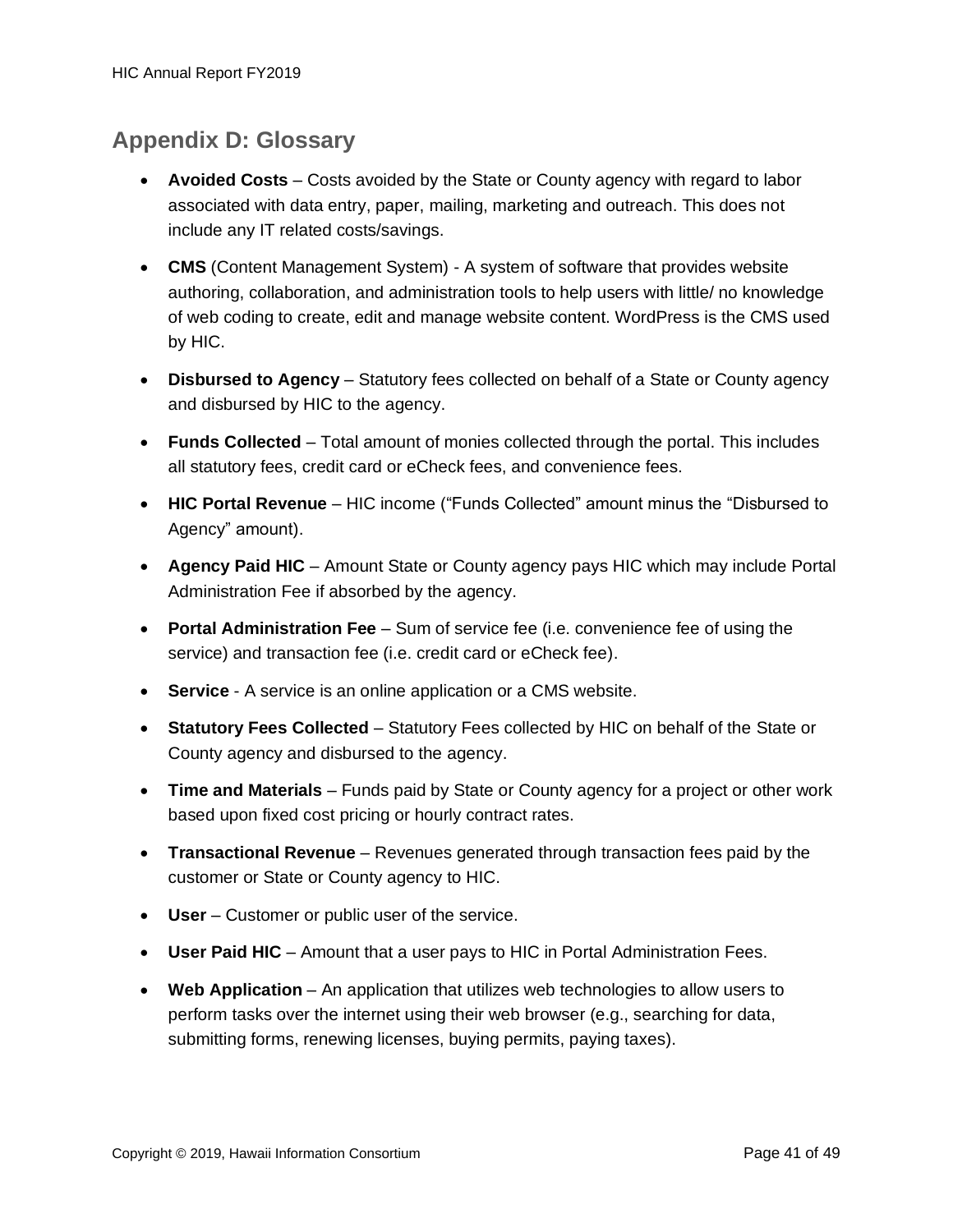HIC Annual Report FY2019

<span id="page-41-0"></span>**Appendix E: Portal Strategic Plan** 



# eHawaii.gov Portal Strategic Plan 2019-2022

Draft version 2.1

November 29, 2019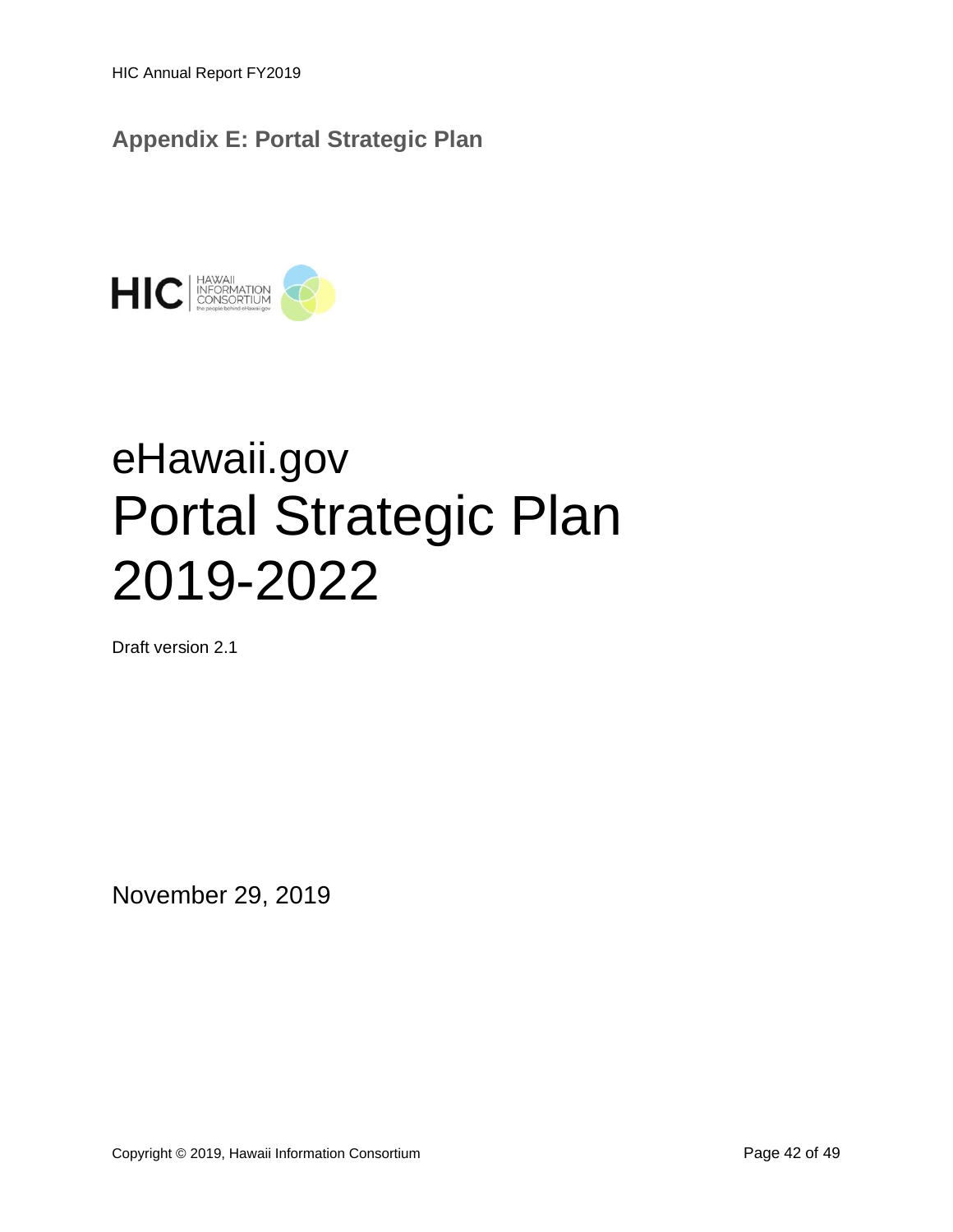HIC Annual Report FY2019

# Table of Contents

Introduction/ Overview

- 01 Grow the eHawaii.gov Program and Services
- 02 Strive for Operational Transparency
- 03 Closely Align with ETS and State of Hawaii Priorities
- 04 Participate and Give Back to Hawaii
- 05 Proposed Projects 2019-2022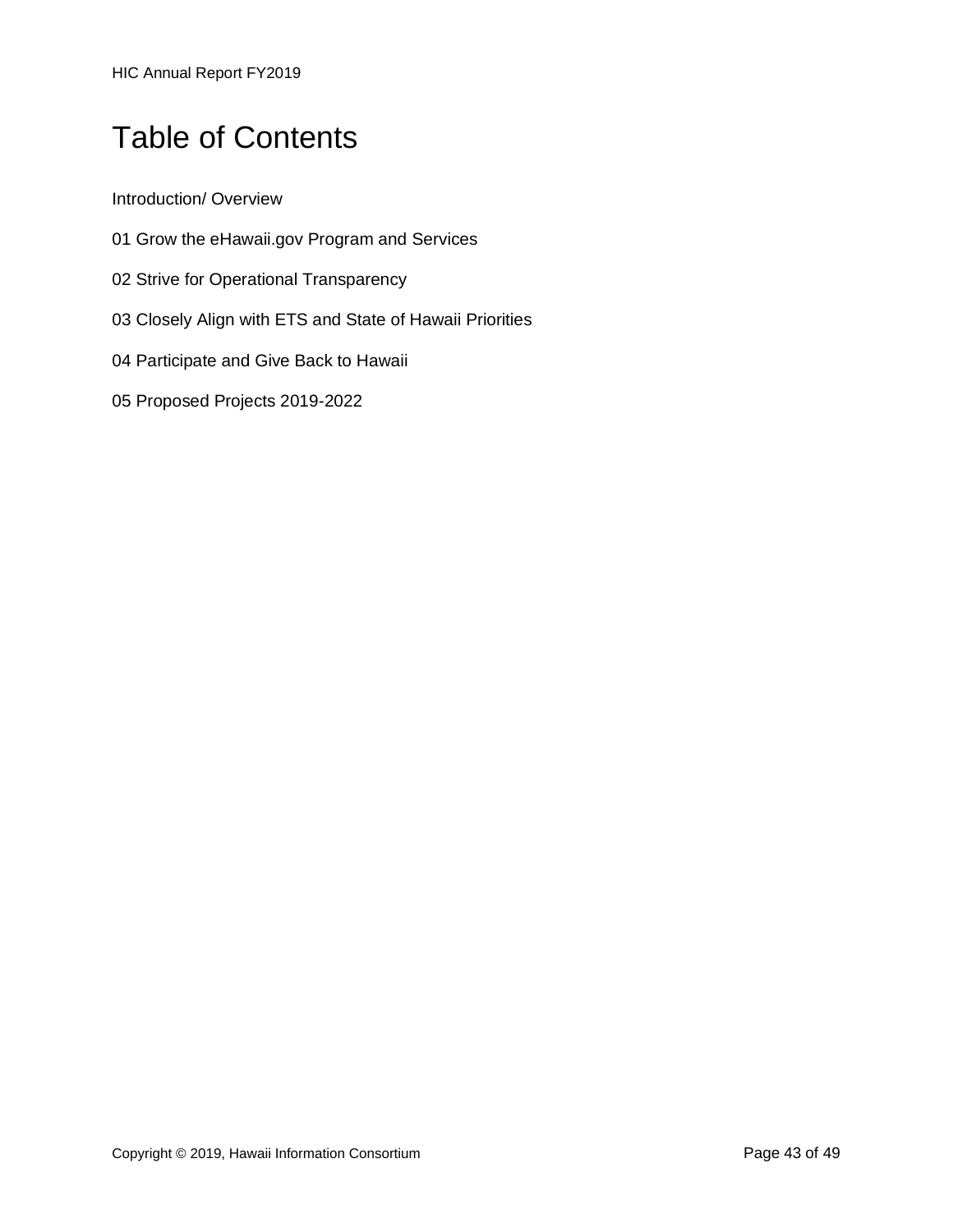# **Introduction**

The 2019–2022 Strategic Plan for [eHawaii.gov](http://ehawaii.gov/) provides strategic goals, transparency, and direction to the Hawaii community about how the [eHawaii.gov](http://ehawaii.gov/) portal program will continue to be an innovative, strategic, responsive, and relevant digital government partner organization.

In addition, this plan will help government leaders envision, evaluate, plan and prioritize the digital government opportunities, expectations and innovations that assist in the realization of successful outcomes in both short and long-term timeframes. Each agency, regardless of whether they leverage the program or not, should carefully consider how the [eHawaii.gov](http://ehawaii.gov/) program and strategic direction in this plan strengths and aligns with their own agency priorities and objectives. The plan presents contemporary and relevant digital government solution trends identified locally and nationally and describes how these trends will affect the direction for digital government management statewide.

The [eHawaii.gov](http://ehawaii.gov/) program enables agencies to perform more efficiently and fulfill citizen needs, and continues to provide a vehicle for cost effective and innovative solutions. The Portal Manager must ensure that [eHawaii.gov](http://ehawaii.gov/) program initiatives align with agency priorities, both now and in the future. To meet the needs and expectations of the rapidly changing mobile based citizens of Hawaii, the digital government program and agencies must work together to develop and implement best practice planning and governance processes to ensure responsible and secure around-the-clock access to government.

The State of Hawaii Portal Manager is strategically and tactically positioned to meet the goals in this plan.

Accordingly, this document aligns the following Core Strategic Objectives for 2019–2022 with the requirements of the Internet Portal Manager and Services Provider RFP-08-011 SW. These goals are meant to support state agency business objectives, support the goals of Governor Ige, Hawaii leadership, the Access Hawaii Committee (AHC) and the Office of Enterprise Technology Services (ETS), and help define metrics by which ETS can measure progress.

### Mission and Values

Our parent company, NIC, is a public company whose sole purpose is to make government interactions more accessible for everyone through technology. Digital government is our single focus. We helped create this industry 25 years ago, and our passion drives future digital government innovation.

We are driven by our founding principles:

- 1. To be the best partner government has ever had
- 2. To be the best place employees have ever worked
- 3. To be the best investment stockholders have ever made.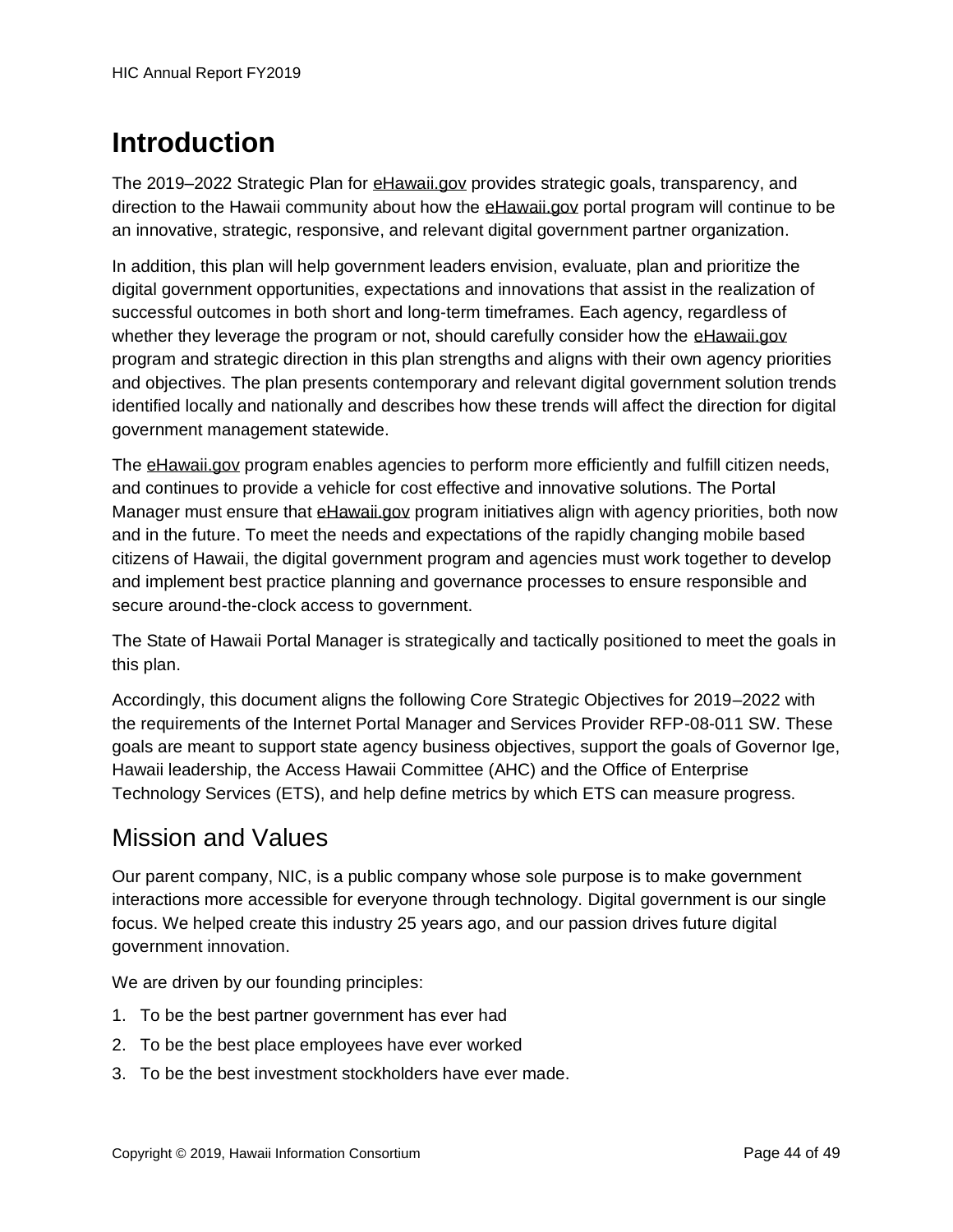# 01 Grow the [eHawaii.gov](http://ehawaii.gov/) Program and Services

To continue the portal program success over the past 19 years, the following items should be implemented.

#### **1. Move to Paperless Government**

Electronic intake and workflow routing of forms are highly efficient and cost-effective processes for both government agencies and citizens.

- a. Identify and prioritize manual paper processes in the Executive Branch
- b. Set fiscal year targets for number of paper forms moved to electronic forms
- c. Standardize data collection approach and data storage
- d. Create a Forms Warehouse to intake, store and manage the data

#### **2. Centralize payment processing and notifications**

Payment processing is an end to end customer experience and merits a standardized and centralized approach.

- a. Develop a centralized payment portal
- b. Develop and implement an easy to use centralized mobile based notification system
- c. Extend payment processing services to state
- d. Propose and influence the conversation on the need for a single payment processing vendor for the State of Hawaii

#### **3. Broaden and strengthen Customer Service**

Excellent customer service is fundamental to portal success and customers demand convenient, reliable assistance when they need it.

- a. Identify ways to serve target and non-target customers, with a focus on target customers. Target customers are customers with high current or future value.
- b. Streamline the many intake channels into an operationally efficient and centralized triage approach.
- c. Implement new technologies such as voice-to-text, chatbots and artificial intelligence to anticipate, and quickly deliver customer needs.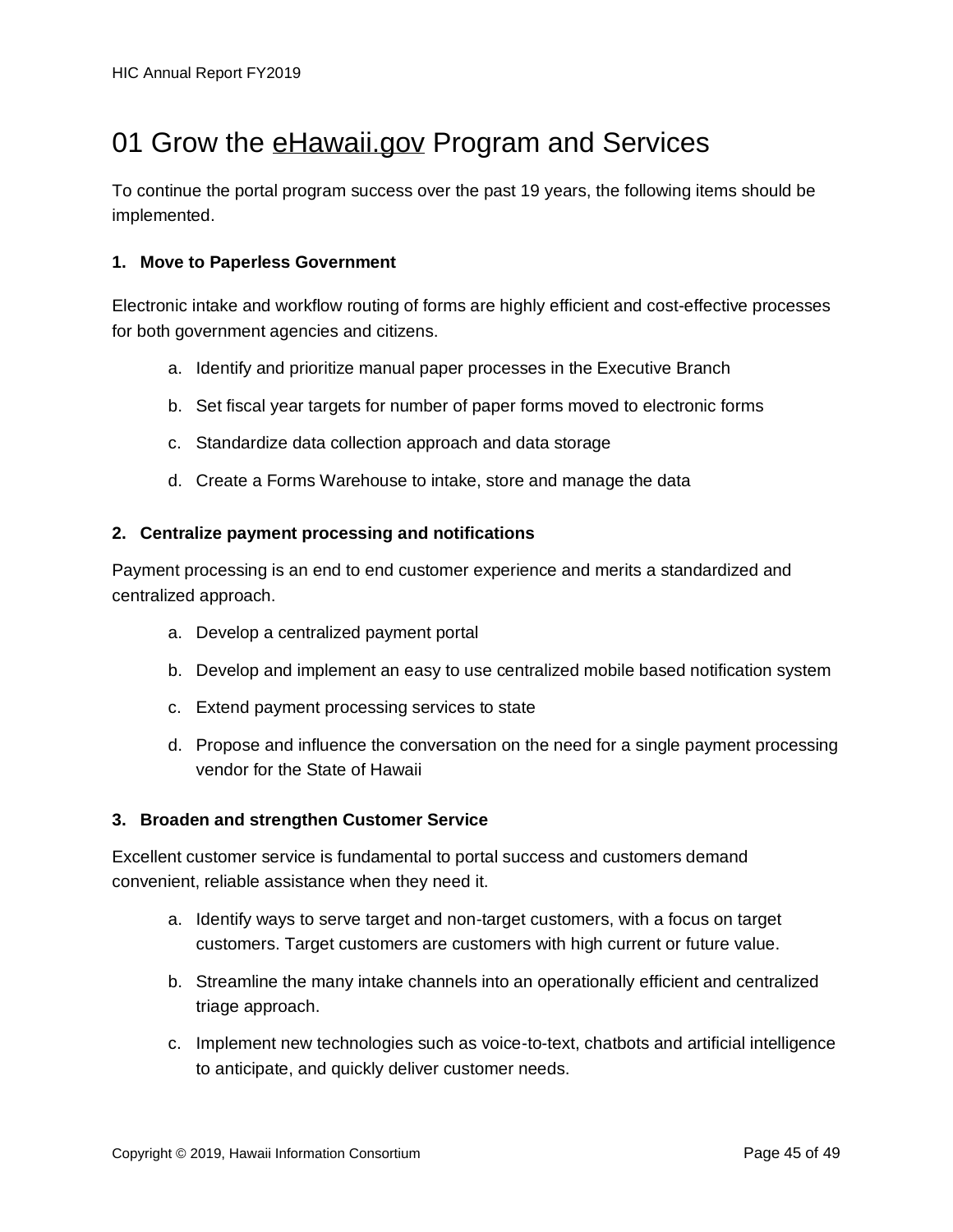d. Improve websites - FAQs and leverage specific interaction zones where customers can find answers to their own questions.

#### **4. Develop and propose relevant and efficient new technologies to the State of Hawaii**

The world we live in today evolves very quickly, and government must meet growing citizen expectations for service access and delivery.

- a. Introduce and implement proven successful NIC Platforms (Gov2Go, Outdoor Recreation, RxGov, YourPassNow) in Hawaii.
- b. Implement technologies such as voice-to-text, chatbots and artificial intelligence to anticipate, and quickly deliver customer needs.
- c. Continue to partner with state and local government to modernize and improve more government-to-business and government-to-citizen services to better serve businesses and the public and expand our partnerships.
- d. Create an agile working environment that brings people, processes, and technology together and encourages flexibility.
- e. Create an annual Vision Planning session with AHC that results in an annual Portal Roadmap.

#### **5. Maintain Essential Services**

Sustaining our current services inventory is essential to our ability to achieve growth. We cannot get there by simply launching new services.

- a. Maintain and modernize the existing services inventory, as well as implement new technologies (new application framework, mobile responsive design, etc.), to keep pace with emerging technologies and user demands.
- b. Analyze current services to determine features not used / areas for improvement.
- a. Implementation of marketing tactics to encourage user adoption and growth and increase service awareness.
- b. Integrate services with social media.
- c. Streamline services to represent a consistent look and feel across the services inventory to include the idea that all services are represented by a single, unified look.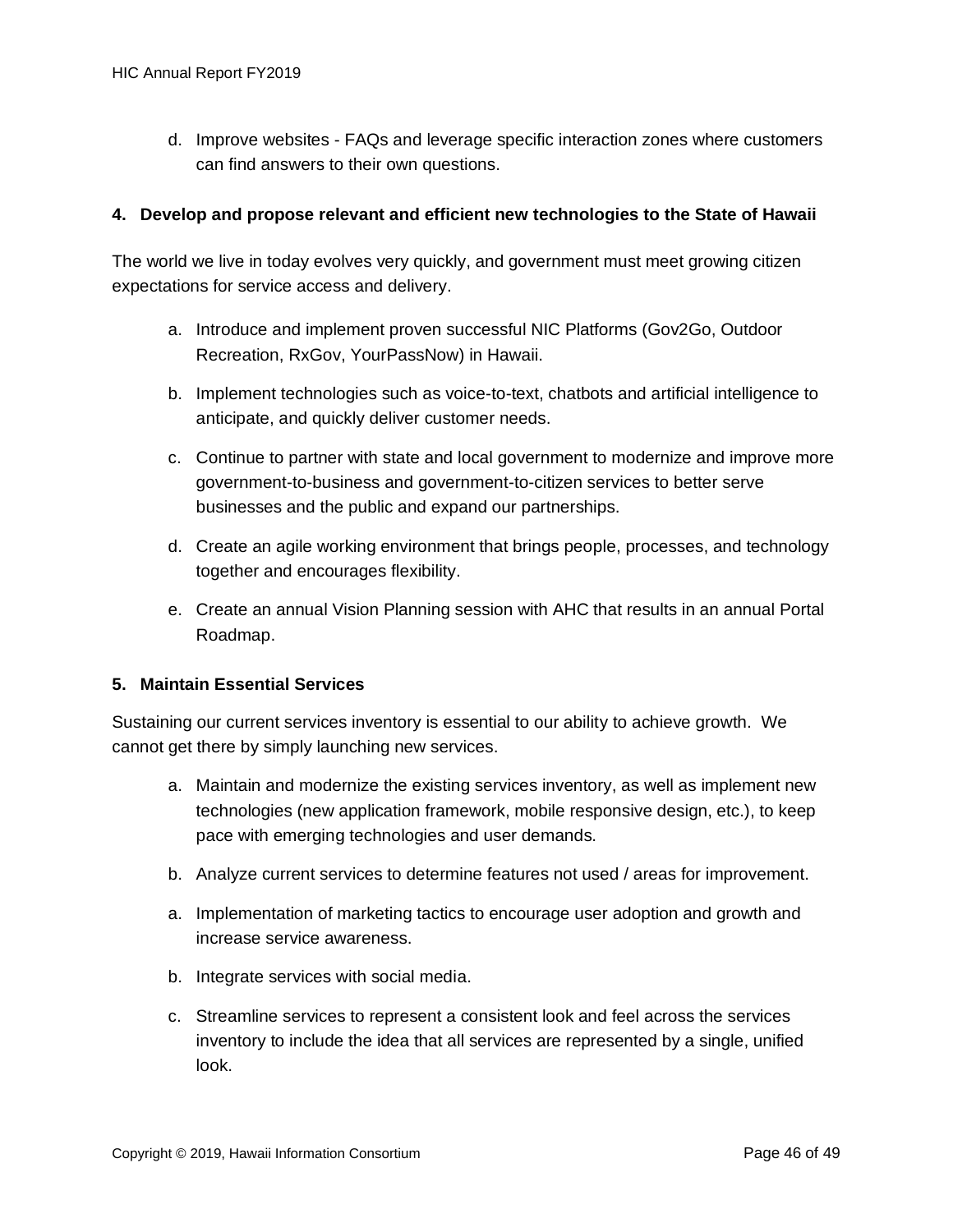# 02 Strive for Operational Transparency

Operational transparency will benefit everyone. The following items will clarify requirements that have previously been undefined or unstructured.

- 1. Cultivate and strengthen relationships with Hawaii ETS to share operational processes, development approaches, challenges and collaboration areas. Initiate ongoing and regular conversations with the Hawaii ETS Security, Service Operations, Governance leads in concert with the Portal Program Manager (PPM).
- 2. Develop best practice Standard Operating Procedures (SOP) in collaboration with AHC, ETS, and State Procurement Office (SPO).
- 3. Develop best practice Financial and Performance Reporting Metrics and guidelines for monthly, quarterly, and annual report delivery.
- 4. Develop, maintain, and regularly review a Portal Roadmap.
- 5. Apply management techniques to more effectively plan, collect, and deliver information within and outside the portal; process information to better enable partner liaisons and project managers to make more timely and effective business decisions; and preserve information for quick future reference.

# 03 Closely Align with ETS and State of Hawaii Priorities

As ETS has grown into a formally defined and more highly structured organization, alignment with ETS, AHC, and the State of Hawaii priorities is a win-win approach. Both ETS and HIC see the value in a cloud-based infrastructure and as such HIC will be moving to a cloud-based infrastructure by the end of 2020. The state also needs a single sign-on login system, and HIC looks forward to collaborating with ETS and AHC to help bring a secure solution to all users statewide.

- 1. Broaden PPM meeting scope to include other members of ETS team and set monthly alignment meetings with key ETS team members. Create a forward-looking structure that enables the portal program to be a true extension of the ETS team.
- 2. Look for collaborations that provide short term and long-term wins for the Governor, the State of Hawaii, AHC, and ETS.
- 3. Maintain best practice cybersecurity efforts.
- 4. Align and support with ETS data initiatives, including best practices data collection, data management, data aggregation and data sharing.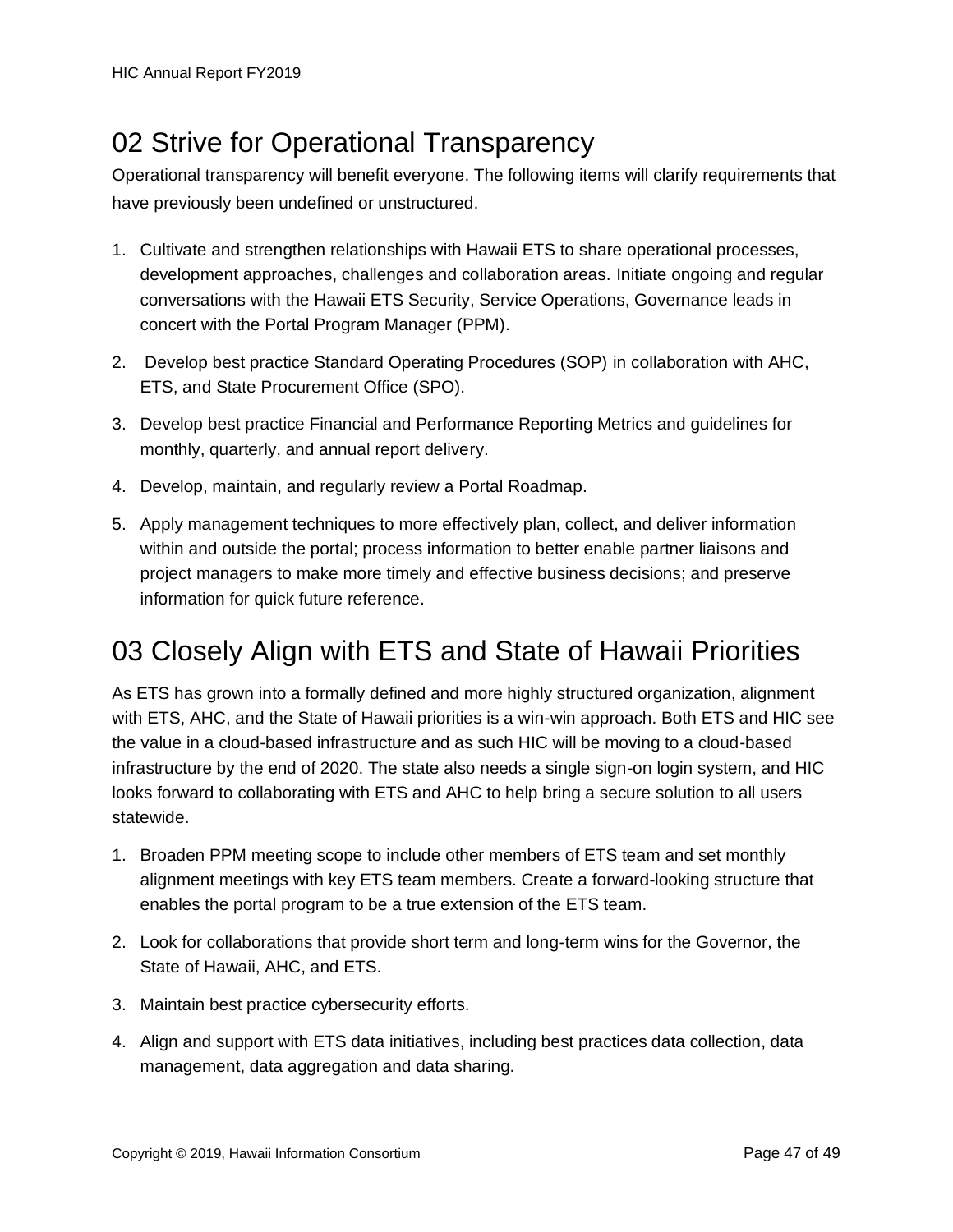- 5. Review ETS Department Roadmaps on a quarterly basis to find and explore potential projects that are a good fit with the portal contract and can bring cost effective solutions to the State of Hawaii and County partners.
- 6. Explore and expand collaborative approaches to Enterprise Systems, including the appropriate level and scope of web services and service catalog.
- 7. Participate in the search for win-win approaches to identity access management.
- 8. Develop white label opportunities with ETS and county IT teams when appropriate.

# 04 Participate and Give Back to Hawaii

Historically, our presence in our community has been very low key as we have preferred to give the state and county partners as much credit as possible for the eGovernment success. Here are ways HIC can give back to our community.

- 1. Participate and contribute to the numerous technology conversations in Hawaii.
- 2. Define and develop areas of excellence where the portal program can directly benefit constituents of the state of Hawaii.
- 3. Create a competitive internship program in collaboration with the local universities.
- 4. Plan develop and implement free services annually in collaboration with AHC.
- 5. Work with AHC, ETS, and the agencies to create cross-functional teams with different responsibilities working towards a common goal.
- 6. Position the portal program as an innovation center, both locally and on the national landscape.

# 05 Proposed Projects 2019-2022

Looking forward, there are numerous opportunities to improve the delivery of government services to the citizens and businesses of Hawaii. These opportunities are both large and small, complex and easy. Beyond the many projects listed in the ETS Department Roadmaps, here is a preliminary list of proposed projects:

1. **SOW Warehouse** – create repository for all Statement of Work documents to be housed in a single location that can be accessed by AHC, ETS, agencies, and the general public as needed.